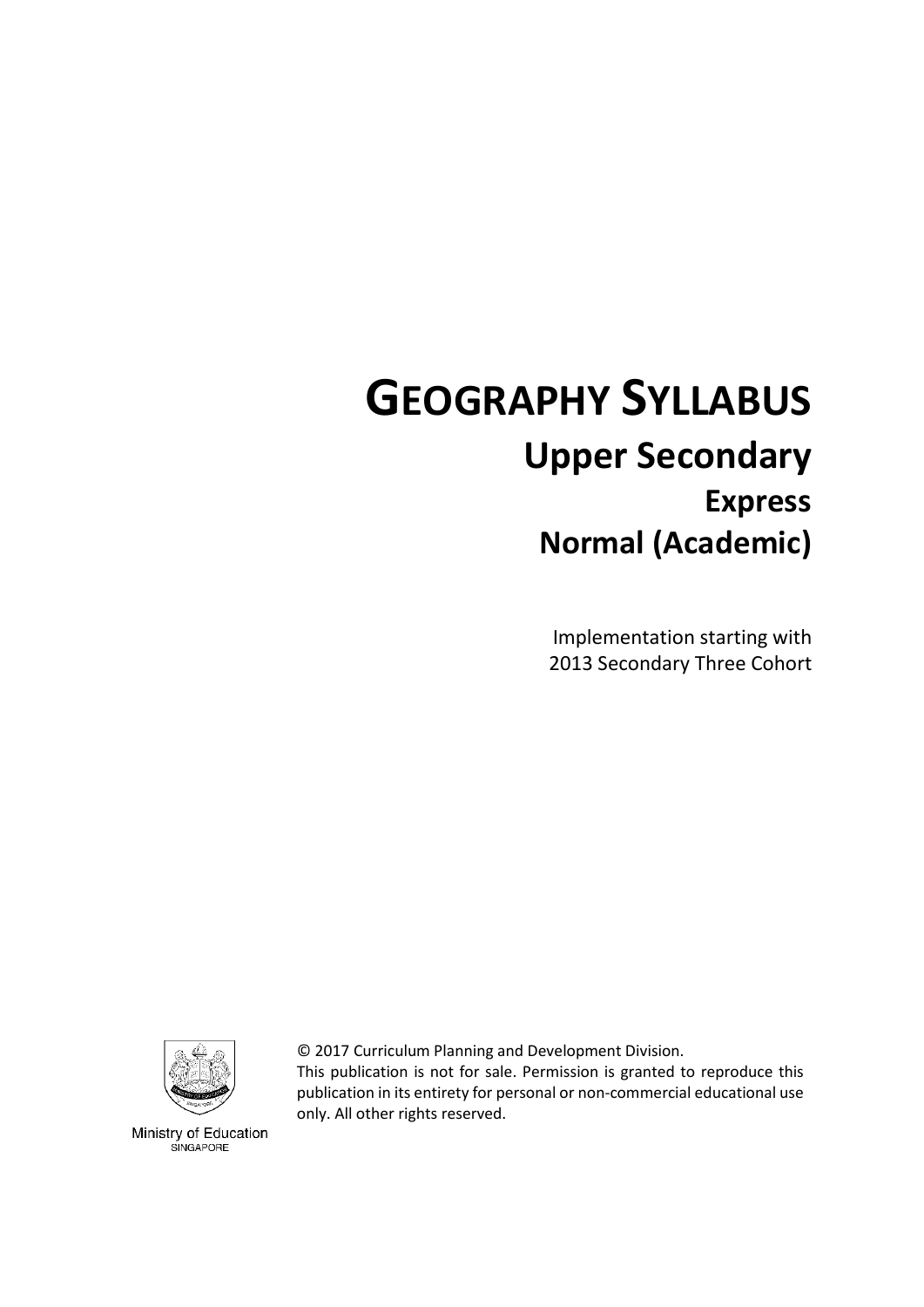# **CONTENTS**

|    |                                                                           | Page |
|----|---------------------------------------------------------------------------|------|
| 1. | <b>INTRODUCTION</b>                                                       |      |
|    | 1.1 Desired Outcomes of Education and the study of Geography in Singapore | 2    |
|    | 1.2 21st Century Competencies in Geography                                | 3    |
|    | 1.3 Aims of Upper Secondary Geography Syllabuses                          | 4    |
|    | 1.4 Thinking Geographically                                               | 5    |
| 2. | <b>PEDAGOGY</b>                                                           |      |
|    | 2.1 Inquiry as recommended pedagogy                                       | 7    |
| 3. | <b>CONTENT</b>                                                            |      |
|    | 3.1 Overview of Syllabus Content                                          | 9    |
|    | 3.2 Syllabus Content for O-Level Geography Syllabus                       | 11   |
|    | 3.3 Syllabus Content for N(A)-Level Geography Syllabus                    | 21   |
|    | 3.4 Syllabus Content for O-Level Geography Elective Syllabus              | 28   |
|    | 3.5 Syllabus Content for N(A)-Level Geography Elective Syllabus           | 34   |
|    | 3.6 Geographical Investigations                                           | 39   |
| 4. | <b>ASSESSMENT</b>                                                         |      |
|    | 4.1 Purpose of Assessment                                                 | 41   |
|    | 4.2 Assessment Objectives                                                 | 41   |
|    | 4.3 Scheme of Assessment for O & N(A)-Level Geography Syllabuses          | 42   |
|    | 4.4 Scheme of Assessment for O & N(A)-Level Geography Elective Syllabuses | 43   |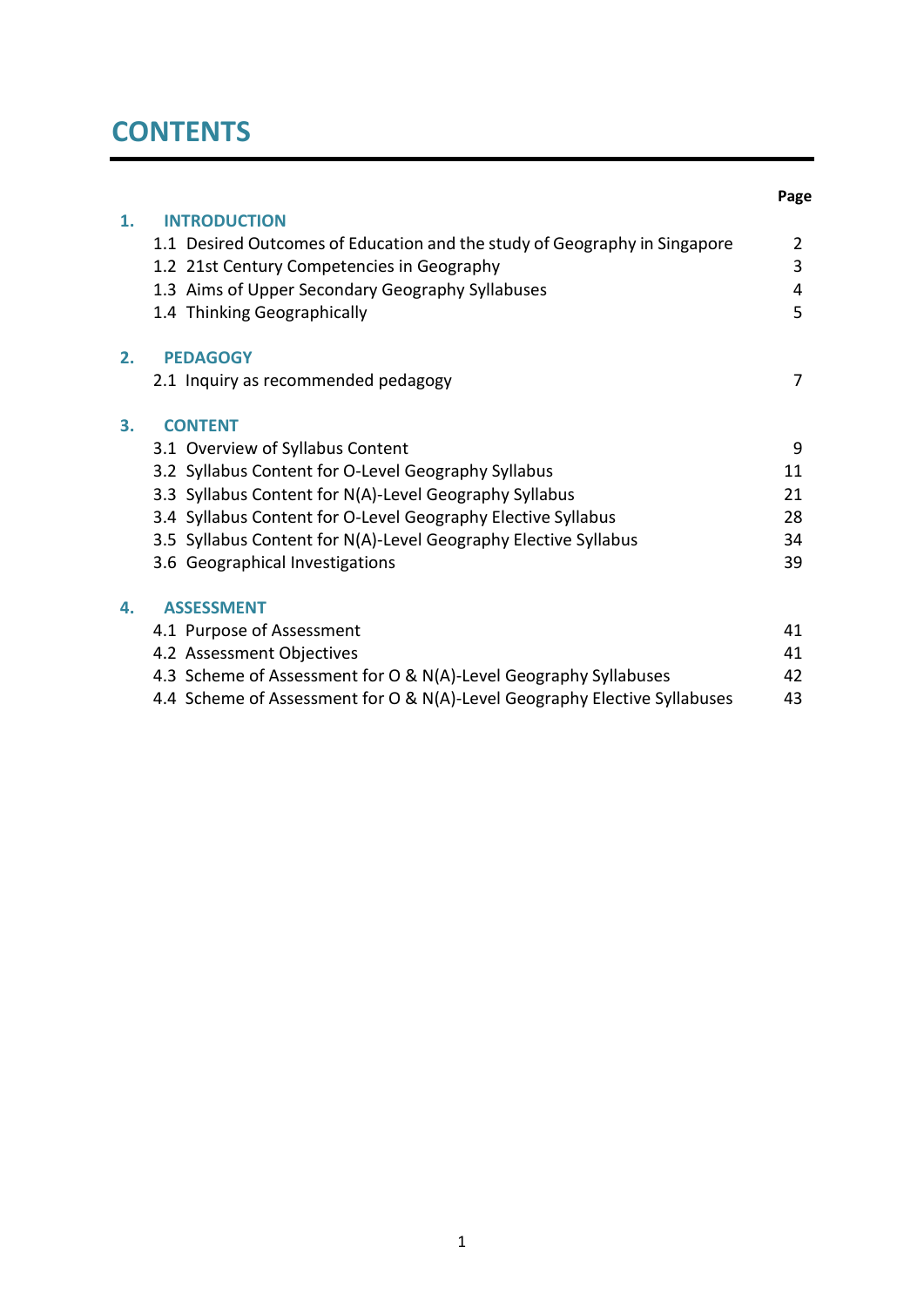## **1. INTRODUCTION**

#### **1.1 DESIRED OUTCOMES OF EDUCATION AND THE STUDY OF GEOGRAPHY IN SINGAPORE**

The Desired Outcomes of Education (DOE) are attributes that educators aspire for our learners. These outcomes establish a common purpose for geography teachers, and serve as a compass to steer the teaching and learning process. The DOE for our learners are:

- a **confident person** who has a strong sense of right and wrong, is adaptable and resilient, knows himself, is discerning in judgment, thinks independently and critically, and communicates effectively;
- a **self-directed learner** who questions, reflects, perseveres and takes responsibility for his own learning;
- an **active contributor** who is able to work effectively in teams, is innovative, exercises initiative, takes calculated risks and strives for excellence; and
- a **concerned citizen** who is rooted to Singapore, has a strong civic responsibility, is informed about Singapore and the world, and takes an active part in bettering the lives of others around him.

The Upper Secondary Geography and Geography Elective syllabuses will enable students to acquire a wide range of knowledge and skills to understand and explain physical and human phenomena; and other contemporary environmental and social issues that occur in different places and cultures. Equipped with the skills of gathering and analysing information, and an inquiring mind to seek answers to issues affecting our lives and the world we live in, geography students will be prepared for their roles as informed citizens in the 21st century. The subject also imbibes in students an awareness of appropriate attitudes and values that promotes a positive geographical future; one that ensures the sustainability of our resources, people, country, and planet. These attributes would place students in good stead to attain the DOEs. An illustration of how Geography contributes towards the DOE in the Singapore education system is shown in Figure 1.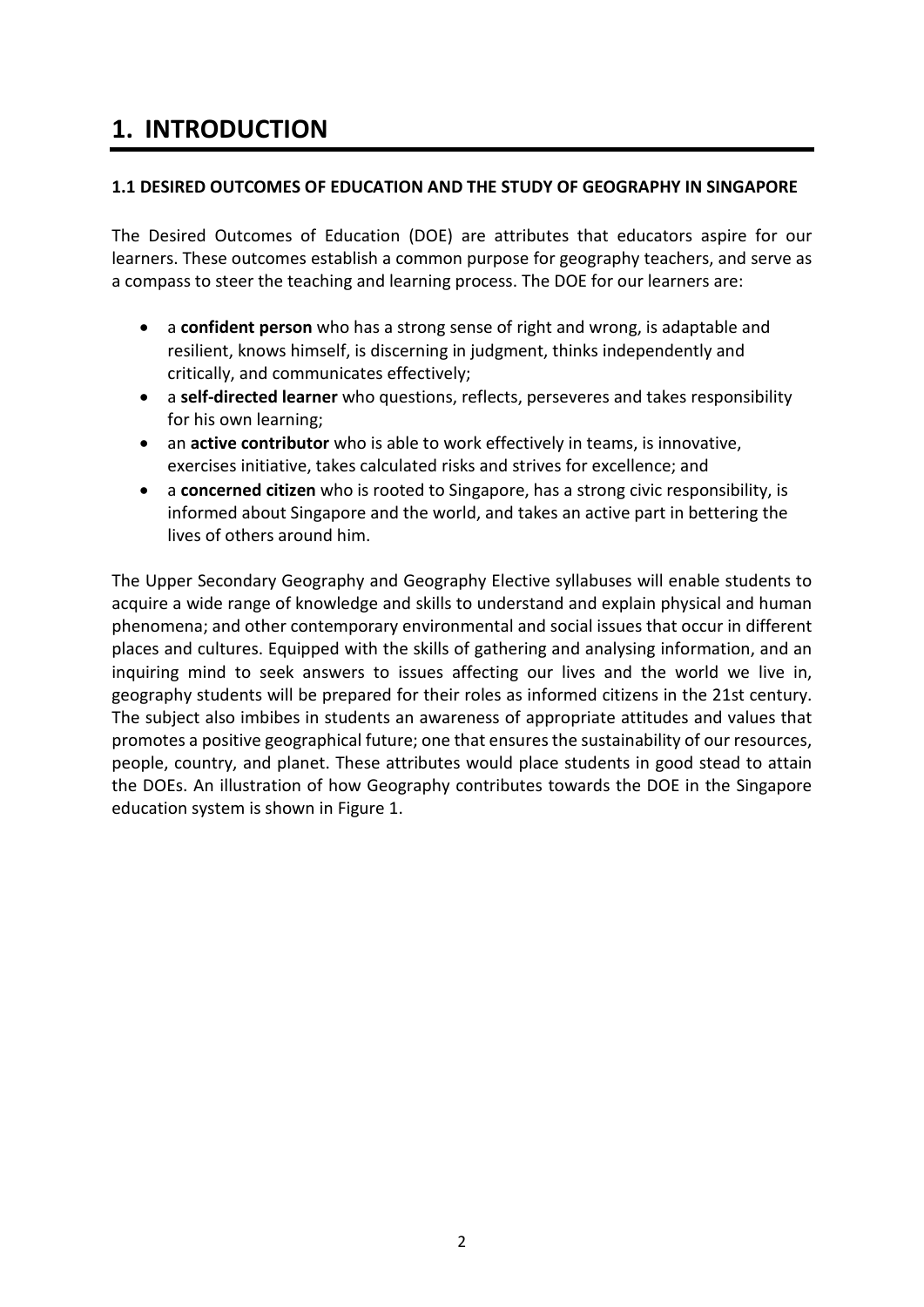**Figure 1: Desired Outcomes of Singapore's Education through Geography**



#### **1.2 21ST CENTURY COMPETENCIES IN GEOGRAPHY**

Globalisation, changing demographics and technological advancements are some of the key driving forces of the future. To help our students thrive in a fast-changing world, MOE has developed the 21<sup>st</sup> Century Competencies Framework (see Figure 2).

Geography involves the study of real world examples and case studies. It is one of the key subjects in the school curriculum for equipping students with 21st Century Competencies of civic literacy, global awareness and cross-cultural skills. The Geography curriculum facilitates students' appreciation of the spatial distribution of physical and human features. This enables students to realise that Singapore is highly interconnected with other places in many different ways; and that what happens elsewhere can impact Singapore. Geography therefore plays a pivotal role in assisting students to understand the impact of global issues like climate change and food security on Singapore.

When developing students' perspective on these issues, it is important to have them consider geographical issues from multiple angles in a systematic manner. They need to analyse data and information to critically arrive at reasoned conclusions. Training in other practical and transferable skills such as literacy, numeracy and graphicacy is also valuable in helping students manage information and communicate effectively.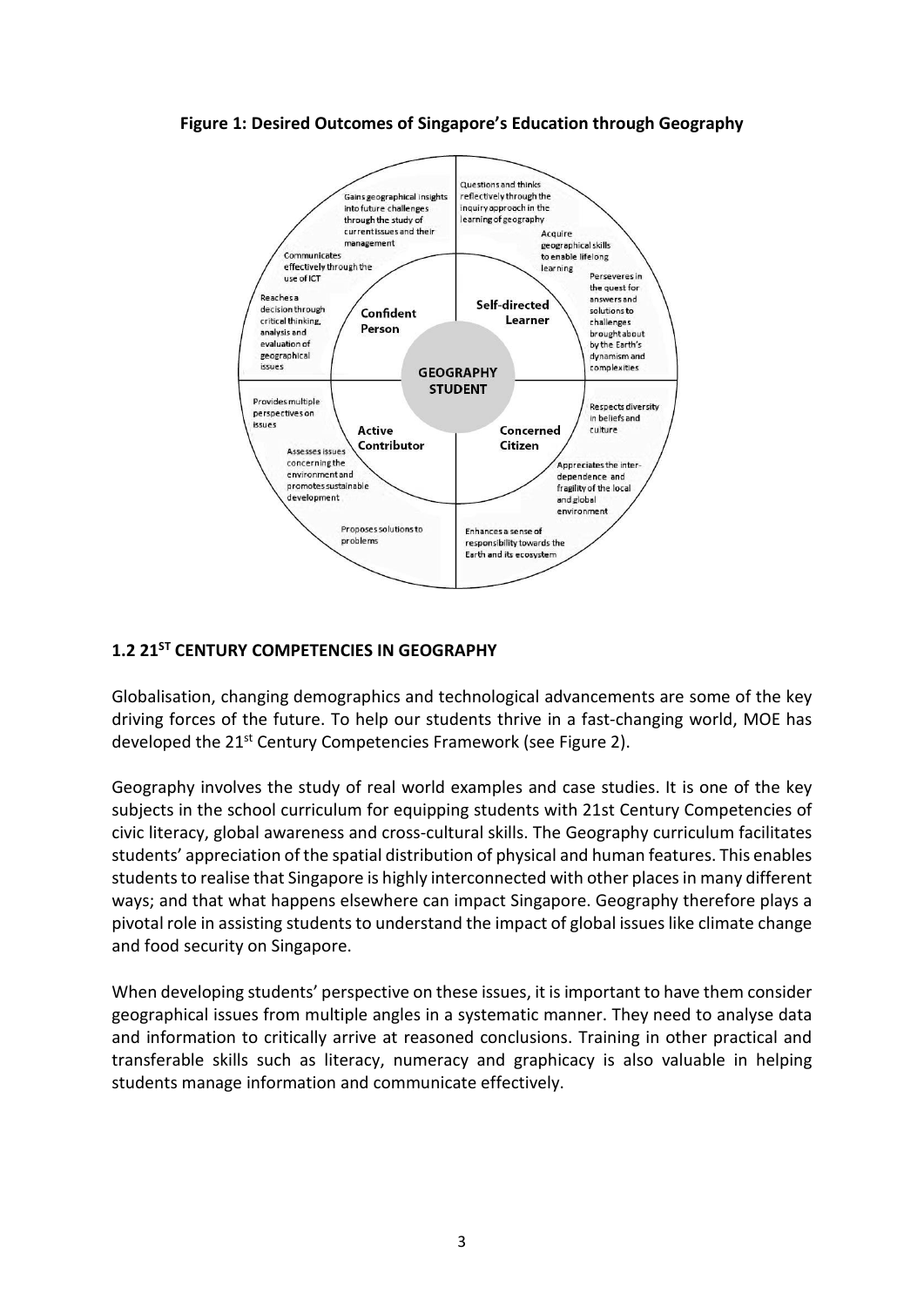

#### **Figure 2: 21st Century Competencies**

#### **1.3 AIMS OF UPPER SECONDARY GEOGRAPHY SYLLABUSES**

The Geography and Geography Elective syllabuses focus on current geographical topics and associated issues designed to motivate students to study Geography. The syllabuses aim to encourage more classroom interaction and engage students in inquiry activities, similar to those which geographers themselves follow when attempting to solve problems. They seek to interest students by providing insights into future challenges through the study of current geographical issues of national, regional and global importance, and their management. They also foster the development of 21st Century Competencies in students by providing them with opportunities to engage in self-directed learning and collaborative learning, and promote consideration of students' sense of responsibility to other people and to the environment, and how students can contribute to a sustainable future.

#### **AIMS AND LEARNING OUTCOMES**

#### **Aims**

The Geography and Geography Elective Syllabuses aim to enable students to:

- Acquire knowledge of the characteristics, distribution and processes of physical and human phenomena
- Develop a holistic understanding of physical-human relationships at local, regional and global scales
- Gain geographical insights and global awareness into future challenges through the study of current issues and their management
- Become inquiring and self-directed learners who ask geographical questions and seek understanding through the collection and analysis of geographical information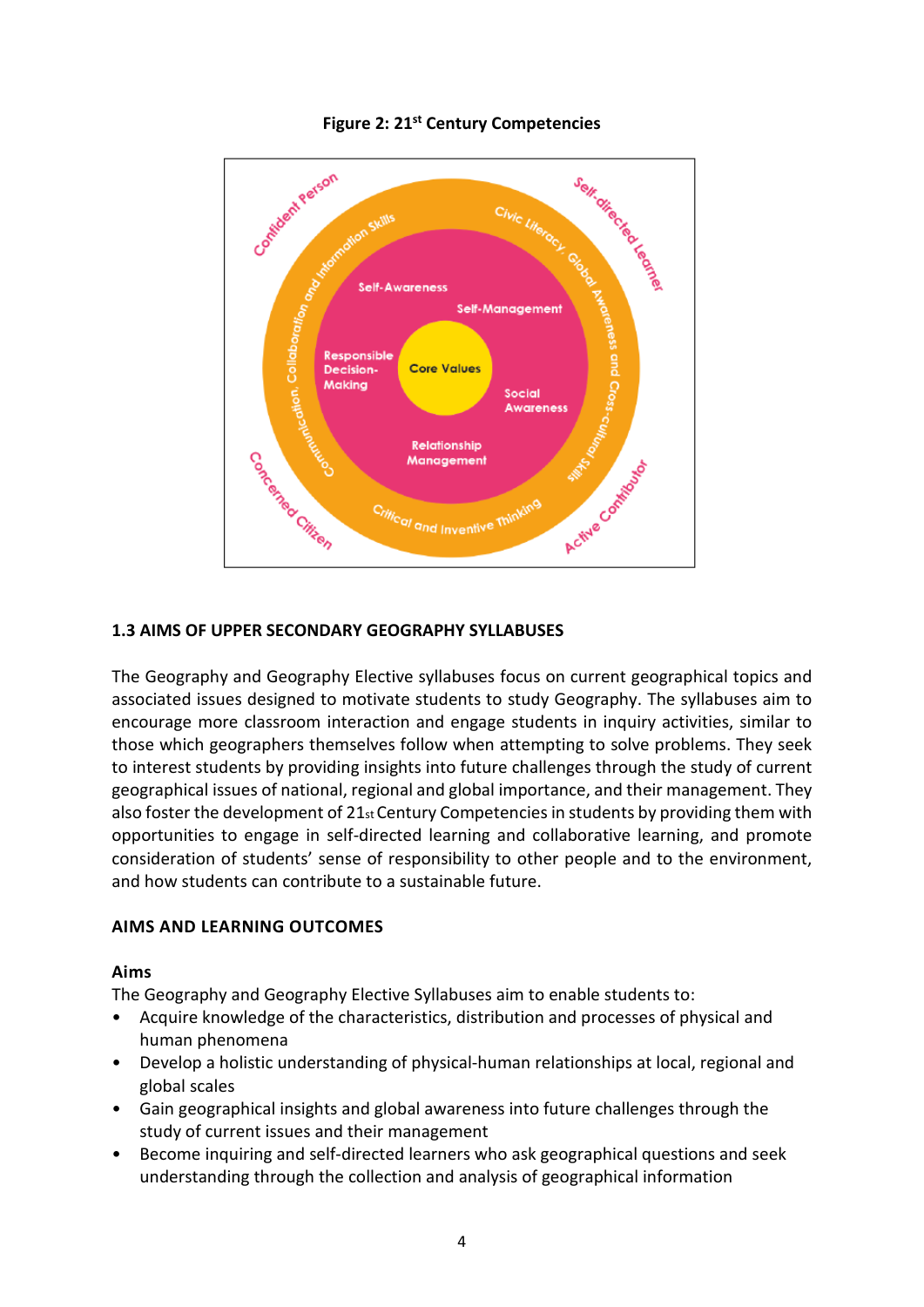- Develop skills in communicating and applying geographical knowledge; and
- Make informed judgements and sound decisions through the analysis, synthesis and evaluation of geographical information.

#### **Learning Outcomes**

#### **Knowledge and Understanding**

The syllabus intends for students to develop knowledge of:

- Components of physical and human environments at local, regional and global scales
- Diverse spatial patterns of physical and human phenomena
- Relationships and interactions between and within physical and human phenomena at local, regional and global scales
- Varying spatial and temporal changes in physical and human environments; and
- Different approaches through which challenges faced can be managed by local, regional and global communities.

#### **Skills**

The syllabuses intend for students to develop the skills to:

- Ask relevant geographical questions and work effectively in teams to collect geographical information from both primary and secondary sources
- Extract relevant information from geographical data
- Interpret and recognise patterns in geographical data and deduce relationships
- Organise and present geographic information in a coherent way; and
- Analyse, evaluate and synthesise geographical data to make informed and sound decisions.

#### **Values**

Through their geographical training, students should develop:

- Judgements on values and attitudes in the use and management of resources
- A sense of appreciation, care and responsibility for the quality of the environment; and
- Respect and sensitivity towards the attitudes, values and beliefs of people in different human environments.

#### **1.4 THINKING GEOGRAPHICALLY**

Geography provides students with a particular set of perspectives to make sense of Singapore and the complex and dynamically changing world. Central to understanding geography's way of thinking/perspective are a number of key concepts such as space, place scale, physical and human processes, environmental and cultural diversity, and interdependence (see Figure 3).

These six key concepts that underpin the study of Geography in the Geography and Geography Elective syllabuses provide valuable insights into the nature of the subject because of their breadth of application to the content studied and the extent to which they are linked to other significant ideas within the subject. The key concepts give the subject greater coherence and a stronger narrative. As students learn Geography, they will develop their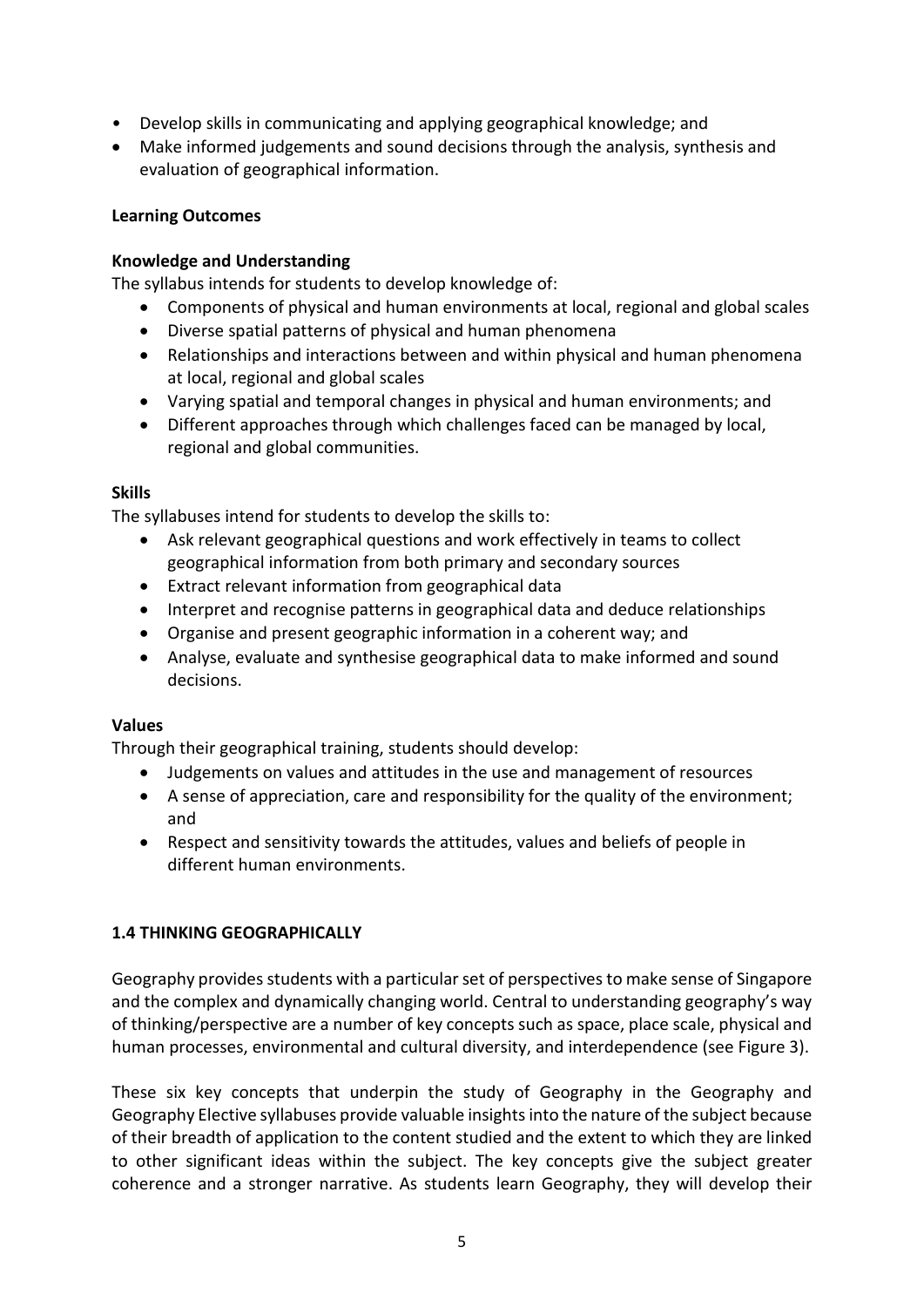understanding of these concepts and associated terms. Growing familiarity with these concepts will help students to put on the geographical lens; that is to think geographically.

| $\mathbf{1}$   | <b>Space</b>                                                                                                                                                                                         |
|----------------|------------------------------------------------------------------------------------------------------------------------------------------------------------------------------------------------------|
|                | Know the location and distribution of physical features and human                                                                                                                                    |
|                | activities                                                                                                                                                                                           |
|                | Appreciate how and why the physical features and human activities<br>$\bullet$                                                                                                                       |
|                | are changing and their implications.                                                                                                                                                                 |
|                | Understand the interactions between places and the patterns of<br>$\bullet$                                                                                                                          |
|                | networks created by movements within these places.                                                                                                                                                   |
| $\overline{2}$ | <b>Place</b>                                                                                                                                                                                         |
|                | Understand that every place has a unique set of physical and human<br>$\bullet$<br>characteristics.                                                                                                  |
|                | Understand the dynamic nature of places, and the opportunities and<br>$\bullet$<br>challenges associated with them.                                                                                  |
| 3              | <b>Scale</b>                                                                                                                                                                                         |
|                | Appreciate different scales, from local to national and international.<br>$\bullet$<br>Make links between scales to develop geographical understanding of<br>issues confronting different societies. |
| 4              | <b>Physical and human processes</b>                                                                                                                                                                  |
|                | Understand the complexity of physical processes and recognise the<br>$\bullet$<br>opportunities and challenges associated with these processes.                                                      |
|                | Understand how sequences of events and activities in the physical and                                                                                                                                |
|                | human worlds are part of our dynamic planet and changing world.                                                                                                                                      |
| 5              | <b>Environmental and cultural diversity</b>                                                                                                                                                          |
|                | Appreciate the differences and similarities between people, places,<br>$\bullet$                                                                                                                     |
|                | environments and cultures.                                                                                                                                                                           |
|                | Appreciate the variety of people, places, environments and cultures in                                                                                                                               |
|                | our varied and changing world.                                                                                                                                                                       |
| 6              | Interdependence                                                                                                                                                                                      |
|                | Explore the socio-cultural, economic and environmental connections<br>$\bullet$                                                                                                                      |
|                | between places and earth's four spheres.                                                                                                                                                             |
|                | Understand the interrelationships and interconnections when studying                                                                                                                                 |
|                | change in physical features and human activities at all scales.                                                                                                                                      |

**Figure 3: Six Key Geographical Concepts**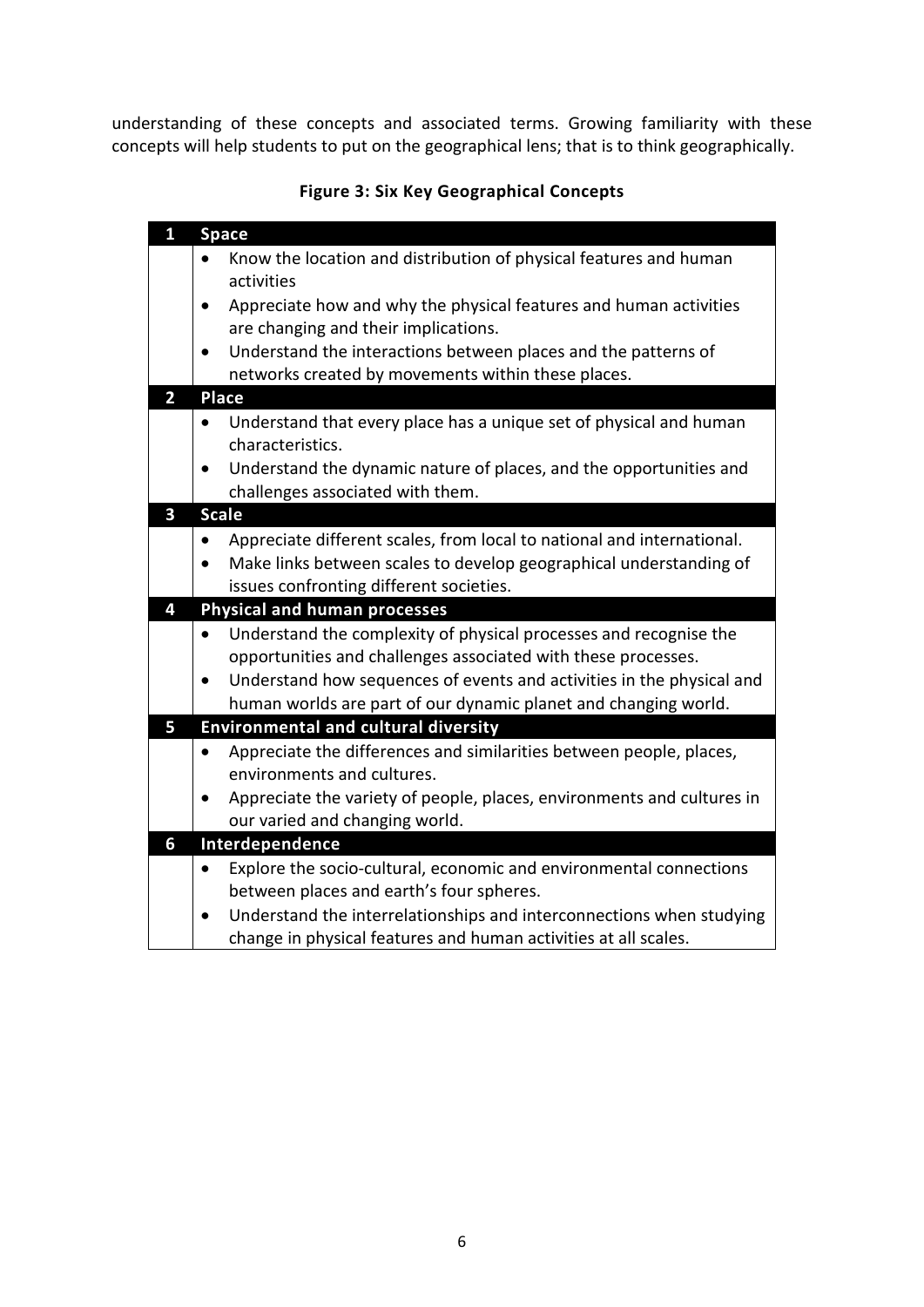# **2. PEDAGOGY**

#### **2.1 INQUIRY AS RECOMMENDED PEDAGOGY**

Geography explores the interaction between people and their environment in order to appreciate complexities of the human experience and rapid change in today's world. Integral to this exploration process is learning through inquiry. Inquiry is recommended for the learning of concepts, skills and exploration of topics. It is also a common pedagogy recommended for all humanities syllabuses including Geography and Geography Elective. The Humanities Inquiry Approach comprises three key areas: elements of inquiry, process of inquiry (see Figure 4) and culture of inquiry.



**Figure 4: Inquiry Process**

In Geography, geographical inquiry encourages questioning, investigation and critical thinking about issues affecting the environment and people's lives, now and in the future. It comprises four aspects of sparking curiosity, gathering data, exercising reasoning, and reflective thinking. It involves the use of stimuli such as photographs to trigger curiosity among students and prompt students to ask geographical questions or formulate hypotheses. Students are then introduced to the necessary skills to collect data and are guided in data analysis, data presentation and reflection.

#### **Sparking Curiosity**

The subject matter for inquiry is introduced in a manner that stimulates curiosity about the issues and ideas. Students are guided to activate their prior knowledge about the issue. The stimulus materials need to be able to challenge students' assumptions and habitual responses, invite consideration of alternative hypotheses, and arouse intellectual curiosity and imagination. The stimulus material could be built around an exploration of general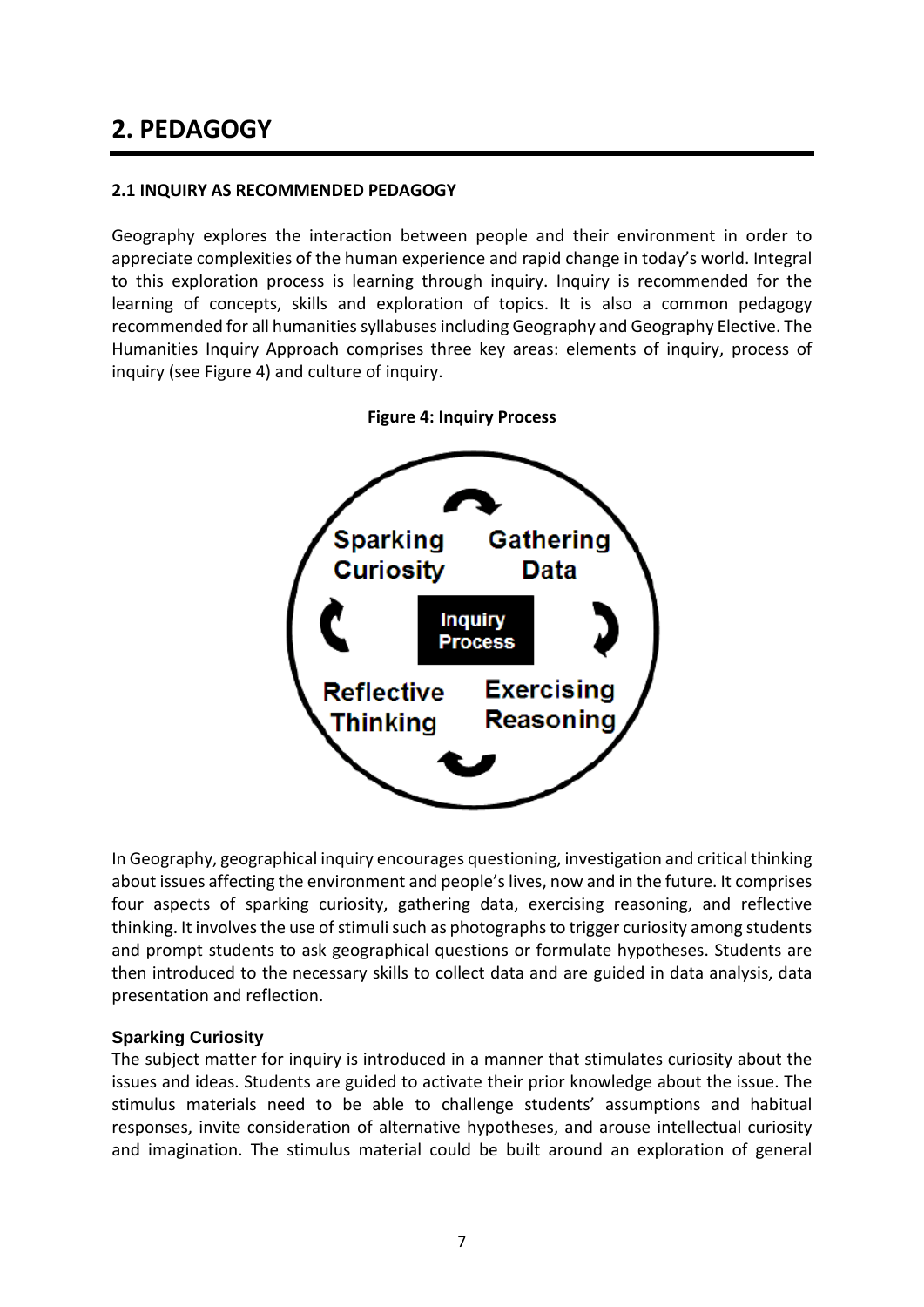concepts or ideas that tend to be common yet contestable. Students then identify the gaps in their understanding and carry out their investigation about the issue or idea.

#### **Gathering Data**

Students embark on the journey of investigation to collect the data and evidence they need to address the gaps in their understanding about the inquiry issue. Having developed a plan to do so, students may explore a variety of data sources such as print and non-print materials, statistics, maps, objects, texts, interviews and audio-visual materials. Students will have to make decisions about the selection of relevant and useful evidence, as well as the classification and sequencing of data to enrich their understanding about the issue.

#### **Exercising Reasoning**

As students systematically organise the data they have collected, they will need to exercise evidence-based reasoning to make connections between the various sources of data they have in order to develop informed opinions about the issue. Students will engage in the description, explanation as well as the comparison of various data to develop a better understanding of issue at hand. Sound reasoning involves questioning assumptions, exploring agreement and disagreement, giving reasons, considering implications, determining reliability and usefulness, evaluating and applying criteria. The process of reasoning thus allows students to engage in deliberation with self and others, review their existing knowledge and perspectives to develop more comprehensive understanding of the issue, and thereby construct new knowledge for themselves.

#### **Reflective Thinking**

Reflecting on their learning is an important aspect of the inquiry process that helps students to examine their own thinking, feeling and doing. Students will learn to critically evaluate their process of inquiry, including their data sources, methods of investigation, opinions and judgments, as well as the new knowledge they have constructed for themselves. In doing so, they become self-reflective thinkers who reflect on assumptions, biases, values and beliefs that undergird their prior knowledge and personal responses. They thereby develop metacognitive awareness in both the cognitive and affective domains.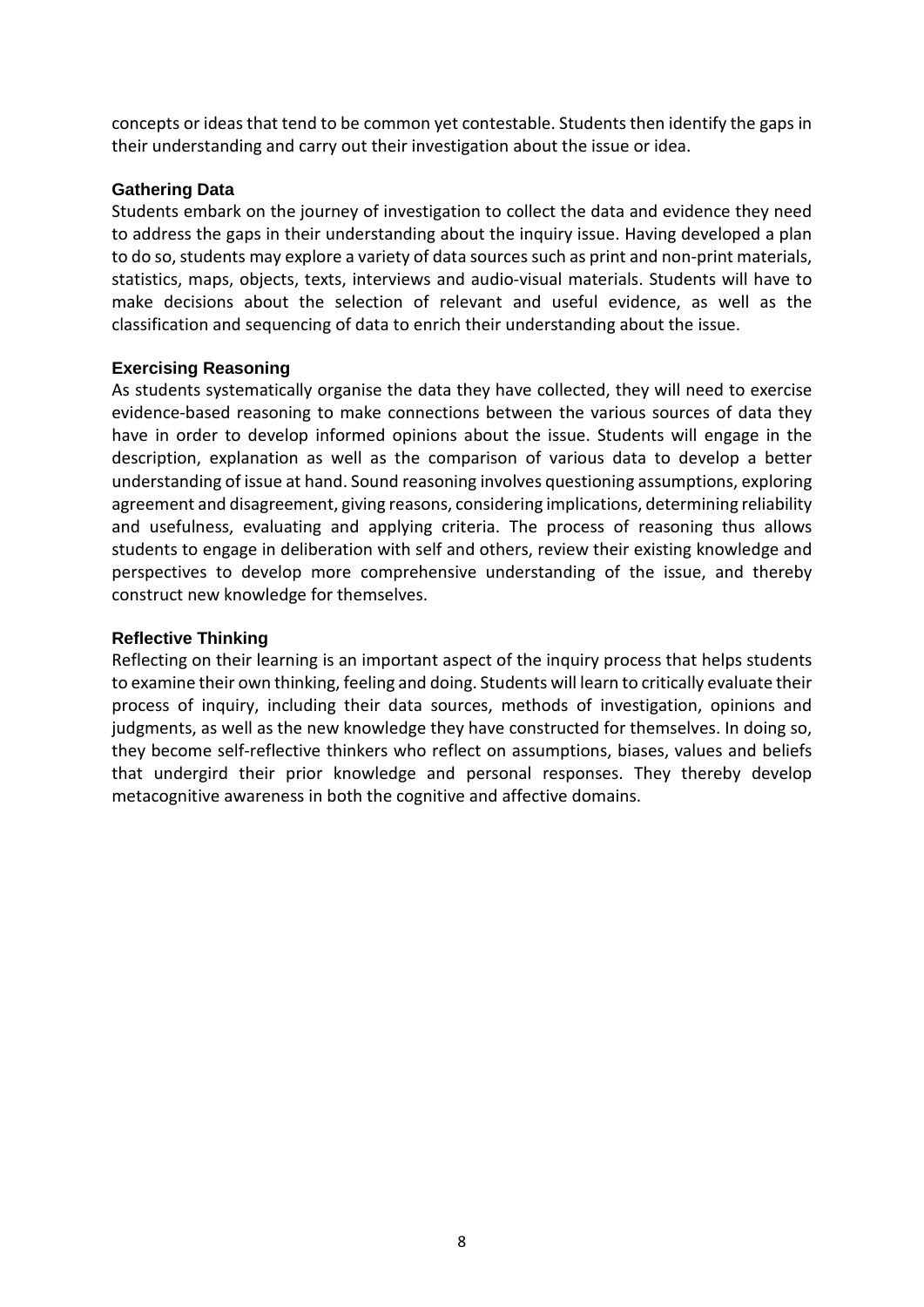# **3. CONTENT**

#### **3.1 OVERVIEW OF SYLLABUS CONTENT**

The Geography and Geography Elective syllabuses focus on current geographical topics and associated issues designed to motivate students to study Geography. Each syllabus is structured around three major themes, namely "Our Dynamic Planet", "Our Changing World" and "Geographical Skills and Investigations". The theme 'Our Dynamic Planet' focuses on physical geography whilst 'Our Changing World' focuses on human geography. The third theme 'Geographical Skills and Investigations' comprises topographical map reading, geographical data and techniques as well as geographical investigations.

#### **Geography Syllabuses**

In O-Level Geography, the three physical geography topics are *Coasts*, *Living with Tectonic Hazards* and *Weather and Climate* while the three human geography topics are *Tourism*, *Food Resources* and *Health and Disease*s.

In N(A)-Level Geography, the two physical geography topics are *Coasts* and *Living with Tectonic Hazards* while the two human geography topics are *Tourism* and *Food Resources*. Figure 5 shows an overview of the themes and topics for the O and N(A) Level Geography syllabuses.

|                                                                    | O<br><b>Level</b> | N(A)<br><b>Level</b> |
|--------------------------------------------------------------------|-------------------|----------------------|
| <b>Theme 1: Our Dynamic Planet (Physical Geography)</b>            |                   |                      |
| 1. Coasts - Should coastal environments matter?                    |                   |                      |
| 2. Living with Tectonic Hazards - Risk or opportunity?             | ✔                 |                      |
| 3. Variable Weather and Changing Climate - A continuing challenge? |                   |                      |
| <b>Theme 2: Our Changing World (Human Geography)</b>               |                   |                      |
| 4. Global Tourism - Is tourism the way to go?                      |                   |                      |
| 5. Food Resources - Is technology a panacea for food shortage?     |                   |                      |
| 6. Health and Diseases - Are we more vulnerable than before?       | ✔                 |                      |
| <b>Theme 3: Geographical Skills and Investigations</b>             |                   |                      |
| 7. Topographical map reading skills                                |                   |                      |
| 8. Geographical data and techniques                                | ✔                 |                      |
| 9. Geographical Investigations                                     |                   |                      |

#### **Figure 5: Overview of O and N(A) Level Geography Syllabuses**

#### **Geography Elective Syllabuses**

As a half-component of the Combined Humanities subject, the O and N(A)-Level Geography Elective syllabuses, have 50% of the content of the O and N(A)-level Geography syllabuses. Content of the Geography Elective syllabuses is reduced by removing the third Key Question for the topics of *Variable Weather and Changing Climate* and *Food Resources* for O-Level Geography Elective syllabus and *Plate Tectonics* and *Variable Weather and Changing Climate*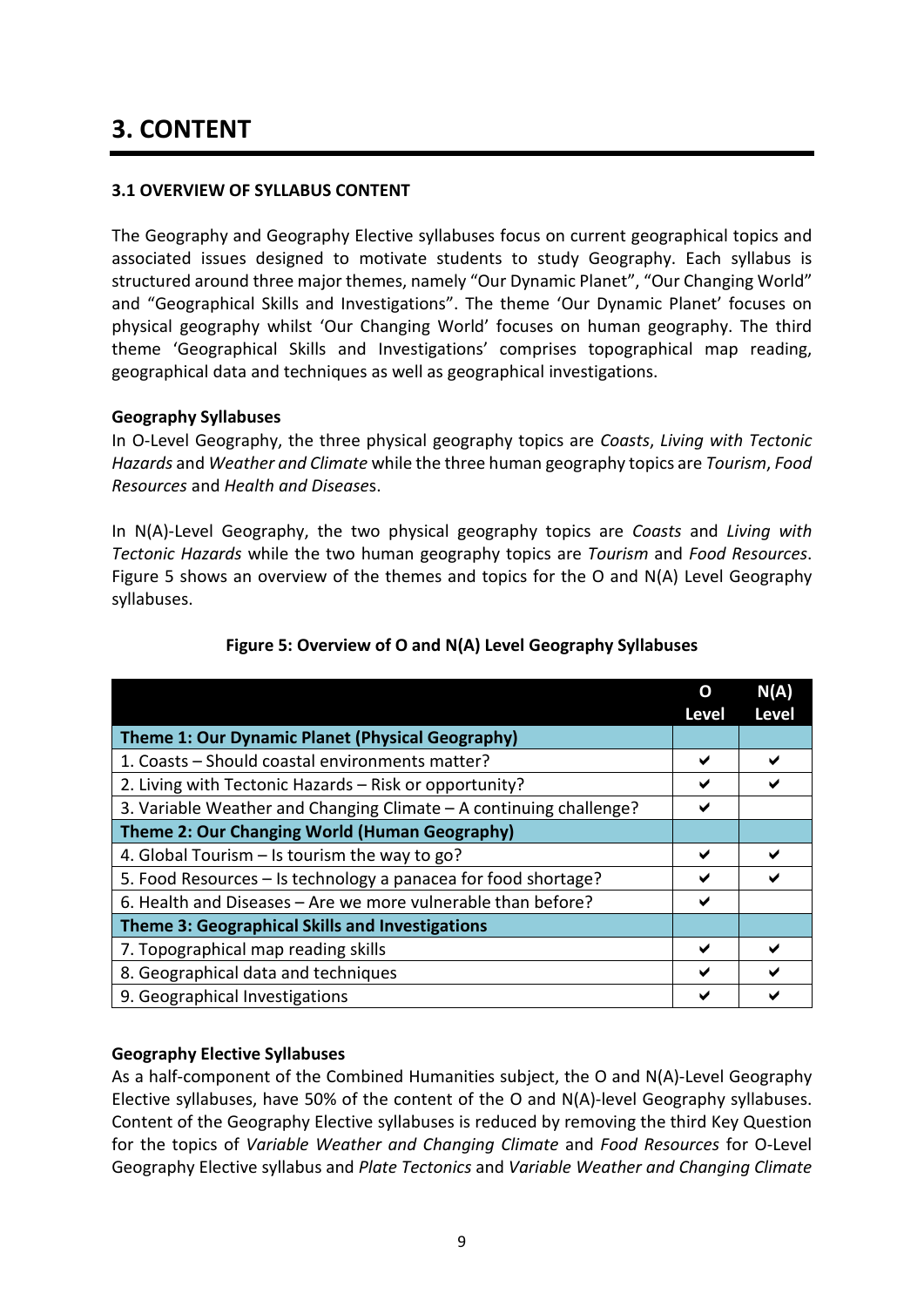for N(A) Level Geography Elective syllabus. In these topics where the third Key Questions are omitted, attempts have been made to ensure that the content covered in Key Questions 1 and 2 would provide some scope for students to inquire into the issue.

Like the Geography syllabuses, each of the O and N(A)-Level Geography Elective syllabuses has three content themes, namely Our Dynamic Planet (Physical Geography)*;* Our Changing World (Human Geography); and Geographical Skills and Investigations.

In O-Level Geography Elective, the two physical geography topics are *Living with Tectonic Hazards* and *Weather and Climate* while the two human geography topics are *Tourism* and *Food Resources*. In N(A)-Level Geography Elective, the syllabus consists of three topics, namely, *Living with Tectonic Hazards, Weather and Climate* and *Tourism*. Figure 6 shows an overview of the themes and topics for the O and N(A) Level Geography Elective syllabuses.

|                                                                    | <b>O</b> Level | N(A)                |
|--------------------------------------------------------------------|----------------|---------------------|
|                                                                    |                | <b>Level</b>        |
| <b>Theme 1: Our Dynamic Planet (Physical Geography)</b>            |                |                     |
| 1. Living with Tectonic Hazards - Risk or opportunity?             |                |                     |
|                                                                    |                | (only KQs<br>1 & 2) |
| 2. Variable Weather and Changing Climate – A continuing challenge? |                | ✔                   |
|                                                                    | (only KQs 1    | (only KQs           |
|                                                                    | & 2)           | 1 & 2)              |
| <b>Theme 2: Our Changing World (Human Geography)</b>               |                |                     |
| 3. Global Tourism $-$ Is tourism the way to go?                    |                | ✔                   |
| 4. Food Resources – Is technology a panacea for food shortage?     |                |                     |
|                                                                    | (only KQs 1    |                     |
|                                                                    | 8(2)           |                     |
| <b>Theme 3: Geographical Skills and Investigations</b>             |                |                     |
| 5. Topographical map reading skills                                |                | ✔                   |
| 6. Geographical data and techniques                                |                |                     |
| 7. Geographical Investigations                                     |                |                     |

#### **Figure 6: Overview of O and N(A) Level Geography Elective Syllabuses**

Note: Each topic in the O and N(A)-Level Geography has three key questions. However, this is not always the case for the O and N(A)-Level Geography Elective syllabuses.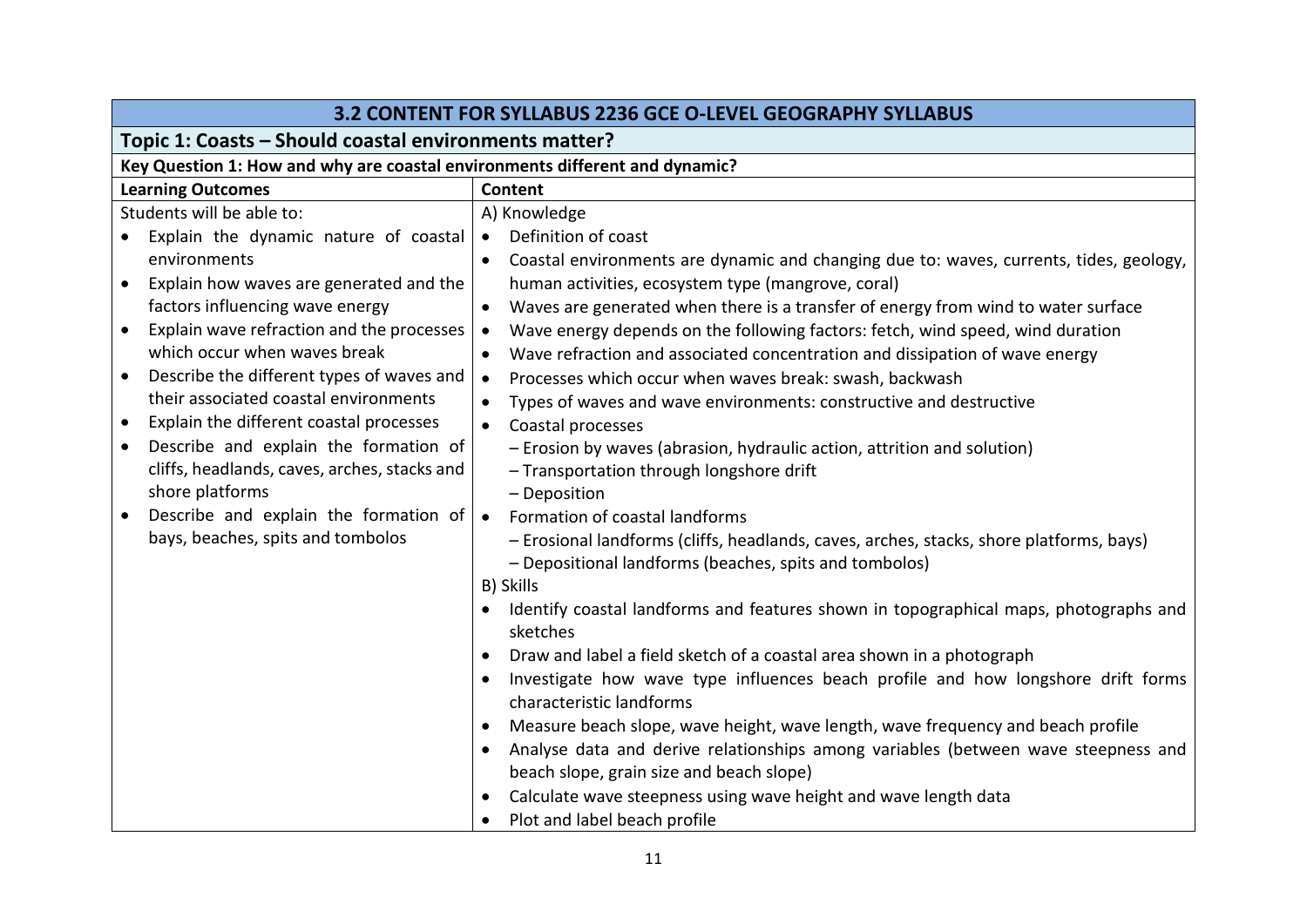|           | Key Question 2: Why are coastal areas valuable? (*Focus is on tropical coasts) |           |                                                                                           |
|-----------|--------------------------------------------------------------------------------|-----------|-------------------------------------------------------------------------------------------|
|           | Describe four key ecosystem services                                           |           | A) Knowledge                                                                              |
|           | obtainable from coastal ecosystems                                             |           | Human activities in coastal areas with reference to an example for each of the following: |
| $\bullet$ | Explain how the distinctive characteristics                                    |           | - Fisheries and aquaculture                                                               |
|           | of coastal areas support a variety of                                          |           | - Housing and transportation                                                              |
|           | human activities                                                               |           | - Tourism and recreation                                                                  |
| $\bullet$ | Describe the global distribution and                                           |           | • Coral reefs                                                                             |
|           | characteristics of coral reef ecosystem                                        |           | - Environmental conditions for growth                                                     |
| $\bullet$ | Explain the value of coral reef ecosystem                                      |           | - Distribution in the tropics                                                             |
|           | in the coastal environment                                                     |           | - Value                                                                                   |
| $\bullet$ | Discuss the issues surrounding the                                             |           | - Pressures                                                                               |
|           | destruction of coral reef ecosystem                                            |           | Mangroves                                                                                 |
| $\bullet$ | Describe the global distribution and                                           |           | - Environmental conditions for growth                                                     |
|           | characteristics of mangrove ecosystem                                          |           | - Distribution in the tropics                                                             |
| $\bullet$ | Explain the value of the mangrove                                              |           | - Adaptations                                                                             |
|           | ecosystem in the coastal environment                                           |           | - Value                                                                                   |
| $\bullet$ | Discuss the issues surrounding the                                             |           | - Pressures                                                                               |
|           | destruction of mangrove ecosystem                                              |           | B) Skills                                                                                 |
|           | Identify and explain the threats to coastal                                    |           | Locate major coral reef and mangrove areas on the world map                               |
|           | areas                                                                          |           | Identify the characteristics of mangroves shown in photographs and sketches that help     |
|           |                                                                                |           | them to adapt to the coastal environment                                                  |
|           |                                                                                | $\bullet$ | Identify the different kinds of human activities in coastal areas shown in maps,          |
|           |                                                                                |           | photographs and sketches                                                                  |
|           | Key Question 3: How can we manage coastal areas in a sustainable manner?       |           |                                                                                           |
|           | Explain how coastal areas can<br>be                                            |           | A) Knowledge                                                                              |
|           | managed in a sustainable manner                                                | $\bullet$ | Sustainable management of coastal areas                                                   |
|           | Evaluate the effectiveness of coastal                                          |           | - Laws and regulations                                                                    |
|           | protection measures                                                            |           | - Measures to protect the coast from erosion (soft and hard engineering)                  |
|           |                                                                                |           | B) Skills                                                                                 |
|           |                                                                                |           | Identify engineering measures adopted to mitigate coastal erosion in the field and shown  |
|           |                                                                                |           | in photographs and sketches                                                               |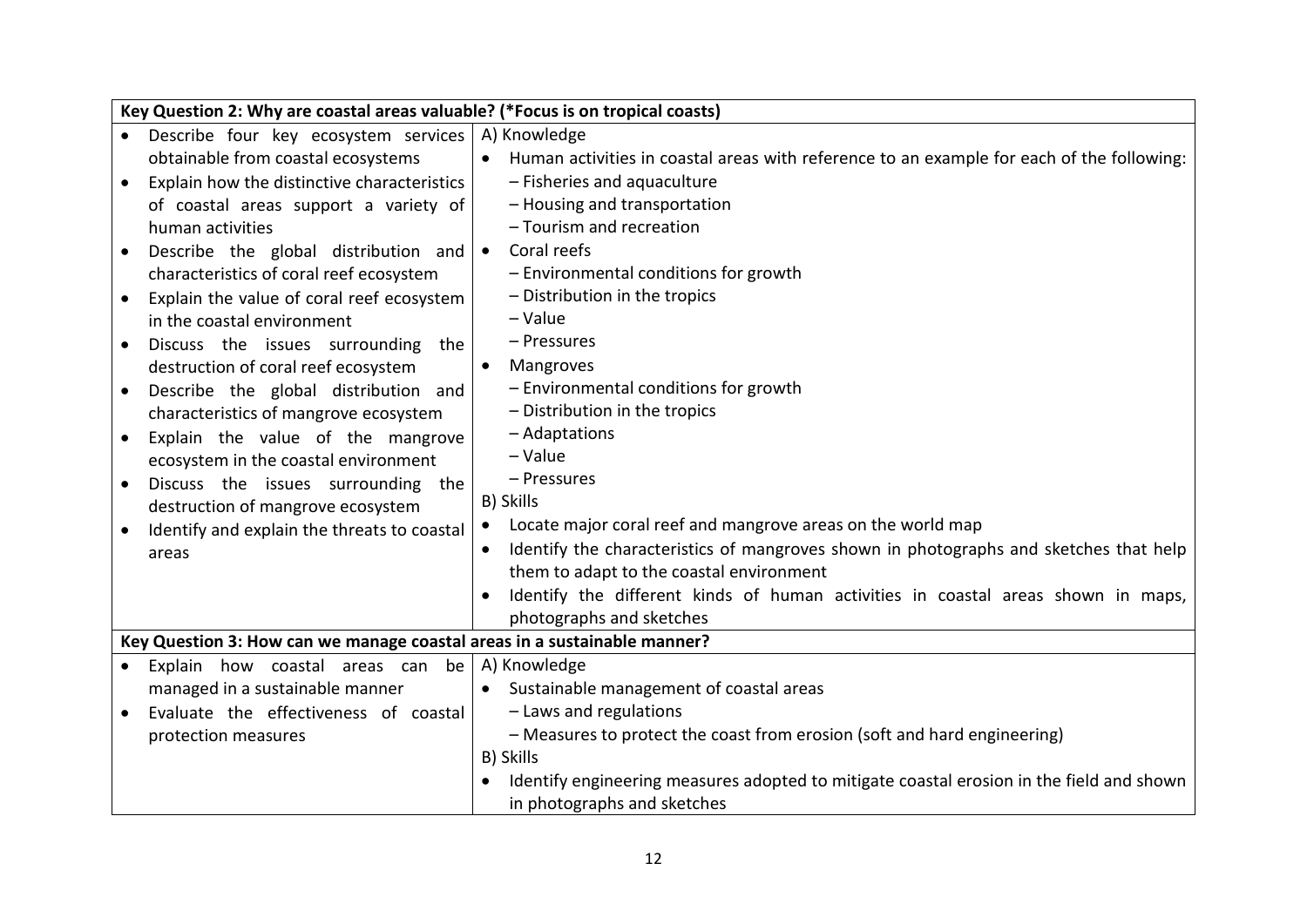|                                                                    | Analyse satellite images on changes in selected coastlines over two time periods<br>$\bullet$   |  |  |
|--------------------------------------------------------------------|-------------------------------------------------------------------------------------------------|--|--|
| Topic 2: Living With Tectonic Hazards – Risk or opportunity?       |                                                                                                 |  |  |
| Key Question 1: Why are some areas more prone to tectonic hazards? |                                                                                                 |  |  |
| <b>Learning Outcomes</b>                                           | Content                                                                                         |  |  |
| Students will be able to:                                          | A) Knowledge                                                                                    |  |  |
| Outline the main types of natural hazards                          | Definition of natural hazards and the main ways they may be classified: climate-related,        |  |  |
| Describe the internal structure of the                             | tectonic hazards                                                                                |  |  |
| Earth                                                              | Internal structure of the Earth<br>$\bullet$                                                    |  |  |
| Explain the movement of plates<br>$\bullet$                        | - Layered structure: core, mantle, continental crust and oceanic crust                          |  |  |
| Describe the global distribution of<br>$\bullet$                   | - Characteristics of each layer: thickness, solid or liquid state                               |  |  |
| tectonic plates and types of plate                                 | Movement of crustal plates driven by the pull of subducting plates and convection currents      |  |  |
| boundaries                                                         | circulating within the mantle                                                                   |  |  |
|                                                                    | Names, types and locations of major plates and plate boundaries in the world<br>$\bullet$       |  |  |
|                                                                    | Types of plate boundaries and examples:                                                         |  |  |
|                                                                    | - Divergent: oceanic-oceanic, continental-continental                                           |  |  |
|                                                                    | - Convergent: oceanic-oceanic, continental-continental, oceanic-continental                     |  |  |
|                                                                    | $-$ Transform                                                                                   |  |  |
|                                                                    | B) Skills                                                                                       |  |  |
|                                                                    | Draw and annotate a diagram showing the internal structure of the Earth                         |  |  |
|                                                                    | Identify and label major plates and the boundary types on maps                                  |  |  |
|                                                                    | Draw labelled diagrams showing the different types of movements taking place at plate           |  |  |
|                                                                    | boundaries                                                                                      |  |  |
|                                                                    | Key Question 2: What landforms and associated tectonic phenomena are found at plate boundaries? |  |  |
| • Discuss how plate movements influence                            | A) Knowledge                                                                                    |  |  |
| the general distribution of landforms and                          | Plate movements and associated landforms                                                        |  |  |
| associated phenomena                                               | - Divergent: Rift valleys and block mountains                                                   |  |  |
| Describe the landforms and phenomena                               | - Convergent: Fold mountains                                                                    |  |  |
| associated with plate movements                                    | - Divergent and Convergent: Volcanoes                                                           |  |  |
| Explain the causes of landforms and $\bullet$<br>$\bullet$         | Phenomena and their causes: earthquakes, tsunamis, volcanic eruptions                           |  |  |
| phenomena<br>associated<br>with<br>plate                           | Structure of volcanoes: crater, caldera, vent, magma chamber                                    |  |  |
| movements                                                          | Characteristics and formation of volcanoes: shield volcano, stratovolcano, viscosity of lava    |  |  |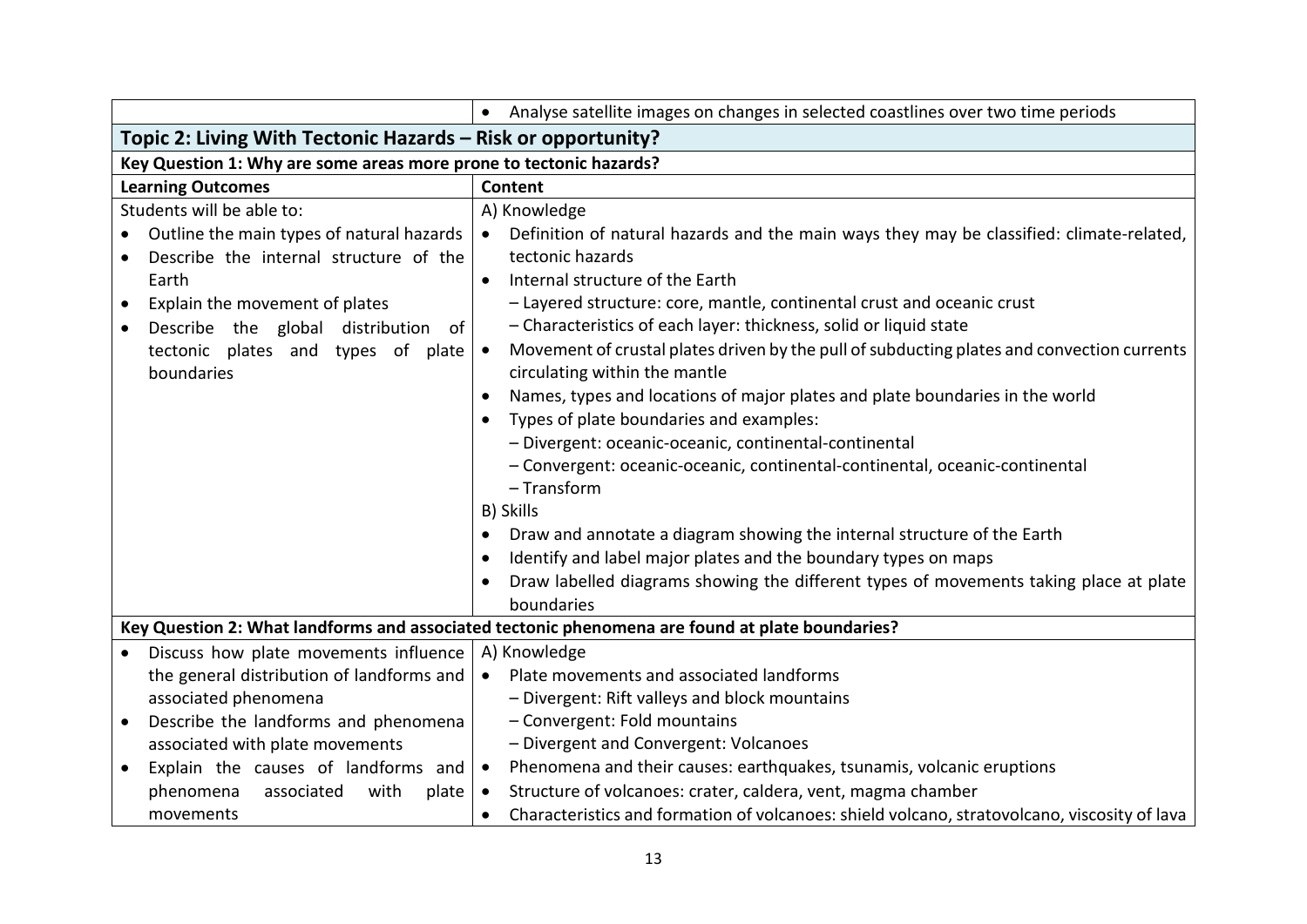| Describe the structure of volcanoes<br>Explain the characteristics of volcanoes<br>$\bullet$ | Benefits of living in volcanic areas: fertile soil, precious stones and minerals, tourism and<br>geothermal energy                                                         |
|----------------------------------------------------------------------------------------------|----------------------------------------------------------------------------------------------------------------------------------------------------------------------------|
| Explain the formation of volcanoes                                                           | Risks of living in volcanic areas: massive destruction by volcanic materials, pollution                                                                                    |
| $\bullet$<br>Discuss the benefits and risks of living in                                     | Risks associated with living in earthquake zones: disruption of services, landslides,<br>$\bullet$                                                                         |
| volcanic areas                                                                               | destruction of properties and infrastructure, loss of lives, tsunami                                                                                                       |
| Discuss the impact of earthquakes on<br>$\bullet$                                            | B) Skills                                                                                                                                                                  |
| people living in areas prone to this natural<br>hazard                                       | Analyse maps and photographs of major tectonic landforms and phenomena to derive the<br>$\bullet$<br>relationship between their distribution patterns and plate boundaries |
|                                                                                              | Draw an annotated cross-section of a volcano<br>$\bullet$                                                                                                                  |
|                                                                                              | Draw labelled diagrams to show the formation of a fold mountain, a rift valley, a block                                                                                    |
|                                                                                              | mountain and a volcano                                                                                                                                                     |
| Key Question 3: How do people prepare for and respond to earthquakes?                        |                                                                                                                                                                            |
| Discuss the responses of people to                                                           | A) Knowledge                                                                                                                                                               |
| earthquakes and tsunamis                                                                     | • People may respond to natural hazards in several ways: preparedness measures, short-                                                                                     |
| Assess the effectiveness of strategies in                                                    | term responses, long-term responses                                                                                                                                        |
| mitigating and responding to the effects                                                     | B) Skills                                                                                                                                                                  |
| of earthquakes and tsunamis                                                                  | Examine before and after satellite images and aerial photographs of a place affected by an<br>$\bullet$                                                                    |
|                                                                                              | earthquake or tsunami to identify and analyse the changes that have occurred                                                                                               |
| Topic 3: Variable Weather and Changing Climate - A continuing challenge?                     |                                                                                                                                                                            |
| Key Question 1: Why do different places experience different weather and climate?            |                                                                                                                                                                            |
| <b>Learning Outcomes</b>                                                                     | Content                                                                                                                                                                    |
| Students will be able to:                                                                    | A) Knowledge                                                                                                                                                               |
| Differentiate<br>between weather<br>and                                                      | Definition of weather and climate<br>$\bullet$                                                                                                                             |
| climate                                                                                      | Elements of weather: temperature, relative humidity, clouds and rainfall, pressure and                                                                                     |
| Explain the daily and seasonal variations<br>$\bullet$                                       | winds                                                                                                                                                                      |
| in temperature at a particular location                                                      | • Temperature                                                                                                                                                              |
| Compare and explain the variations in<br>$\bullet$                                           | - Factors influencing the temperature of locations: latitude, altitude, distance from the                                                                                  |
| temperature between different locations                                                      | sea, cloud cover                                                                                                                                                           |
| Explain the differences in relative<br>$\bullet$                                             | Relative humidity, clouds and rainfall<br>$\bullet$                                                                                                                        |
| humidity in different locations                                                              | - Relative humidity                                                                                                                                                        |
|                                                                                              | - Formation of rain: convectional and relief rain                                                                                                                          |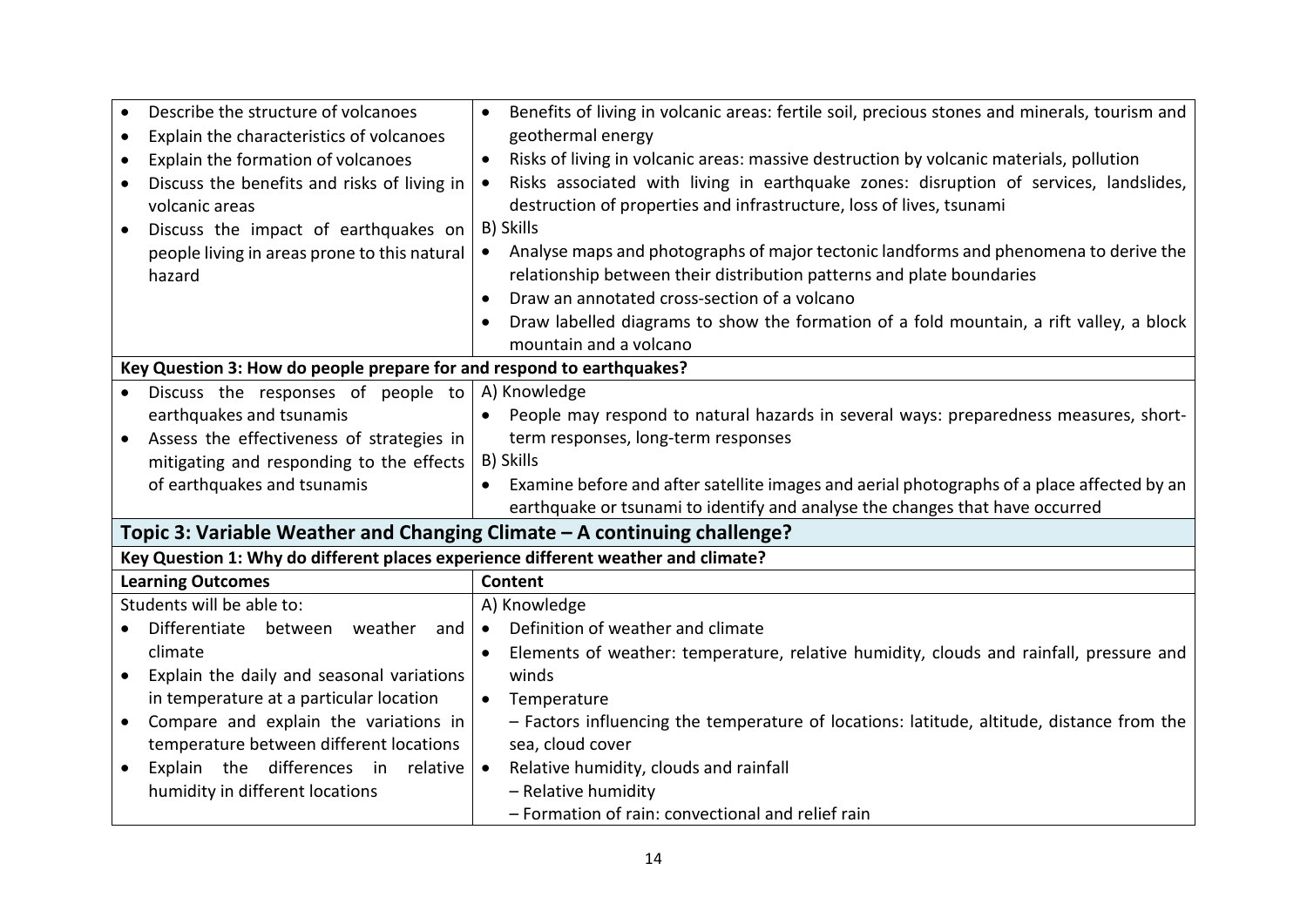|           | Explain the formation of convectional rain $\cdot$        | Pressure and winds                                                                          |
|-----------|-----------------------------------------------------------|---------------------------------------------------------------------------------------------|
|           | and relief rain                                           | - Pressure and movement of air                                                              |
| $\bullet$ | Explain how coastal temperatures are                      | - Wind systems: land and sea breezes, monsoon winds                                         |
|           | moderated by land and sea breezes                         | <b>Equatorial climate</b>                                                                   |
| $\bullet$ | Explain the formation of monsoon winds                    | Monsoon climate                                                                             |
| $\bullet$ | Describe and explain the distribution and                 | • Cool temperate climate (marine west-coast)                                                |
|           | characteristics of equatorial, monsoon                    | B) Skills                                                                                   |
|           | and cool temperate climates                               | Use of appropriate instruments to gather weather data (temperature, rainfall, air pressure, |
| $\bullet$ | Describe and explain the weather and                      | wind and relative humidity)                                                                 |
|           | climate of Singapore with reference to $\bullet$          | Make calculations of weather data (annual range, diurnal range, mean monthly, relative      |
|           | rainfall,<br>relative<br>humidity<br>and                  | humidity)                                                                                   |
|           | temperature                                               | Use appropriate graphs and diagrams to represent weather data                               |
|           | Key Question 2: What is happening to the Earth's climate? |                                                                                             |
|           | Describe and explain climate change since                 | A) Knowledge                                                                                |
|           | 1880                                                      | Changes in climate                                                                          |
| $\bullet$ | Explain the greenhouse effect                             | - Global records since 1881 show a significant, but irregular temperature rise of 0.3°C to  |
|           | Discuss the natural causes of recent                      | $0.6^{\circ}$ C.                                                                            |
|           | climate change                                            | - Global cooling was recorded after WWII for several decades because of industrial          |
| $\bullet$ | Explain how human activities lead to                      | pollution and volcanic activity (global dimming).                                           |
|           | enhanced greenhouse effect                                | - Global warming over the last century: world is warming on average by 0.74°C, with most    |
| $\bullet$ | Discuss the impact of climate change                      | of that since 1970s                                                                         |
| $\bullet$ | Describe the responses to climate change                  | - Global temperatures in the last decade reached the highest levels on record.              |
|           |                                                           | Greenhouse effect is a natural process by which greenhouse gases trap heat in the           |
|           |                                                           | atmosphere                                                                                  |
|           |                                                           | Natural causes of recent climatic change: variations in solar output, volcanic eruptions    |
|           |                                                           | Anthropogenic factors leading to enhanced greenhouse effect                                 |
|           |                                                           | - Deforestation and associated increase in atmospheric carbon dioxide                       |
|           |                                                           | - Changing land use and associated increase in greenhouse gases                             |
|           |                                                           | Impacts of climate change                                                                   |
|           |                                                           | - Sea level rise                                                                            |
|           |                                                           | - More frequent extreme weather events                                                      |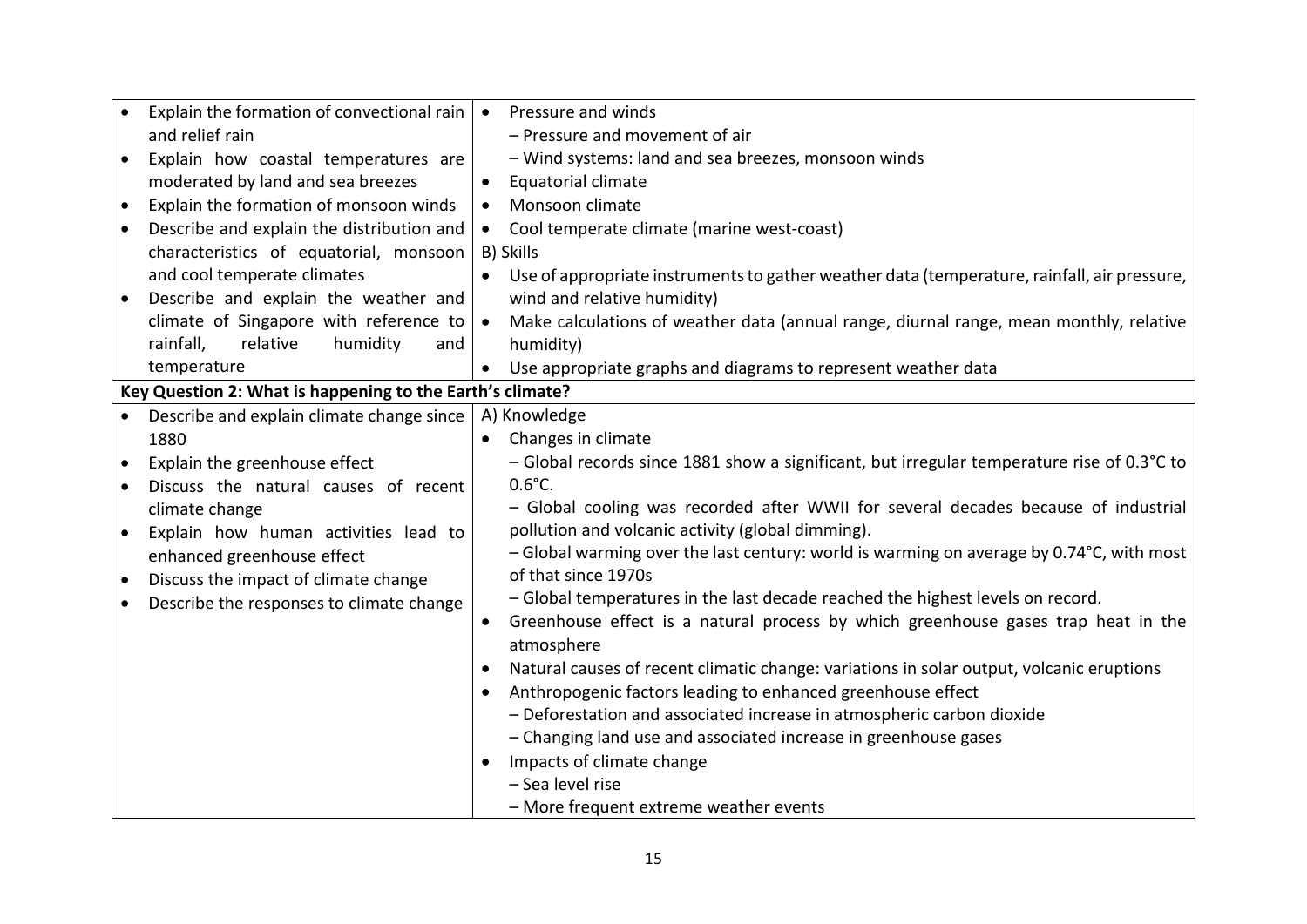|                                                                                        | - Spread of some infectious insect-borne diseases                                                 |  |
|----------------------------------------------------------------------------------------|---------------------------------------------------------------------------------------------------|--|
|                                                                                        | - Lengthen the growing season in certain regions                                                  |  |
|                                                                                        | Responses and challenges to climate change                                                        |  |
|                                                                                        | - International community (Kyoto Protocol)                                                        |  |
|                                                                                        | - Nations (Singapore)                                                                             |  |
|                                                                                        | B) Skills                                                                                         |  |
|                                                                                        | Extract information, describe trends and draw conclusions from graphs on temperature<br>$\bullet$ |  |
|                                                                                        | and greenhouse gases                                                                              |  |
| Key Question 3: Is the weather becoming more extreme? (*Focus is on tropical cyclones) |                                                                                                   |  |
| Describe the location and characteristics                                              | A) Knowledge                                                                                      |  |
| of tropical cyclones                                                                   | Tropical cyclones                                                                                 |  |
| Discuss the impact of tropical cyclones on<br>$\bullet$                                | Occurrence of tropical cyclones<br>$\bullet$                                                      |  |
| human lives and the environment                                                        | Characteristics of tropical cyclones                                                              |  |
| Evaluate the effectiveness of measures<br>$\bullet$                                    | - Weather systems developing over tropical or subtropical waters                                  |  |
| adopted to mitigate and respond to the                                                 | - Strong winds                                                                                    |  |
| effects of tropical cyclones                                                           | - Low pressure with clear skies and calm winds at the eye                                         |  |
|                                                                                        | Hazards associated with tropical cyclones: storm surges, wind damage, torrential rains            |  |
|                                                                                        | Impacts of tropical cyclones:                                                                     |  |
|                                                                                        | - Physical                                                                                        |  |
|                                                                                        | - Economic                                                                                        |  |
|                                                                                        | - Social                                                                                          |  |
|                                                                                        | <b>Emergency action</b>                                                                           |  |
|                                                                                        | <b>Mitigation measures</b>                                                                        |  |
|                                                                                        | - Prediction and warning                                                                          |  |
|                                                                                        | - Land use control                                                                                |  |
|                                                                                        | - Reducing vulnerability of infrastructure                                                        |  |
|                                                                                        | B) Skills                                                                                         |  |
|                                                                                        | Track the path of a selected tropical cyclone from satellite images                               |  |
|                                                                                        | Locate selected tropical cyclones on a map and discuss their impact                               |  |
| Topic 4: Global Tourism - Is tourism the way to go?                                    |                                                                                                   |  |
| Key Question 1: How does the nature of tourism vary from place to place?               |                                                                                                   |  |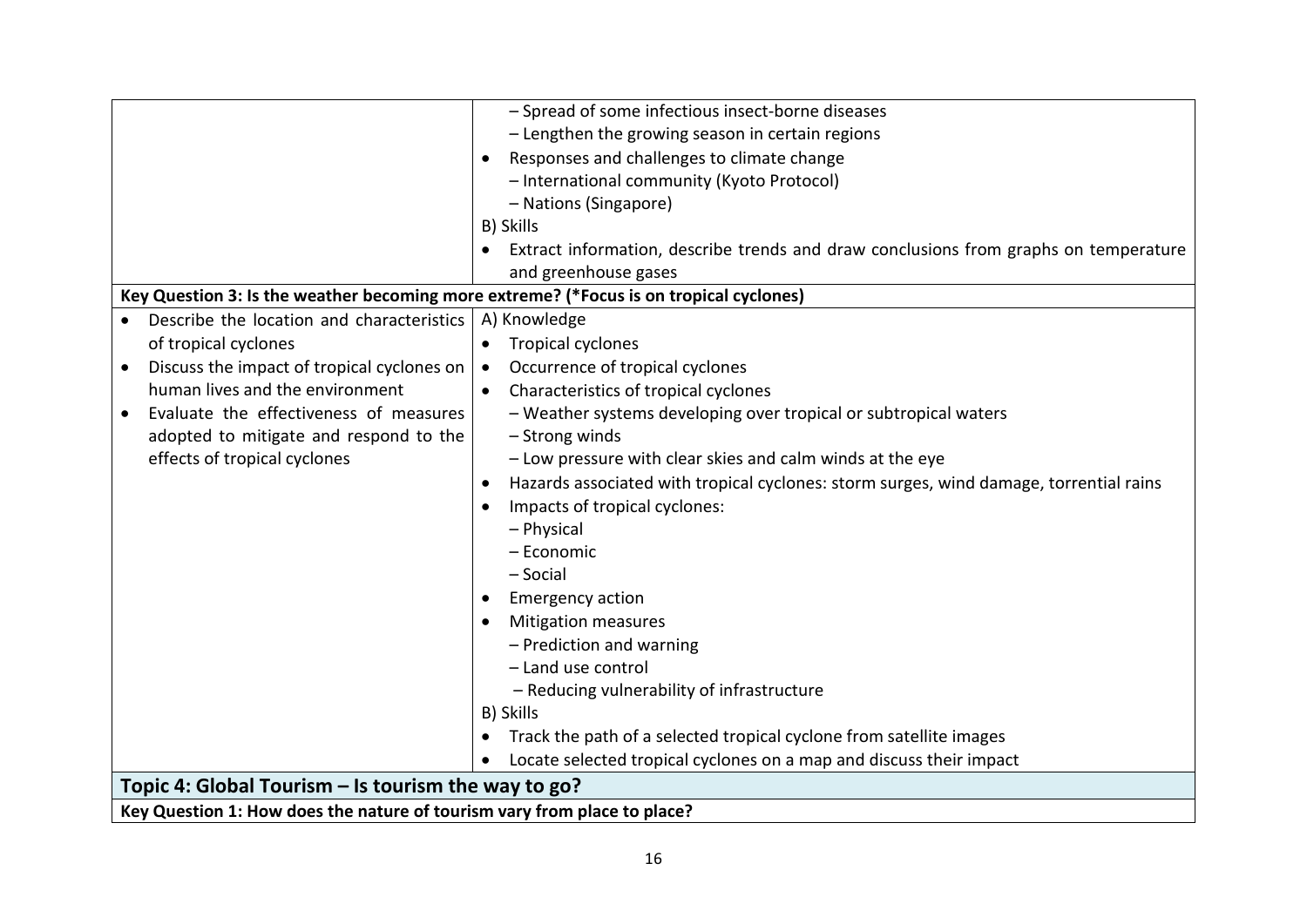| <b>Learning Outcomes</b>  |                                                                                                                 | Content                                                                                                                                                                                                                                                                                            |
|---------------------------|-----------------------------------------------------------------------------------------------------------------|----------------------------------------------------------------------------------------------------------------------------------------------------------------------------------------------------------------------------------------------------------------------------------------------------|
| Students will be able to: |                                                                                                                 | A) Knowledge                                                                                                                                                                                                                                                                                       |
|                           | Describe and give examples of different<br>types of tourism                                                     | Tourists are people who travel and stay away from their normal place of residence for<br>more than 24 hours                                                                                                                                                                                        |
| $\bullet$<br>$\bullet$    | Explain why tourist activities are different<br>at different places<br>Discuss the roles of different groups in | Tourism may be categorised according to types of attractions offered to tourists. Different<br>$\bullet$<br>places and environments provide different opportunities for tourist activities: places of<br>scenic beauty, places with good facilities, places with rich culture, places of conflicts |
|                           | promoting tourism                                                                                               | Role of different groups in tourism: government, media and international organizations                                                                                                                                                                                                             |
|                           |                                                                                                                 | B) Skills                                                                                                                                                                                                                                                                                          |
|                           |                                                                                                                 | Classify key global tourist attractions by type                                                                                                                                                                                                                                                    |
|                           |                                                                                                                 | With reference to a map, describe distribution of key global tourist attractions by type                                                                                                                                                                                                           |
|                           |                                                                                                                 | Identify key features of specific tourist sites and associated tourist activities                                                                                                                                                                                                                  |
|                           | Key Question 2: Why has tourism become a global phenomenon?                                                     |                                                                                                                                                                                                                                                                                                    |
|                           | Describe the trends of both domestic                                                                            | A) Knowledge                                                                                                                                                                                                                                                                                       |
|                           | tourism and international tourism                                                                               | Trends in the global tourism industry in terms of destinations, country of origin and tourist                                                                                                                                                                                                      |
| $\bullet$                 | Describe the changing nature of global                                                                          | dollars for: domestic tourism, international tourism                                                                                                                                                                                                                                               |
|                           | tourism                                                                                                         | Evolution of mass tourism in the form of the package holiday to niche tourism<br>$\bullet$                                                                                                                                                                                                         |
| $\bullet$                 | Explain the growth of global tourism                                                                            | Development of short haul destinations and the growth of long-haul tourism<br>$\bullet$                                                                                                                                                                                                            |
|                           | Explain why tourism is subject to                                                                               | Reasons for the growth of global tourism<br>$\bullet$                                                                                                                                                                                                                                              |
|                           | fluctuations                                                                                                    | - Developments in technology                                                                                                                                                                                                                                                                       |
|                           |                                                                                                                 | - Demand factors arising from changing profile of tourists                                                                                                                                                                                                                                         |
|                           |                                                                                                                 | - Destination factors                                                                                                                                                                                                                                                                              |
|                           |                                                                                                                 | Impact of events that hinder the growth of tourism: disasters, recessions, political<br>situations and diseases                                                                                                                                                                                    |
|                           |                                                                                                                 | B) Skills                                                                                                                                                                                                                                                                                          |
|                           |                                                                                                                 | Extract information on trends in global tourist industry from graphs or tables<br>$\bullet$                                                                                                                                                                                                        |
|                           |                                                                                                                 | Extract information on factors affecting growth of the global tourist industry from maps,<br>$\bullet$                                                                                                                                                                                             |
|                           |                                                                                                                 | graphs or tables                                                                                                                                                                                                                                                                                   |
|                           |                                                                                                                 | Analyse tourist revenues using diagrams such as bar graph and pie chart<br>$\bullet$                                                                                                                                                                                                               |
|                           |                                                                                                                 | Analyse top tourist destinations and tourist origins for a selected country using flow maps<br>and pie charts                                                                                                                                                                                      |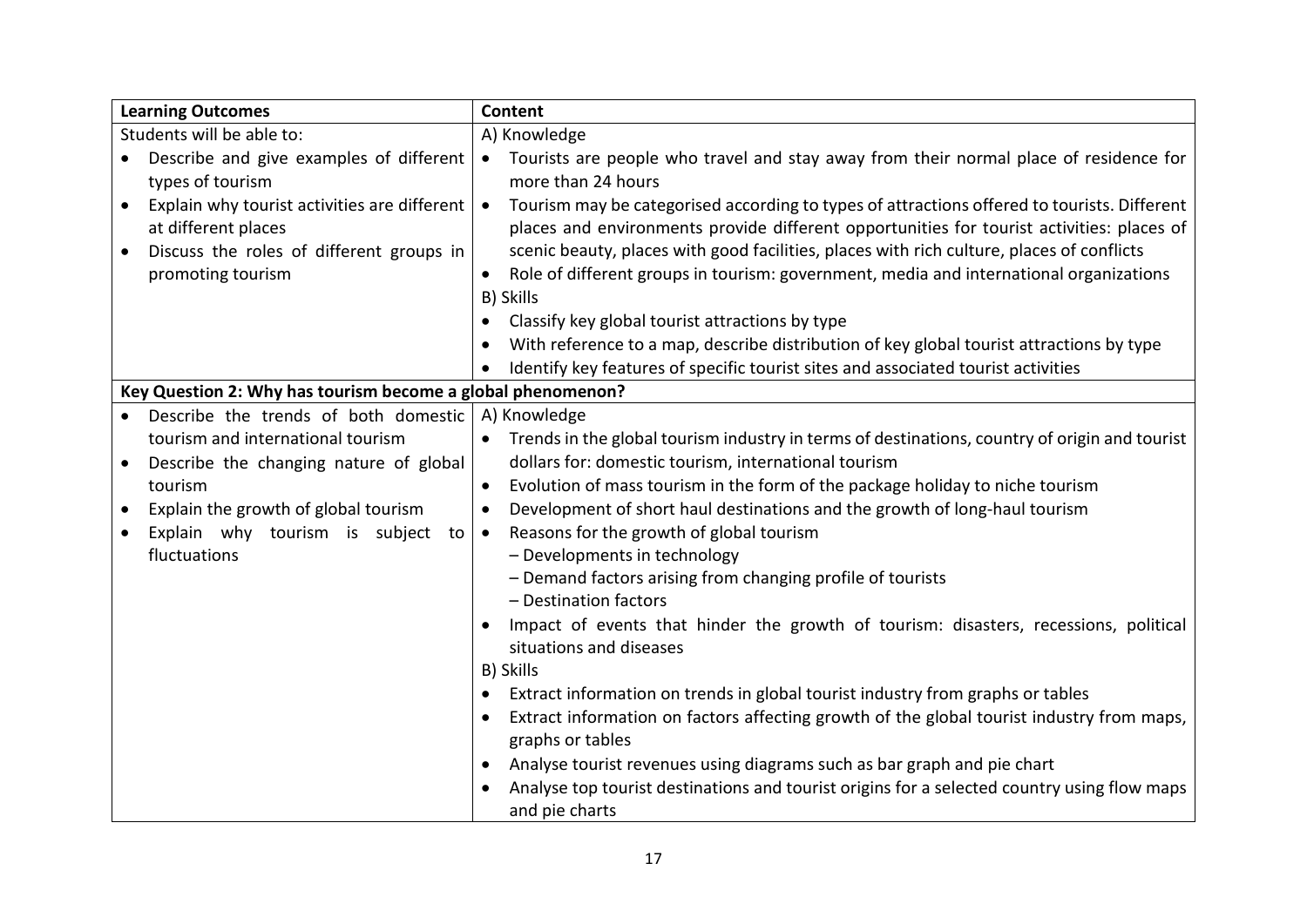| Key Question 3: Developing tourism at what cost?                                |                                                                                                   |  |  |
|---------------------------------------------------------------------------------|---------------------------------------------------------------------------------------------------|--|--|
| Assess the impact of tourism on a country                                       | A) Knowledge                                                                                      |  |  |
| Explain how tourism can be made                                                 | Impact of the growth of tourism on a country<br>$\bullet$                                         |  |  |
| sustainable                                                                     | - Economic: advantages and disadvantages                                                          |  |  |
| Discuss the roles of various groups in                                          | - Socio-cultural: advantages and disadvantages                                                    |  |  |
| taking care of the tourist areas                                                | - Environmental: advantages and disadvantages                                                     |  |  |
|                                                                                 | Managing the impact of tourism<br>$\bullet$                                                       |  |  |
|                                                                                 | - Conserve fragile environments                                                                   |  |  |
|                                                                                 | - Promote sustainable tourism through laws and regulation and support from local                  |  |  |
|                                                                                 | population                                                                                        |  |  |
|                                                                                 | - Responsibilities of various groups in conserving and protecting tourist areas: local            |  |  |
|                                                                                 | communities, visitors, tour operators, planning authorities, non-governmental                     |  |  |
|                                                                                 | organisations                                                                                     |  |  |
|                                                                                 | B) Skills                                                                                         |  |  |
|                                                                                 | Extract information from sources regarding tourism in a selected country                          |  |  |
|                                                                                 | Design questionnaires                                                                             |  |  |
| Topic 5: Food Resources - Is technology a panacea for food shortage?            |                                                                                                   |  |  |
| Key Question 1: How and why has food consumption patterns changed since 1960s?  |                                                                                                   |  |  |
| <b>Learning Outcomes</b>                                                        | Content                                                                                           |  |  |
| Students will be able to:                                                       | A) Knowledge                                                                                      |  |  |
| Describe variations<br>in global food<br>$\bullet$                              | • Variations in global food consumption patterns between DCs and LDCs over time, in terms         |  |  |
| consumption patterns between DCs and                                            | of: indicators of food consumption, changing food preferences                                     |  |  |
| LDCs over time                                                                  | Reasons for the growth and variations in food consumption: economic, socio-cultural,<br>$\bullet$ |  |  |
| Describe the changing food preferences in<br>$\bullet$                          | political                                                                                         |  |  |
| DCs and LDCs                                                                    | Impact of inadequate food consumption on individuals and countries: health, economic,             |  |  |
| Explain why variations exist and persist in<br>$\bullet$                        | political, social                                                                                 |  |  |
| food consumption between DCs and LDCs                                           | Impact of excess food consumption on individuals and countries: health, economic, social          |  |  |
|                                                                                 | B) Skills                                                                                         |  |  |
|                                                                                 | Compare food consumption levels between DCs and LDCs shown in maps or graphs                      |  |  |
|                                                                                 | Compare how food consumption patterns are influenced by changes in income                         |  |  |
| Key Question 2: What are the trends and challenges in production of food crops? |                                                                                                   |  |  |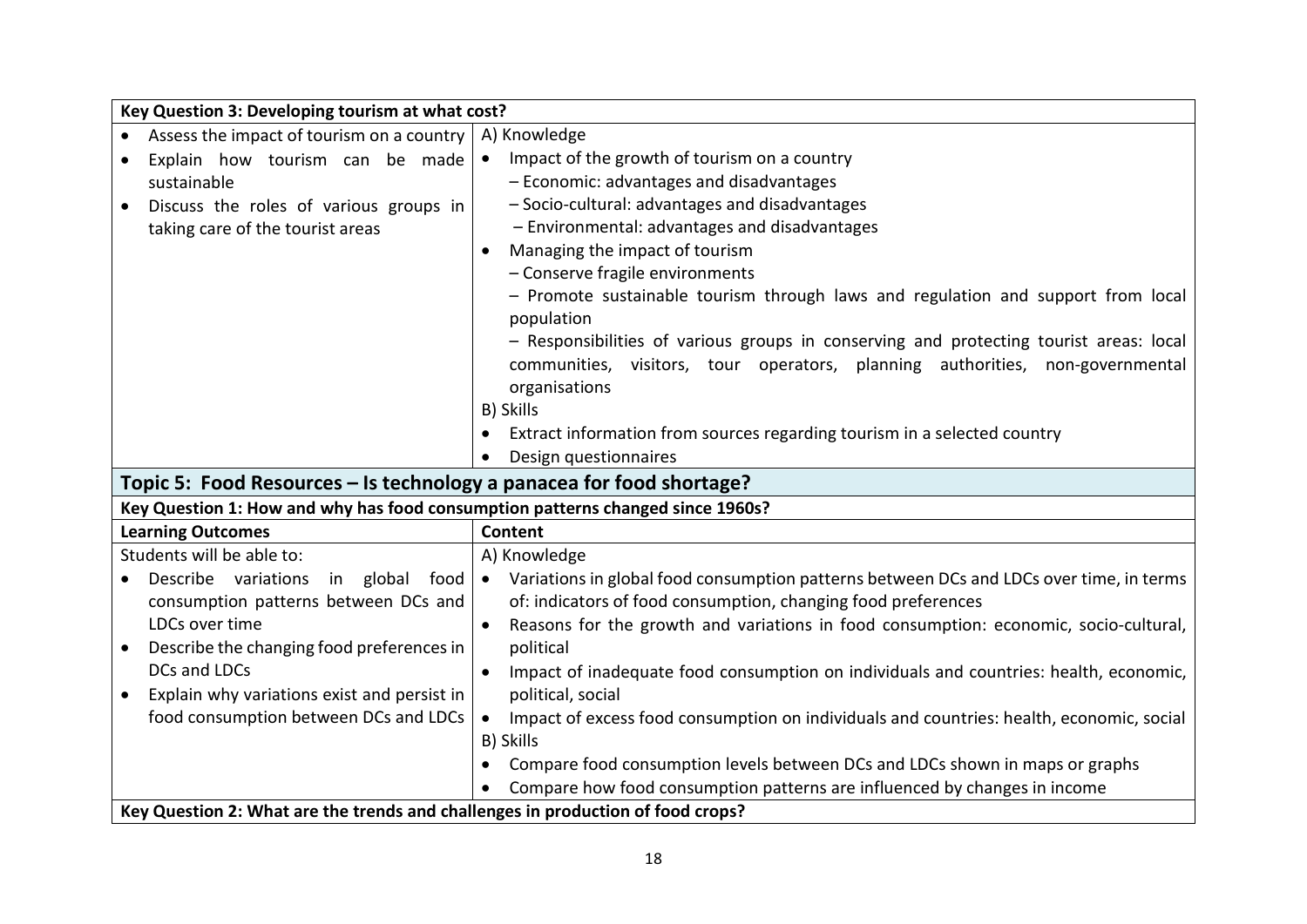| Describe and explain the trends in                                   | A) Knowledge                                                                                   |
|----------------------------------------------------------------------|------------------------------------------------------------------------------------------------|
| production of food crops since 1960s                                 | • Trends in production of food crop[s like rice and wheat from 1960s: increased intensity of   |
| Discuss the factors affecting the intensity<br>$\bullet$             | production of food crops                                                                       |
| of food production                                                   | • Factors affecting the intensity of food production: physical, economic, political,           |
| Discuss the effects of intensification of<br>$\bullet$               | technological advances                                                                         |
| food production activities on water and                              | Challenges associated with intensification of production of crops from 1960s: effects of       |
| soil quality                                                         | use of irrigation and chemicals on water and soil quality                                      |
| Discuss the causes of food shortage                                  | Causes of food shortage: physical, political, economic, social                                 |
|                                                                      | B) Skills                                                                                      |
|                                                                      | Identify areas on maps where major crops (rice and wheat) are grown<br>$\bullet$               |
|                                                                      | Describe how interaction between physical and human environments affects food                  |
|                                                                      | production from maps and photographs                                                           |
|                                                                      | With reference to a given resource, describe the range of products produced by an agri-        |
|                                                                      | business and its spatial network                                                               |
| Key Question 3: How can the problem of food shortage be addressed?   |                                                                                                |
| Explain strategies adopted to alleviate the<br>$\bullet$             | A) Knowledge                                                                                   |
| problem of food shortage                                             | Strategies to overcome food shortage: technological (storage, farming technology,<br>$\bullet$ |
| the<br>effectiveness<br>Evaluate<br>of<br>$\bullet$                  | biotechnology), agricultural (multiple cropping and crop rotation, water and soil              |
| technological strategies to solve the                                | conservation, lease of farmland to other countries), social (support local farmers,            |
| problem of food shortage                                             | population control), political/economic (food programmes and aid assistance, agricultural      |
|                                                                      | policies)                                                                                      |
|                                                                      | B) Skills                                                                                      |
|                                                                      | Interpret data on countries with inadequate food supply from maps and graphs<br>$\bullet$      |
|                                                                      | Interpret variations in food shortage within a country using maps, graphs, texts and           |
|                                                                      | diagrams                                                                                       |
| Topic 6: Health and Diseases – Are we more vulnerable than before?   |                                                                                                |
| Key Question 1: What are the global patterns of health and diseases? |                                                                                                |
| <b>Learning Outcomes</b>                                             | Content                                                                                        |
| Students will be able to:                                            | A) Knowledge                                                                                   |
| Describe how the health of people varies                             | • Variations in health of people between DCs and LDCs in terms of the following indicators:    |
| between DCs and LDCs                                                 | infant mortality rate, life expectancy                                                         |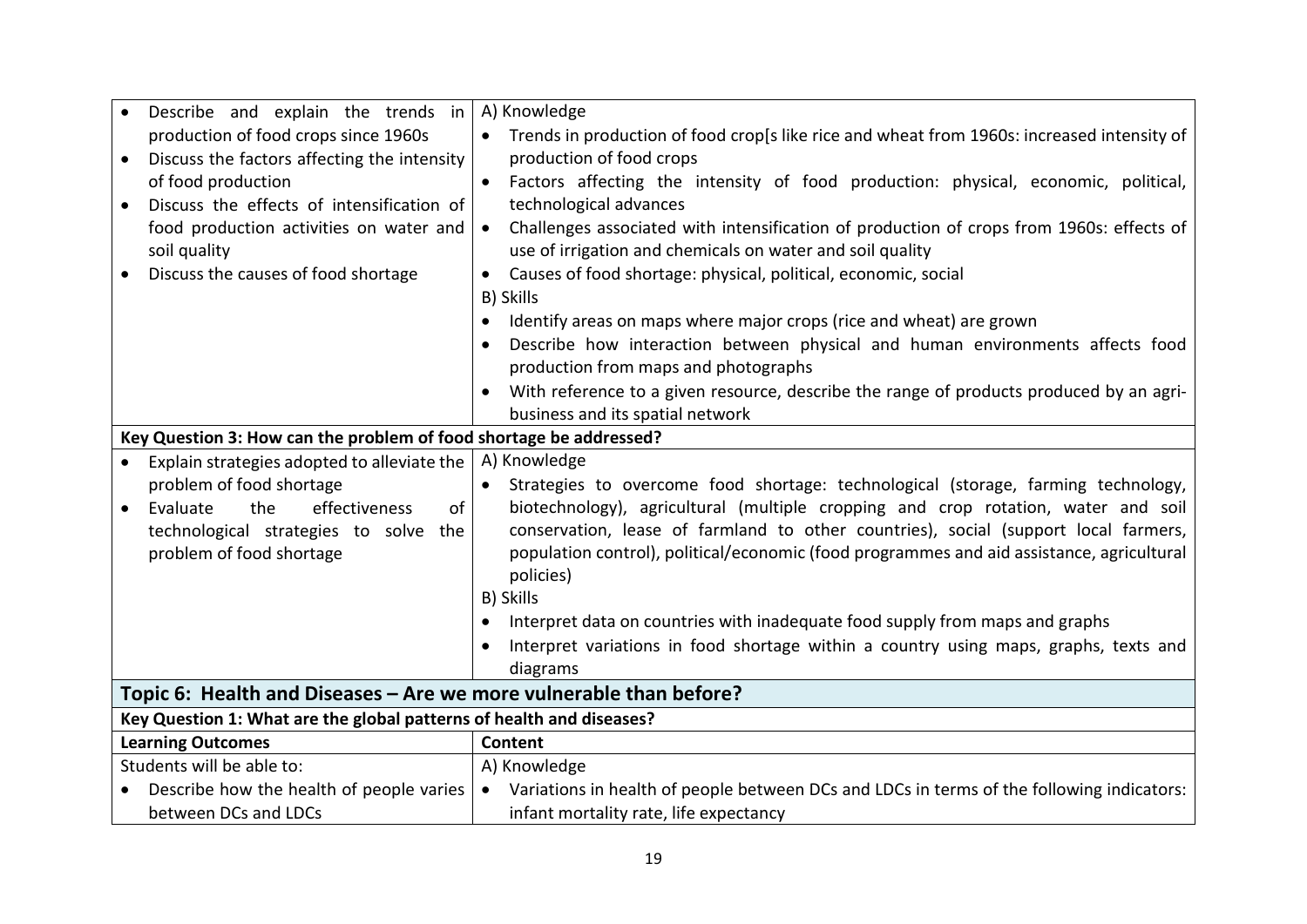|           | Explain the variations in the health of<br>people between DCs and LDCs |           | Factors accounting for variations in health of people in DCs and LDCs: social, economic,<br>environmental         |
|-----------|------------------------------------------------------------------------|-----------|-------------------------------------------------------------------------------------------------------------------|
|           |                                                                        | $\bullet$ | Variations in types of diseases between DCs and LDCs                                                              |
|           |                                                                        |           | - Degenerative diseases: main causes of death in DCs, global distribution (e.g. heart attack,                     |
|           |                                                                        |           | cancer, diabetes)                                                                                                 |
|           |                                                                        |           | - Infectious diseases: main causes of death in LDCs, global distribution (e.g. tuberculosis,                      |
|           |                                                                        |           | malaria, dengue fever, HIV/AIDS)                                                                                  |
|           |                                                                        |           | B) Skills                                                                                                         |
|           |                                                                        |           | Construct pie-charts to show the types of diseases commonly found in DCs and LDCs, using                          |
|           |                                                                        |           | information from a given source                                                                                   |
|           |                                                                        | $\bullet$ | Draw correlations between infant mortality rate and life expectancy                                               |
|           |                                                                        | $\bullet$ | Interpret variations in types of diseases between DCs and LDCs using maps, graphs, texts                          |
|           |                                                                        |           | and diagrams                                                                                                      |
|           |                                                                        |           | Key Question 2: What influences the spread and impact of infectious diseases? (*Focus is on malaria and HIV/AIDS) |
|           | Compare and give examples of epidemic                                  |           | A) Knowledge                                                                                                      |
|           | and pandemic outbreaks at different                                    | $\bullet$ | Definition and examples of major disease outbreaks in the past: epidemic (e.g. flu outbreak                       |
|           | times in the past, as shown in data                                    |           | of 1918), pandemic (e.g. 2003 Severe Acute Respiratory Syndrome (SARS))                                           |
|           | provided                                                               |           | Malaria                                                                                                           |
| $\bullet$ | Describe and explain the transmission of                               | $\bullet$ | Mode of transmission and geographical spread of the disease                                                       |
|           | malaria                                                                |           | Pattern of spread of disease: expansion diffusion                                                                 |
| $\bullet$ | Describe the spread of malaria in the                                  | $\bullet$ | Vulnerable groups: pregnant women and children                                                                    |
|           | world                                                                  | $\bullet$ | Factors contributing to spread: social, economic, environmental                                                   |
| $\bullet$ | Describe and explain the extent of spread                              | $\bullet$ | Impacts of malaria: social, economic                                                                              |
|           | of malaria in a selected country in Asia                               |           | HIV/AIDS epidemic in the world and in Sub-Saharan Africa                                                          |
|           | Discuss the impact of malaria in a selected                            | $\bullet$ | Mode of transmission and geographical spread of the disease                                                       |
|           | country                                                                | $\bullet$ | Pattern of spread of disease: expansion and relocation diffusion                                                  |
|           |                                                                        |           | Vulnerable groups: babies and females                                                                             |
|           | Describe and explain the transmission of                               | $\bullet$ | Factors contributing to spread: social, economic, environmental                                                   |
|           | <b>HIV/AIDS</b>                                                        |           | Impacts of malaria: social, economic                                                                              |
|           | Describe the spread of HIV/AIDS in the                                 |           | B) Skills                                                                                                         |
|           | world                                                                  | $\bullet$ | Compare the spread of infectious diseases (e.g. malaria, HIV/AIDS) between LDCs and DCs                           |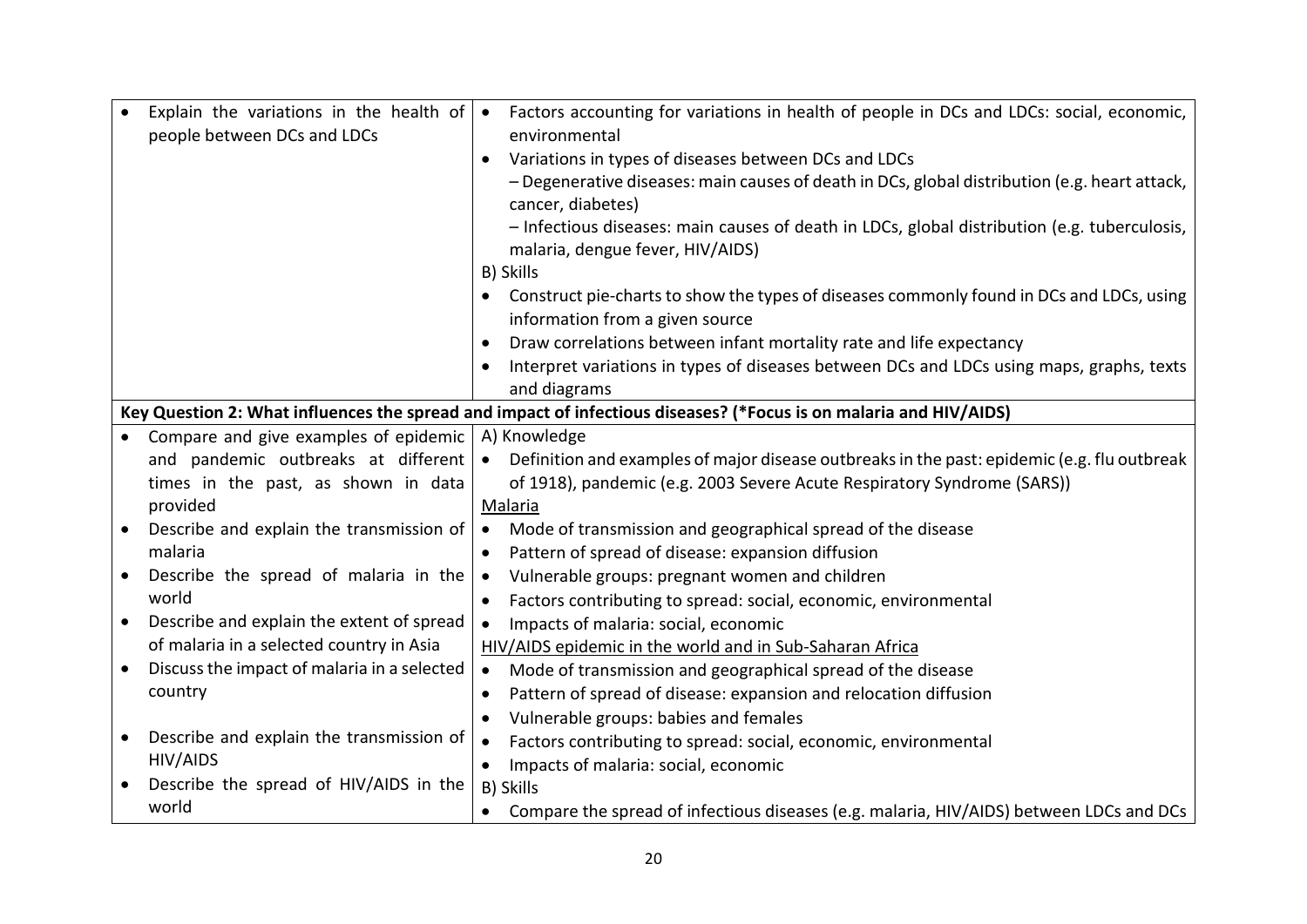| Describe and explain the extent of spread<br>of HIV/AIDS in a selected country<br>Discuss the impact of HIV/AIDS in a | Locate and describe the spread of malaria or HIV/AIDS over time                                                                                                                                                                   |
|-----------------------------------------------------------------------------------------------------------------------|-----------------------------------------------------------------------------------------------------------------------------------------------------------------------------------------------------------------------------------|
| selected country                                                                                                      |                                                                                                                                                                                                                                   |
| Key Question 3: How can we manage the current and future spread of infectious diseases?                               |                                                                                                                                                                                                                                   |
| Discuss the challenges faced in managing                                                                              | A) Knowledge                                                                                                                                                                                                                      |
| the spread of infectious diseases                                                                                     | Challenges in managing the spread of malaria: socio-economic (limitations of healthcare,                                                                                                                                          |
| Explain the re-emergence of malaria in<br>several countries in the world                                              | population movement due to efficient transport and communications), environmental<br>(effects of monsoons, effects of climate change)                                                                                             |
| Discuss measures that individuals,<br>governments, and organisations can take<br>to manage the spread of infectious   | Challenges in managing the spread of HIV/AIDS: socio-economic (lifestyle choices,<br>difficulties in HIV detection, social stigma, high cost of antiretroviral therapy, population<br>movement across borders and along highways) |
| diseases                                                                                                              | Role of different groups in managing outbreak and spread of infectious diseases:                                                                                                                                                  |
| Assess the effectiveness of measures                                                                                  | individuals (awareness and practice of precautionary measures), communities,                                                                                                                                                      |
| taken by a country to contain the spread                                                                              | government (implementation of precautionary and mitigation measures), international                                                                                                                                               |
| of the disease                                                                                                        | organisations such as World Health Organisation and other non-governmental                                                                                                                                                        |
|                                                                                                                       | organisations                                                                                                                                                                                                                     |
|                                                                                                                       | B) Skills                                                                                                                                                                                                                         |
|                                                                                                                       | Locate and describe the spread of emerging and re-emerging infectious diseases over time                                                                                                                                          |

| 3.3 CONTENT FOR SYLLABUS 2246 GCE N(A)-LEVEL GEOGRAPHY SYLLABUS             |                                                                                        |  |  |
|-----------------------------------------------------------------------------|----------------------------------------------------------------------------------------|--|--|
| Topic 1: Coasts - Should coastal environments matter?                       |                                                                                        |  |  |
| Key Question 1: How and why are coastal environments different and dynamic? |                                                                                        |  |  |
| <b>Learning Outcomes</b>                                                    | Content                                                                                |  |  |
| Students will be able to:                                                   | A) Knowledge                                                                           |  |  |
| Explain the dynamic nature of coastal $\bullet$                             | Definition of coast                                                                    |  |  |
| environments                                                                | Coastal environments are dynamic and changing due to: waves, currents, tides, geology, |  |  |
| Explain how waves are generated and the                                     | human activities, ecosystem type (mangrove, coral)                                     |  |  |
| factors influencing wave energy                                             | Waves are generated when there is a transfer of energy from wind to water surface      |  |  |
| Explain wave refraction and the processes                                   | Wave energy depends on the following factors: fetch, wind speed, wind duration         |  |  |
| which occur when waves break                                                | Wave refraction and associated concentration and dissipation of wave energy            |  |  |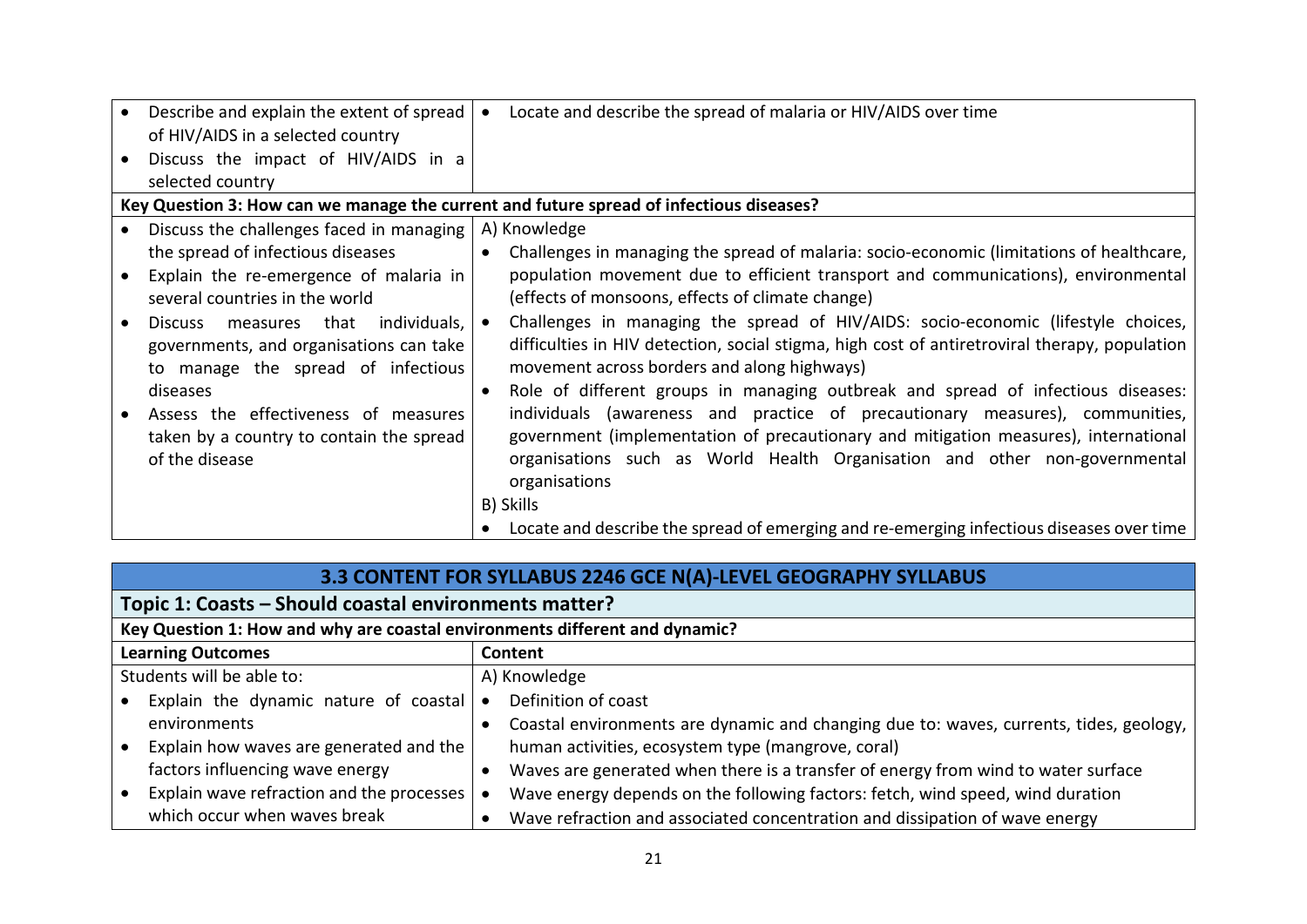| Describe the different types of waves and                                      | Processes which occur when waves break: swash, backwash                                          |
|--------------------------------------------------------------------------------|--------------------------------------------------------------------------------------------------|
| their associated coastal environments                                          | Types of waves and wave environments: constructive and destructive                               |
| Explain the different coastal processes<br>$\bullet$                           | Coastal processes                                                                                |
| Describe and explain the formation of                                          | - Erosion by waves (abrasion, hydraulic action, attrition and solution)                          |
| cliffs, headlands, caves, arches, stacks and                                   | - Transportation through longshore drift                                                         |
| shore platforms                                                                | - Deposition                                                                                     |
| Describe and explain the formation of $  \bullet  $<br>$\bullet$               | Formation of coastal landforms                                                                   |
| bays, beaches, spits and tombolos                                              | - Erosional landforms (cliffs, headlands, caves, arches, stacks, shore platforms, bays)          |
|                                                                                | - Depositional landforms (beaches, spits and tombolos)                                           |
|                                                                                | B) Skills                                                                                        |
|                                                                                | Identify coastal landforms and features shown in topographical maps, photographs and<br>sketches |
|                                                                                | Draw and label a field sketch of a coastal area shown in a photograph<br>$\bullet$               |
|                                                                                | Investigate how wave type influences beach profile and how longshore drift forms                 |
|                                                                                | characteristic landforms                                                                         |
|                                                                                | Measure beach slope, wave height, wave length, wave frequency and beach profile<br>$\bullet$     |
|                                                                                | Analyse data and derive relationships among variables (between wave steepness and                |
|                                                                                | beach slope, grain size and beach slope)                                                         |
|                                                                                | Calculate wave steepness using wave height and wave length data                                  |
|                                                                                | Plot and label beach profile                                                                     |
| Key Question 2: Why are coastal areas valuable? (*Focus is on tropical coasts) |                                                                                                  |
| Describe four key ecosystem services                                           | A) Knowledge                                                                                     |
| obtainable from coastal ecosystems                                             | Human activities in coastal areas with reference to an example for each of the following:        |
| Explain how the distinctive characteristics<br>$\bullet$                       | - Fisheries and aquaculture                                                                      |
| of coastal areas support a variety of                                          | - Housing and transportation                                                                     |
| human activities                                                               | - Tourism and recreation                                                                         |
| Describe the global distribution and $\bullet$<br>$\bullet$                    | Coral reefs                                                                                      |
| characteristics of coral reef ecosystem                                        | - Environmental conditions for growth                                                            |
| Explain the value of coral reef ecosystem<br>$\bullet$                         | - Distribution in the tropics                                                                    |
| in the coastal environment                                                     | - Value                                                                                          |
|                                                                                | - Pressures                                                                                      |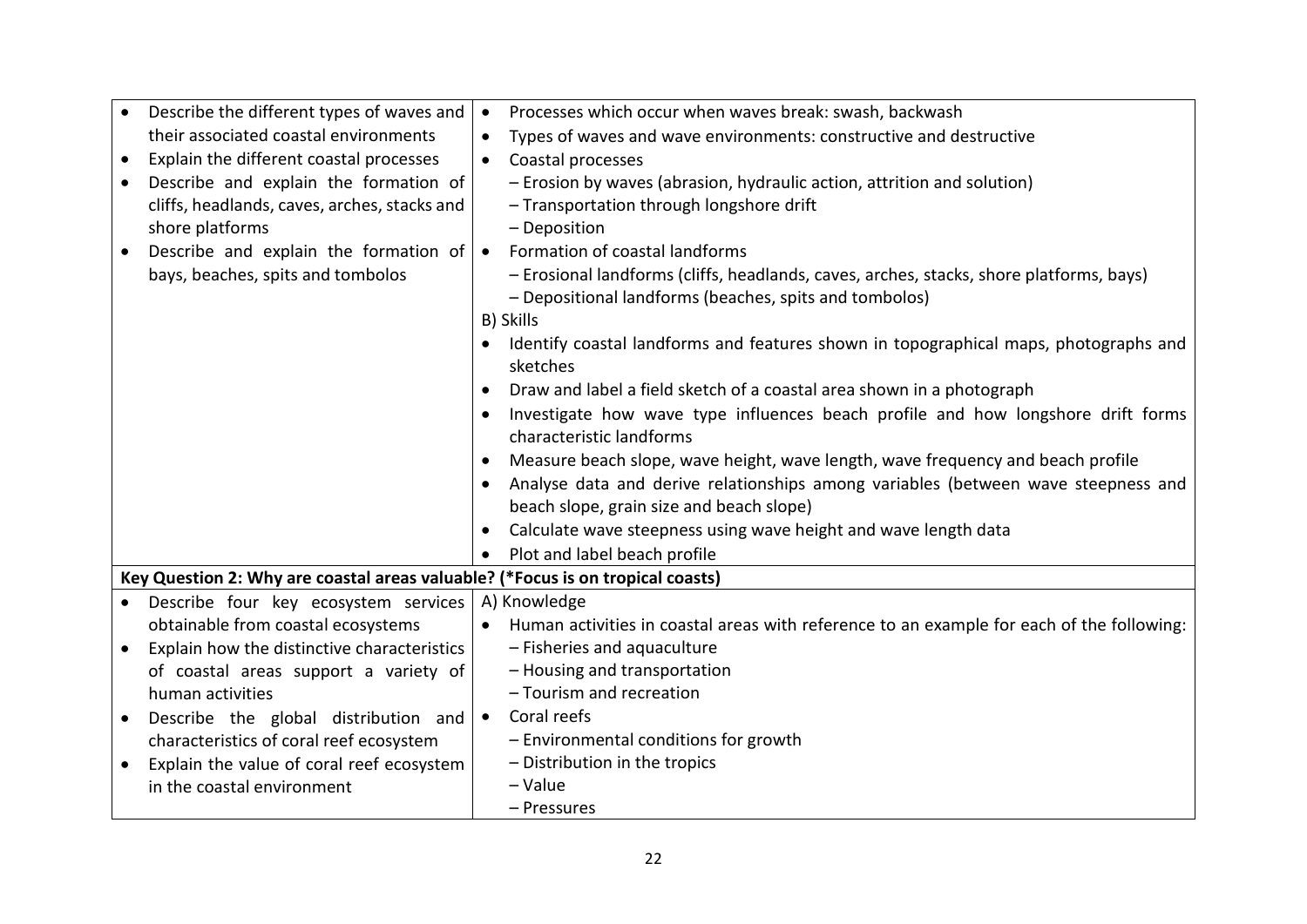| Discuss the issues surrounding<br>the   •                                | Mangroves                                                                                             |
|--------------------------------------------------------------------------|-------------------------------------------------------------------------------------------------------|
| destruction of coral reef ecosystem                                      | - Environmental conditions for growth                                                                 |
| Describe the global distribution and<br>$\bullet$                        | - Distribution in the tropics                                                                         |
| characteristics of mangrove ecosystem                                    | - Adaptations                                                                                         |
| Explain the value of the mangrove<br>$\bullet$                           | - Value                                                                                               |
| ecosystem in the coastal environment                                     | - Pressures                                                                                           |
| Discuss the issues surrounding the<br>$\bullet$                          | B) Skills                                                                                             |
| destruction of mangrove ecosystem                                        | Locate major coral reef and mangrove areas on the world map<br>$\bullet$                              |
| Identify and explain the threats to coastal<br>$\bullet$                 | Identify the characteristics of mangroves shown in photographs and sketches that help                 |
| areas                                                                    | them to adapt to the coastal environment                                                              |
|                                                                          | Identify the different kinds of human activities in coastal areas shown in maps,                      |
|                                                                          | photographs and sketches                                                                              |
| Key Question 3: How can we manage coastal areas in a sustainable manner? |                                                                                                       |
| Explain how coastal areas can<br>be<br>$\bullet$                         | A) Knowledge                                                                                          |
| managed in a sustainable manner                                          | Sustainable management of coastal areas                                                               |
| Evaluate the effectiveness of coastal<br>$\bullet$                       | - Laws and regulations                                                                                |
| protection measures                                                      | - Measures to protect the coast from erosion (soft and hard engineering)                              |
|                                                                          | B) Skills                                                                                             |
|                                                                          | Identify engineering measures adopted to mitigate coastal erosion in the field and shown<br>$\bullet$ |
|                                                                          | in photographs and sketches                                                                           |
|                                                                          | Analyse satellite images on changes in selected coastlines over two time periods<br>$\bullet$         |
| Topic 2: Living With Tectonic Hazards - Risk or opportunity?             |                                                                                                       |
| Key Question 1: Why are some areas more prone to tectonic hazards?       |                                                                                                       |
| <b>Learning Outcomes</b>                                                 | Content                                                                                               |
| Students will be able to:                                                | A) Knowledge                                                                                          |
| Outline the main types of natural hazards<br>$\bullet$                   | Definition of natural hazards and the main ways they may be classified: climate-related,<br>$\bullet$ |
| Describe the internal structure of the                                   | tectonic hazards                                                                                      |
| Earth                                                                    | Internal structure of the Earth<br>$\bullet$                                                          |
| Explain the movement of plates<br>$\bullet$                              | - Layered structure: core, mantle, continental crust and oceanic crust                                |
|                                                                          | - Characteristics of each layer: thickness, solid or liquid state                                     |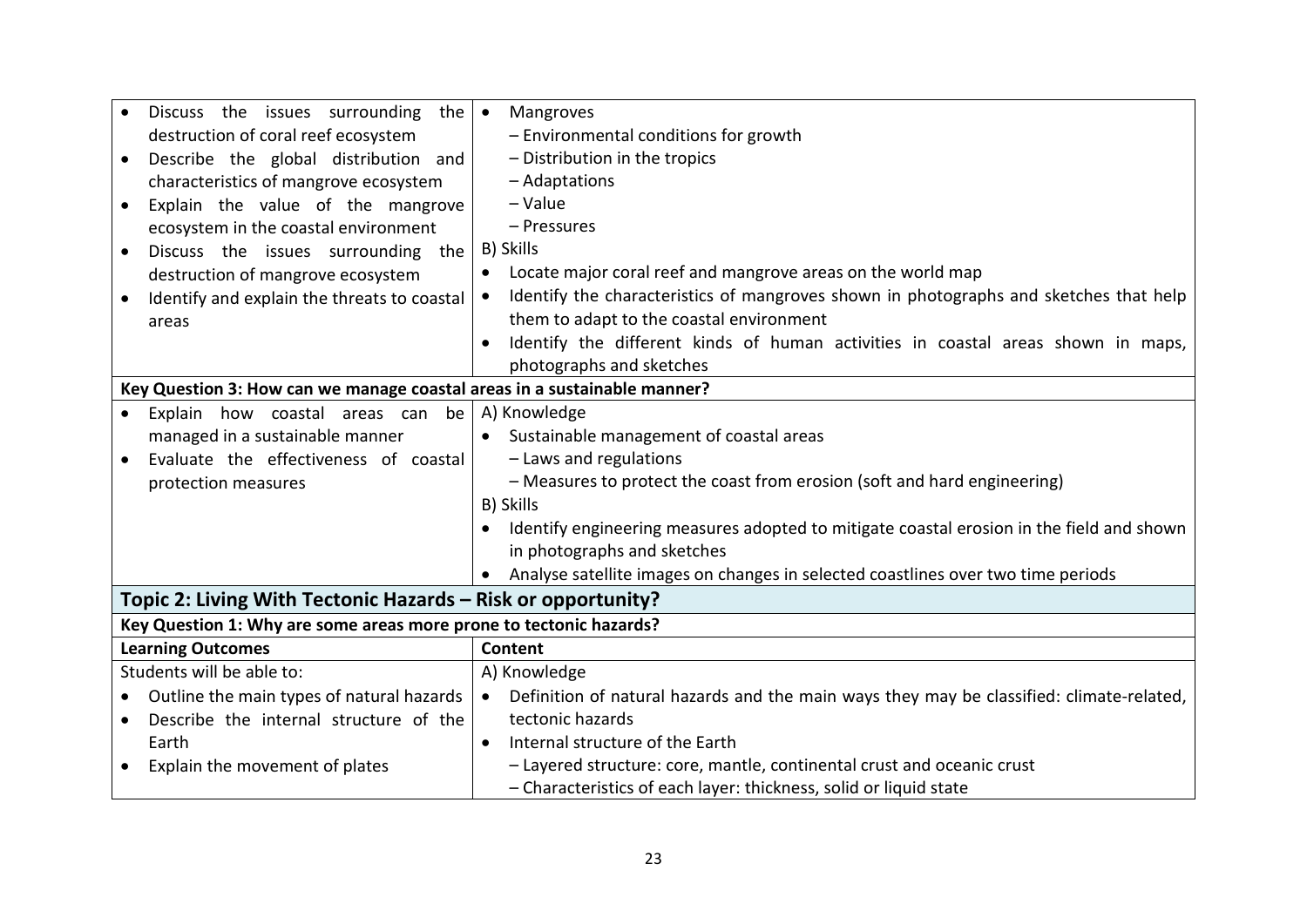| Describe<br>the global<br>distribution<br>of             | Movement of crustal plates driven by the pull of subducting plates and convection currents        |
|----------------------------------------------------------|---------------------------------------------------------------------------------------------------|
| tectonic plates and types of plate                       | circulating within the mantle                                                                     |
| boundaries                                               | Names, types and locations of major plates and plate boundaries in the world<br>$\bullet$         |
|                                                          | Types of plate boundaries and examples:                                                           |
|                                                          | - Divergent: oceanic-oceanic, continental-continental                                             |
|                                                          | - Convergent: oceanic-oceanic, continental-continental, oceanic-continental                       |
|                                                          | - Transform                                                                                       |
|                                                          | B) Skills                                                                                         |
|                                                          | Draw and annotate a diagram showing the internal structure of the Earth<br>$\bullet$              |
|                                                          | Identify and label major plates and the boundary types on maps<br>$\bullet$                       |
|                                                          | Draw labelled diagrams showing the different types of movements taking place at plate             |
|                                                          | boundaries                                                                                        |
|                                                          | Key Question 2: What landforms and associated tectonic phenomena are found at plate boundaries?   |
| Discuss how plate movements influence<br>$\bullet$       | A) Knowledge                                                                                      |
| the general distribution of landforms and                | Plate movements and associated landforms                                                          |
| associated phenomena                                     | - Divergent: Rift valleys and block mountains                                                     |
| Describe the landforms and phenomena<br>$\bullet$        | - Convergent: Fold mountains                                                                      |
| associated with plate movements                          | - Divergent and Convergent: Volcanoes                                                             |
| Explain the causes of landforms and<br>$\bullet$         | Phenomena and their causes: earthquakes, tsunamis, volcanic eruptions<br>$\bullet$                |
| phenomena<br>plate<br>associated<br>with                 | Structure of volcanoes: crater, caldera, vent, magma chamber<br>$\bullet$                         |
| movements                                                | Characteristics and formation of volcanoes: shield volcano, stratovolcano, viscosity of lava      |
| Describe the structure of volcanoes<br>$\bullet$         | Benefits of living in volcanic areas: fertile soil, precious stones and minerals, tourism and     |
| Explain the characteristics of volcanoes<br>$\bullet$    | geothermal energy                                                                                 |
| Explain the formation of volcanoes<br>$\bullet$          | Risks of living in volcanic areas: massive destruction by volcanic materials, pollution           |
| Discuss the benefits and risks of living in<br>$\bullet$ | Risks associated with living in earthquake zones: disruption of services, landslides,             |
| volcanic areas                                           | destruction of properties and infrastructure, loss of lives, tsunami                              |
| Discuss the impact of earthquakes on                     | B) Skills                                                                                         |
| people living in areas prone to this natural             | Analyse maps and photographs of major tectonic landforms and phenomena to derive the<br>$\bullet$ |
| hazard                                                   | relationship between their distribution patterns and plate boundaries                             |
|                                                          | Draw an annotated cross-section of a volcano                                                      |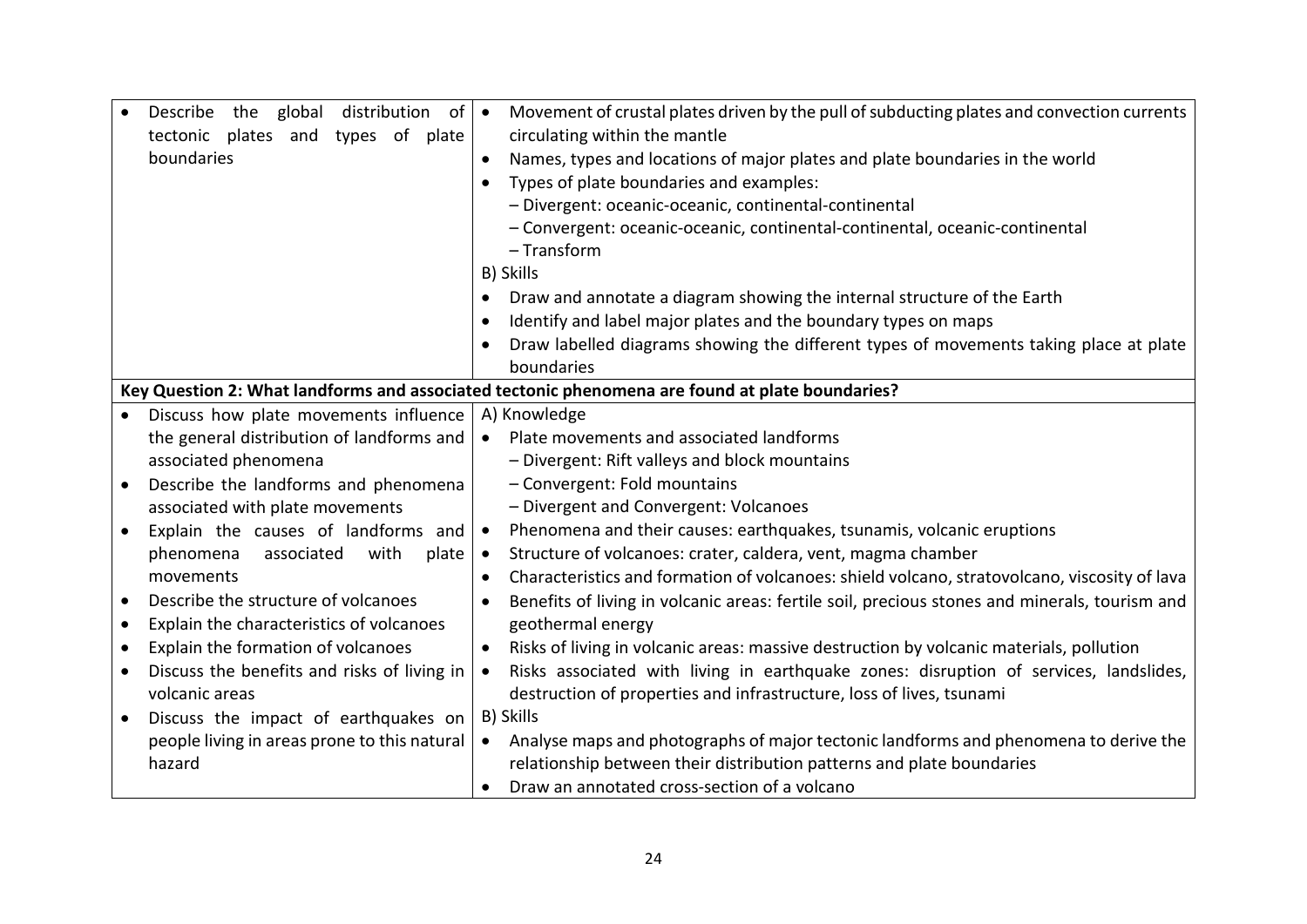|                                                                          | Draw labelled diagrams to show the formation of a fold mountain, a rift valley, a block<br>$\bullet$<br>mountain and a volcano |  |  |
|--------------------------------------------------------------------------|--------------------------------------------------------------------------------------------------------------------------------|--|--|
| Key Question 3: How do people prepare for and respond to earthquakes?    |                                                                                                                                |  |  |
| Discuss the responses of people to $ A $ Knowledge<br>$\bullet$          |                                                                                                                                |  |  |
| earthquakes and tsunamis                                                 | People may respond to natural hazards in several ways: preparedness measures, short-<br>$\bullet$                              |  |  |
| Assess the effectiveness of strategies in                                | term responses, long-term responses                                                                                            |  |  |
| mitigating and responding to the effects                                 | B) Skills                                                                                                                      |  |  |
| of earthquakes and tsunamis                                              | Examine before and after satellite images and aerial photographs of a place affected by an<br>$\bullet$                        |  |  |
|                                                                          | earthquake or tsunami to identify and analyse the changes that have occurred                                                   |  |  |
| Topic 3: Global Tourism - Is tourism the way to go?                      |                                                                                                                                |  |  |
| Key Question 1: How does the nature of tourism vary from place to place? |                                                                                                                                |  |  |
| <b>Learning Outcomes</b>                                                 | Content                                                                                                                        |  |  |
| Students will be able to:                                                | A) Knowledge                                                                                                                   |  |  |
| Describe and give examples of different                                  | • Tourists are people who travel and stay away from their normal place of residence for                                        |  |  |
| types of tourism                                                         | more than 24 hours                                                                                                             |  |  |
| Explain why tourist activities are different  <br>$\bullet$              | Tourism may be categorised according to types of attractions offered to tourists. Different<br>$\bullet$                       |  |  |
| at different places                                                      | places and environments provide different opportunities for tourist activities: places of                                      |  |  |
| Discuss the roles of different groups in<br>$\bullet$                    | scenic beauty, places with good facilities, places with rich culture, places of conflicts                                      |  |  |
| promoting tourism                                                        | Role of different groups in tourism: government, media and international organizations<br>$\bullet$                            |  |  |
|                                                                          | B) Skills                                                                                                                      |  |  |
|                                                                          | Classify key global tourist attractions by type<br>$\bullet$                                                                   |  |  |
|                                                                          | With reference to a map, describe distribution of key global tourist attractions by type                                       |  |  |
|                                                                          | Identify key features of specific tourist sites and associated tourist activities<br>$\bullet$                                 |  |  |
| Key Question 2: Why has tourism become a global phenomenon?              |                                                                                                                                |  |  |
| Describe the trends of both domestic<br>$\bullet$                        | A) Knowledge                                                                                                                   |  |  |
| tourism and international tourism                                        | Trends in the global tourism industry in terms of destinations, country of origin and tourist                                  |  |  |
| Describe the changing nature of global<br>$\bullet$                      | dollars for: domestic tourism, international tourism                                                                           |  |  |
| tourism                                                                  | Evolution of mass tourism in the form of the package holiday to niche tourism<br>$\bullet$                                     |  |  |
| Explain the growth of global tourism<br>$\bullet$                        | Development of short haul destinations and the growth of long-haul tourism<br>$\bullet$                                        |  |  |
|                                                                          | Reasons for the growth of global tourism<br>$\bullet$                                                                          |  |  |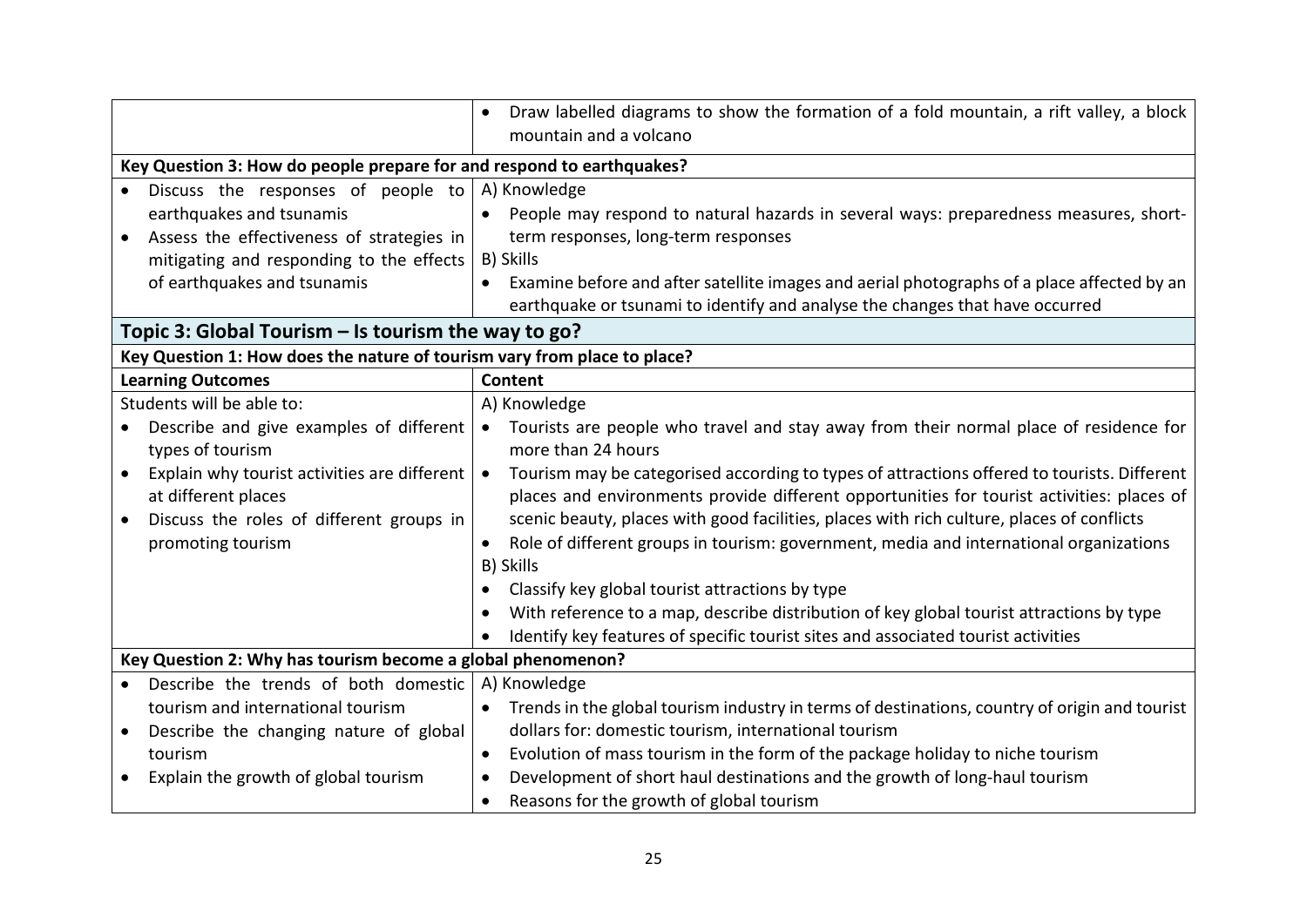| Explain why tourism is subject to                                              | - Developments in technology                                                                |
|--------------------------------------------------------------------------------|---------------------------------------------------------------------------------------------|
| fluctuations                                                                   | - Demand factors arising from changing profile of tourists                                  |
|                                                                                | - Destination factors                                                                       |
|                                                                                | Impact of events that hinder the growth of tourism: disasters, recessions, political        |
|                                                                                | situations and diseases                                                                     |
|                                                                                | B) Skills                                                                                   |
|                                                                                | Extract information on trends in global tourist industry from graphs or tables<br>$\bullet$ |
|                                                                                | Extract information on factors affecting growth of the global tourist industry from maps,   |
|                                                                                | graphs or tables                                                                            |
|                                                                                | Analyse tourist revenues using diagrams such as bar graph and pie chart                     |
|                                                                                | Analyse top tourist destinations and tourist origins for a selected country using flow maps |
|                                                                                | and pie charts                                                                              |
| Key Question 3: Developing tourism at what cost?                               |                                                                                             |
| Assess the impact of tourism on a country                                      | A) Knowledge                                                                                |
| Explain how tourism can be made                                                | Impact of the growth of tourism on a country                                                |
| sustainable                                                                    | - Economic: advantages and disadvantages                                                    |
| Discuss the roles of various groups in                                         | - Socio-cultural: advantages and disadvantages                                              |
| taking care of the tourist areas                                               | - Environmental: advantages and disadvantages                                               |
|                                                                                | Managing the impact of tourism                                                              |
|                                                                                | - Conserve fragile environments                                                             |
|                                                                                | - Promote sustainable tourism through laws and regulation and support from local            |
|                                                                                | population                                                                                  |
|                                                                                | - Responsibilities of various groups in conserving and protecting tourist areas: local      |
|                                                                                | communities, visitors, tour operators, planning authorities, non-governmental               |
|                                                                                | organisations                                                                               |
|                                                                                | B) Skills                                                                                   |
|                                                                                | Extract information from sources regarding tourism in a selected country                    |
|                                                                                | Design questionnaires                                                                       |
| Topic 4: Food Resources - Is technology a panacea for food shortage?           |                                                                                             |
| Key Question 1: How and why has food consumption patterns changed since 1960s? |                                                                                             |
| <b>Learning Outcomes</b>                                                       | Content                                                                                     |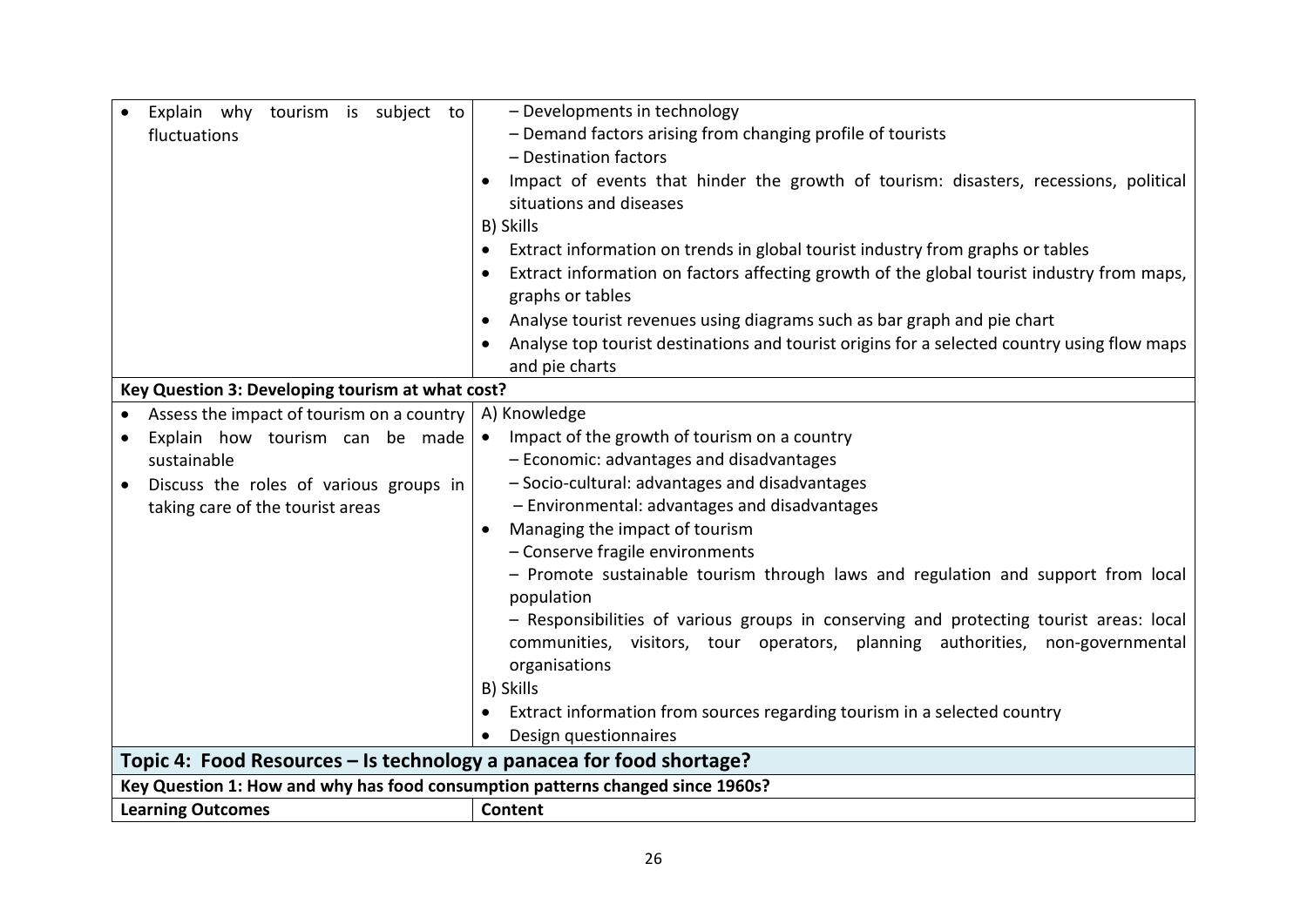| Students will be able to:                                                       | A) Knowledge                                                                                                                                                       |
|---------------------------------------------------------------------------------|--------------------------------------------------------------------------------------------------------------------------------------------------------------------|
| Describe variations<br>in global food                                           | • Variations in global food consumption patterns between DCs and LDCs over time, in terms                                                                          |
| consumption patterns between DCs and                                            | of: indicators of food consumption, changing food preferences                                                                                                      |
| LDCs over time                                                                  | Reasons for the growth and variations in food consumption: economic, socio-cultural,                                                                               |
| Describe the changing food preferences in                                       | political                                                                                                                                                          |
| DCs and LDCs                                                                    | Impact of inadequate food consumption on individuals and countries: health, economic,<br>$\bullet$                                                                 |
| Explain why variations exist and persist in<br>$\bullet$                        | political, social                                                                                                                                                  |
| food consumption between DCs and LDCs                                           | Impact of excess food consumption on individuals and countries: health, economic, social                                                                           |
|                                                                                 | B) Skills                                                                                                                                                          |
|                                                                                 | Compare food consumption levels between DCs and LDCs shown in maps or graphs                                                                                       |
|                                                                                 | Compare how food consumption patterns are influenced by changes in income                                                                                          |
| Key Question 2: What are the trends and challenges in production of food crops? |                                                                                                                                                                    |
| Describe and explain the trends in                                              | A) Knowledge                                                                                                                                                       |
| production of food crops since 1960s                                            | Trends in production of food crop[s like rice and wheat from 1960s: increased intensity of                                                                         |
| Discuss the factors affecting the intensity<br>$\bullet$                        | production of food crops                                                                                                                                           |
| of food production                                                              | Factors affecting the intensity of food production: physical, economic, political,<br>$\bullet$                                                                    |
| Discuss the effects of intensification of                                       | technological advances                                                                                                                                             |
| food production activities on water and<br>soil quality                         | Challenges associated with intensification of production of crops from 1960s: effects of<br>$\bullet$<br>use of irrigation and chemicals on water and soil quality |
| Discuss the causes of food shortage                                             | Causes of food shortage: physical, political, economic, social                                                                                                     |
|                                                                                 | B) Skills                                                                                                                                                          |
|                                                                                 | Identify areas on maps where major crops (rice and wheat) are grown                                                                                                |
|                                                                                 | Describe how interaction between physical and human environments affects food                                                                                      |
|                                                                                 | production from maps and photographs                                                                                                                               |
|                                                                                 | With reference to a given resource, describe the range of products produced by an agri-                                                                            |
|                                                                                 | business and its spatial network                                                                                                                                   |
| Key Question 3: How can the problem of food shortage be addressed?              |                                                                                                                                                                    |
| Explain strategies adopted to alleviate the<br>$\bullet$                        | A) Knowledge                                                                                                                                                       |
| problem of food shortage                                                        | Strategies to overcome food shortage: technological (storage, farming technology,                                                                                  |
|                                                                                 | biotechnology), agricultural (multiple cropping and crop rotation, water and soil                                                                                  |
|                                                                                 | conservation, lease of farmland to other countries), social (support local farmers,                                                                                |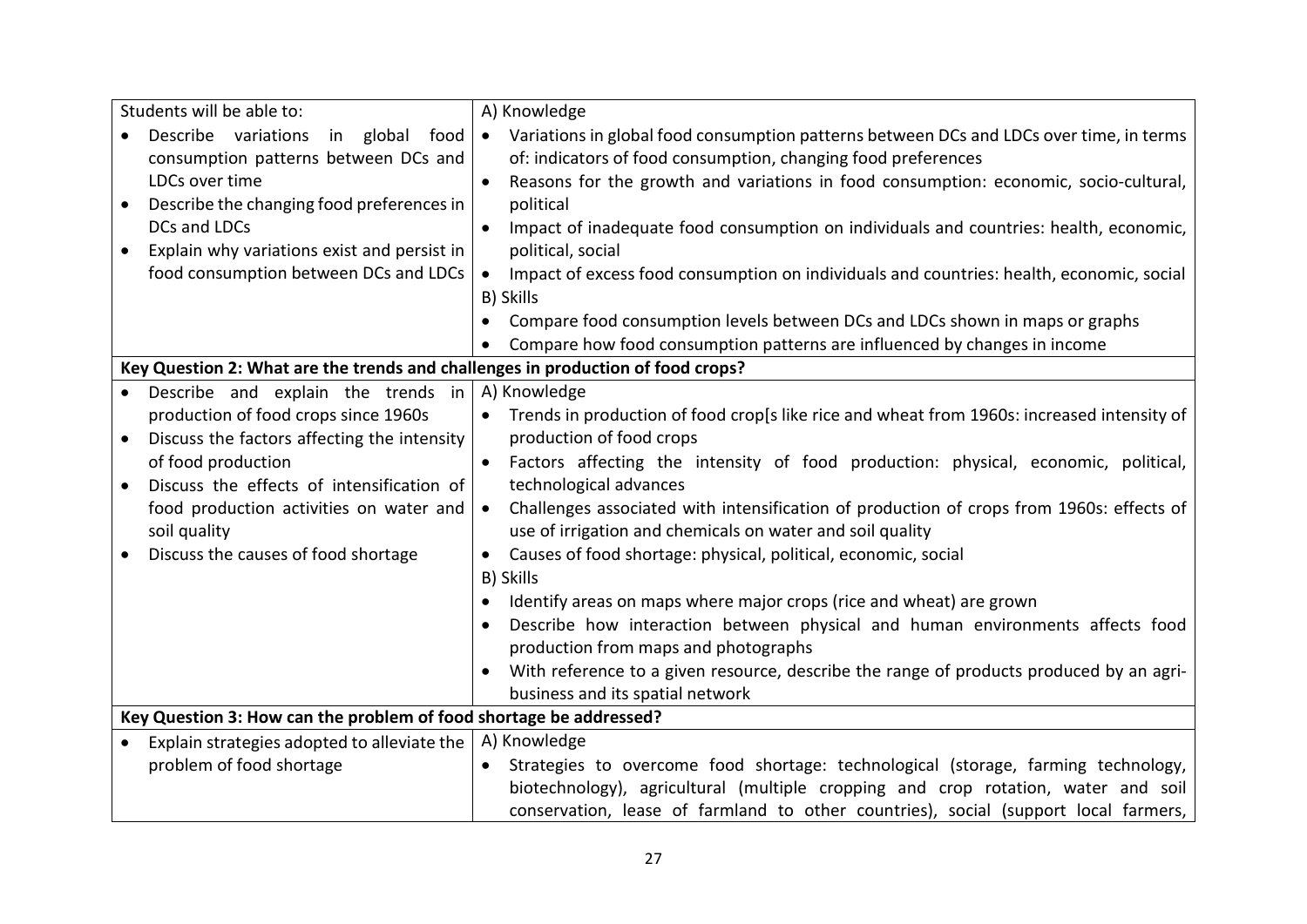| effectiveness<br>Evaluate<br>the           | ot l | population control), political/economic (food programmes and aid assistance, agricultural |
|--------------------------------------------|------|-------------------------------------------------------------------------------------------|
| technological strategies to solve<br>the I |      | policies)                                                                                 |
| problem of food shortage                   |      | B) Skills                                                                                 |
|                                            |      | Interpret data on countries with inadequate food supply from maps and graphs              |
|                                            |      | Interpret variations in food shortage within a country using maps, graphs, texts and      |
|                                            |      | diagrams                                                                                  |

| 3.4 CONTENT FOR SYLLABUS 2267 GCE O-LEVEL GEOGRAPHY ELECTIVE SYLLABUS                           |                                                                                                         |  |  |
|-------------------------------------------------------------------------------------------------|---------------------------------------------------------------------------------------------------------|--|--|
| Topic 1: Living With Tectonic Hazards – Risk or opportunity?                                    |                                                                                                         |  |  |
| Key Question 1: Why are some areas more prone to tectonic hazards?                              |                                                                                                         |  |  |
| <b>Learning Outcomes</b>                                                                        | Content                                                                                                 |  |  |
| Students will be able to:                                                                       | A) Knowledge                                                                                            |  |  |
| Outline the main types of natural hazards $  \bullet  $                                         | Definition of natural hazards and the main ways they may be classified: climate-related,                |  |  |
| Describe the internal structure of the                                                          | tectonic hazards                                                                                        |  |  |
| Earth                                                                                           | Internal structure of the Earth<br>$\bullet$                                                            |  |  |
| Explain the movement of plates<br>$\bullet$                                                     | - Layered structure: core, mantle, continental crust and oceanic crust                                  |  |  |
| Describe the global distribution of<br>$\bullet$                                                | - Characteristics of each layer: thickness, solid or liquid state                                       |  |  |
| tectonic plates and types of plate                                                              | Movement of crustal plates driven by the pull of subducting plates and convection currents<br>$\bullet$ |  |  |
| boundaries                                                                                      | circulating within the mantle                                                                           |  |  |
|                                                                                                 | Names, types and locations of major plates and plate boundaries in the world                            |  |  |
|                                                                                                 | Types of plate boundaries and examples:<br>$\bullet$                                                    |  |  |
|                                                                                                 | - Divergent: oceanic-oceanic, continental-continental                                                   |  |  |
|                                                                                                 | - Convergent: oceanic-oceanic, continental-continental, oceanic-continental                             |  |  |
|                                                                                                 | $-$ Transform                                                                                           |  |  |
|                                                                                                 | B) Skills                                                                                               |  |  |
|                                                                                                 | Draw and annotate a diagram showing the internal structure of the Earth<br>$\bullet$                    |  |  |
|                                                                                                 | Identify and label major plates and the boundary types on maps<br>$\bullet$                             |  |  |
|                                                                                                 | Draw labelled diagrams showing the different types of movements taking place at plate<br>$\bullet$      |  |  |
|                                                                                                 | boundaries                                                                                              |  |  |
| Key Question 2: What landforms and associated tectonic phenomena are found at plate boundaries? |                                                                                                         |  |  |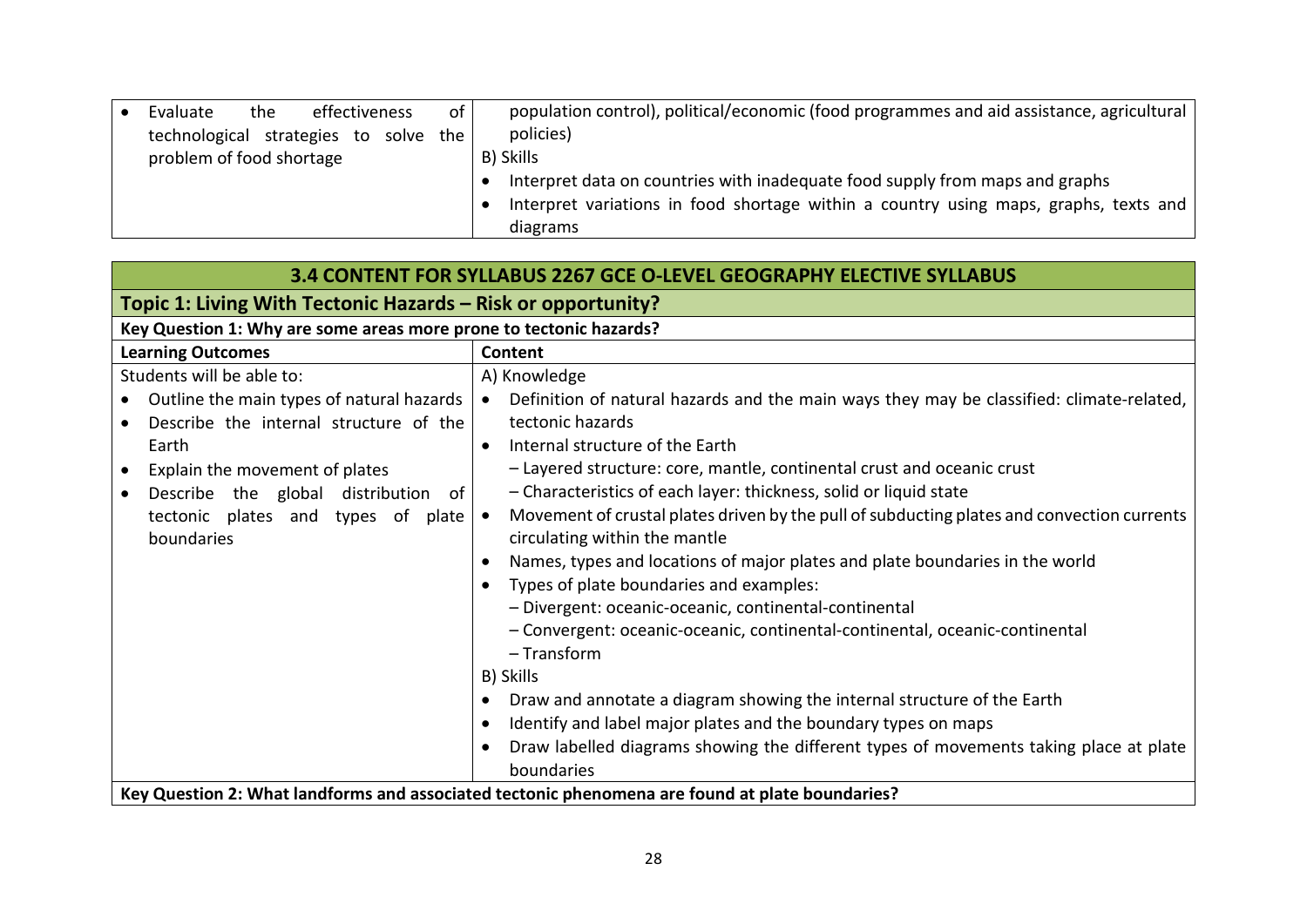| Discuss how plate movements influence                                             | A) Knowledge                                                                                              |  |  |
|-----------------------------------------------------------------------------------|-----------------------------------------------------------------------------------------------------------|--|--|
| the general distribution of landforms and                                         | Plate movements and associated landforms<br>$\bullet$                                                     |  |  |
| associated phenomena                                                              | - Divergent: Rift valleys and block mountains                                                             |  |  |
| Describe the landforms and phenomena<br>$\bullet$                                 | - Convergent: Fold mountains                                                                              |  |  |
| associated with plate movements                                                   | - Divergent and Convergent: Volcanoes                                                                     |  |  |
| Explain the causes of landforms and<br>$\bullet$                                  | Phenomena and their causes: earthquakes, tsunamis, volcanic eruptions                                     |  |  |
| associated<br>with<br>phenomena<br>plate                                          | Structure of volcanoes: crater, caldera, vent, magma chamber<br>$\bullet$                                 |  |  |
| movements                                                                         | Characteristics and formation of volcanoes: shield volcano, stratovolcano, viscosity of lava<br>$\bullet$ |  |  |
| Describe the structure of volcanoes<br>$\bullet$                                  | Benefits of living in volcanic areas: fertile soil, precious stones and minerals, tourism and             |  |  |
| Explain the characteristics of volcanoes<br>$\bullet$                             | geothermal energy                                                                                         |  |  |
| Explain the formation of volcanoes<br>$\bullet$                                   | Risks of living in volcanic areas: massive destruction by volcanic materials, pollution                   |  |  |
| Discuss the benefits and risks of living in<br>$\bullet$                          | Risks associated with living in earthquake zones: disruption of services, landslides,<br>$\bullet$        |  |  |
| volcanic areas                                                                    | destruction of properties and infrastructure, loss of lives, tsunami                                      |  |  |
| Discuss the impact of earthquakes on<br>$\bullet$                                 | B) Skills                                                                                                 |  |  |
| people living in areas prone to this natural                                      | Analyse maps and photographs of major tectonic landforms and phenomena to derive the<br>$\bullet$         |  |  |
| hazard                                                                            | relationship between their distribution patterns and plate boundaries                                     |  |  |
|                                                                                   | Draw an annotated cross-section of a volcano<br>$\bullet$                                                 |  |  |
|                                                                                   | Draw labelled diagrams to show the formation of a fold mountain, a rift valley, a block<br>$\bullet$      |  |  |
|                                                                                   | mountain and a volcano                                                                                    |  |  |
| Key Question 3: How do people prepare for and respond to earthquakes?             |                                                                                                           |  |  |
| Discuss the responses of people to                                                | A) Knowledge                                                                                              |  |  |
| earthquakes and tsunamis                                                          | People may respond to natural hazards in several ways: preparedness measures, short-                      |  |  |
| Assess the effectiveness of strategies in<br>$\bullet$                            | term responses, long-term responses                                                                       |  |  |
| mitigating and responding to the effects                                          | B) Skills                                                                                                 |  |  |
| of earthquakes and tsunamis                                                       | Examine before and after satellite images and aerial photographs of a place affected by an                |  |  |
|                                                                                   | earthquake or tsunami to identify and analyse the changes that have occurred                              |  |  |
| Topic 2: Variable Weather and Changing Climate - A continuing challenge?          |                                                                                                           |  |  |
| Key Question 1: Why do different places experience different weather and climate? |                                                                                                           |  |  |
| <b>Learning Outcomes</b>                                                          | Content                                                                                                   |  |  |
| Students will be able to:                                                         | A) Knowledge                                                                                              |  |  |
|                                                                                   | Definition of weather and climate                                                                         |  |  |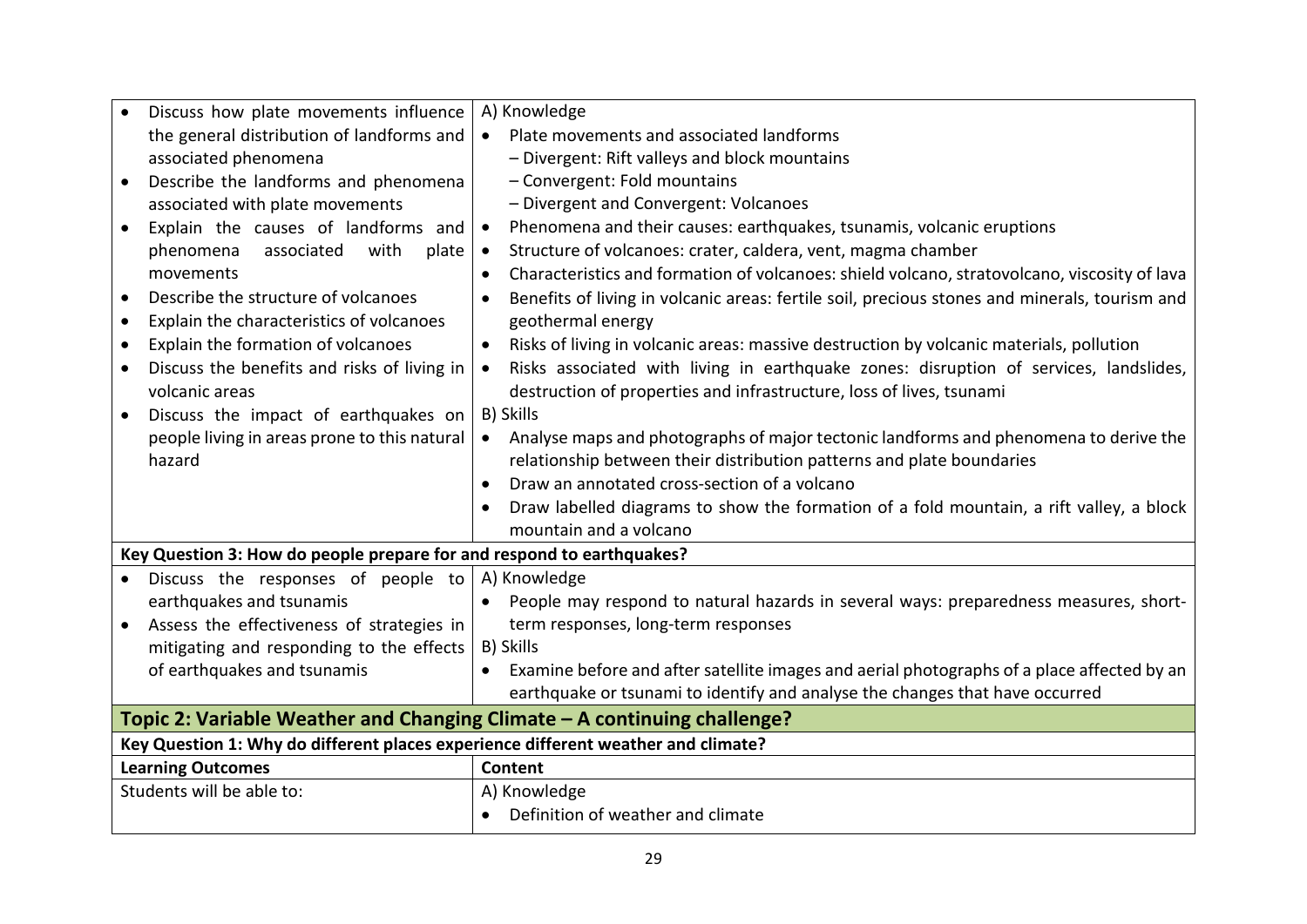|             | Differentiate<br>between weather<br>and<br>climate        | Elements of weather: temperature, relative humidity, clouds and rainfall, pressure and<br>winds |                                                                                                       |  |  |  |
|-------------|-----------------------------------------------------------|-------------------------------------------------------------------------------------------------|-------------------------------------------------------------------------------------------------------|--|--|--|
| $\bullet$   | Explain the daily and seasonal variations                 | Temperature<br>$\bullet$                                                                        |                                                                                                       |  |  |  |
|             | in temperature at a particular location                   |                                                                                                 | - Factors influencing the temperature of locations: latitude, altitude, distance from the             |  |  |  |
| $\bullet$   | Compare and explain the variations in                     |                                                                                                 | sea, cloud cover                                                                                      |  |  |  |
|             | temperature between different locations                   |                                                                                                 | Relative humidity, clouds and rainfall                                                                |  |  |  |
| $\bullet$   | Explain the differences in<br>relative                    |                                                                                                 | - Relative humidity                                                                                   |  |  |  |
|             | humidity in different locations                           |                                                                                                 | - Formation of rain: convectional and relief rain                                                     |  |  |  |
| $\bullet$   | Explain the formation of convectional rain                | $\bullet$                                                                                       | Pressure and winds                                                                                    |  |  |  |
|             | and relief rain                                           |                                                                                                 | - Pressure and movement of air                                                                        |  |  |  |
| $\bullet$   | Explain how coastal temperatures are                      |                                                                                                 | - Wind systems: land and sea breezes, monsoon winds                                                   |  |  |  |
|             | moderated by land and sea breezes                         | $\bullet$                                                                                       | Equatorial climate                                                                                    |  |  |  |
| $\bullet$   | Explain the formation of monsoon winds                    |                                                                                                 | Monsoon climate                                                                                       |  |  |  |
| $\bullet$   | Describe and explain the distribution and                 | $\bullet$                                                                                       | Cool temperate climate (marine west-coast)                                                            |  |  |  |
|             | characteristics of equatorial, monsoon                    |                                                                                                 | B) Skills                                                                                             |  |  |  |
|             | and cool temperate climates                               |                                                                                                 | Use of appropriate instruments to gather weather data (temperature, rainfall, air pressure,           |  |  |  |
| $\bullet$   | Describe and explain the weather and                      |                                                                                                 | wind and relative humidity)                                                                           |  |  |  |
|             | climate of Singapore with reference to                    | $\bullet$                                                                                       | Make calculations of weather data (annual range, diurnal range, mean monthly, relative                |  |  |  |
|             | relative<br>rainfall,<br>humidity<br>and                  | humidity)                                                                                       |                                                                                                       |  |  |  |
| temperature |                                                           |                                                                                                 | Use appropriate graphs and diagrams to represent weather data<br>$\bullet$                            |  |  |  |
|             | Key Question 2: What is happening to the Earth's climate? |                                                                                                 |                                                                                                       |  |  |  |
| $\bullet$   | Describe and explain climate change since                 |                                                                                                 | A) Knowledge                                                                                          |  |  |  |
|             | 1880                                                      |                                                                                                 | Changes in climate                                                                                    |  |  |  |
| $\bullet$   | Explain the greenhouse effect                             |                                                                                                 | - Global records since 1881 show a significant, but irregular temperature rise of 0.3 $^{\circ}$ C to |  |  |  |
|             | Discuss the natural causes of recent                      |                                                                                                 | $0.6^{\circ}$ C.                                                                                      |  |  |  |
|             | climate change                                            | - Global cooling was recorded after WWII for several decades because of industrial              |                                                                                                       |  |  |  |
| $\bullet$   | Explain how human activities lead to                      |                                                                                                 | pollution and volcanic activity (global dimming).                                                     |  |  |  |
|             | enhanced greenhouse effect                                |                                                                                                 | - Global warming over the last century: world is warming on average by 0.74°C, with most              |  |  |  |
| $\bullet$   | Discuss the impact of climate change                      | of that since 1970s                                                                             |                                                                                                       |  |  |  |
| $\bullet$   | Describe the responses to climate change                  |                                                                                                 | - Global temperatures in the last decade reached the highest levels on record.                        |  |  |  |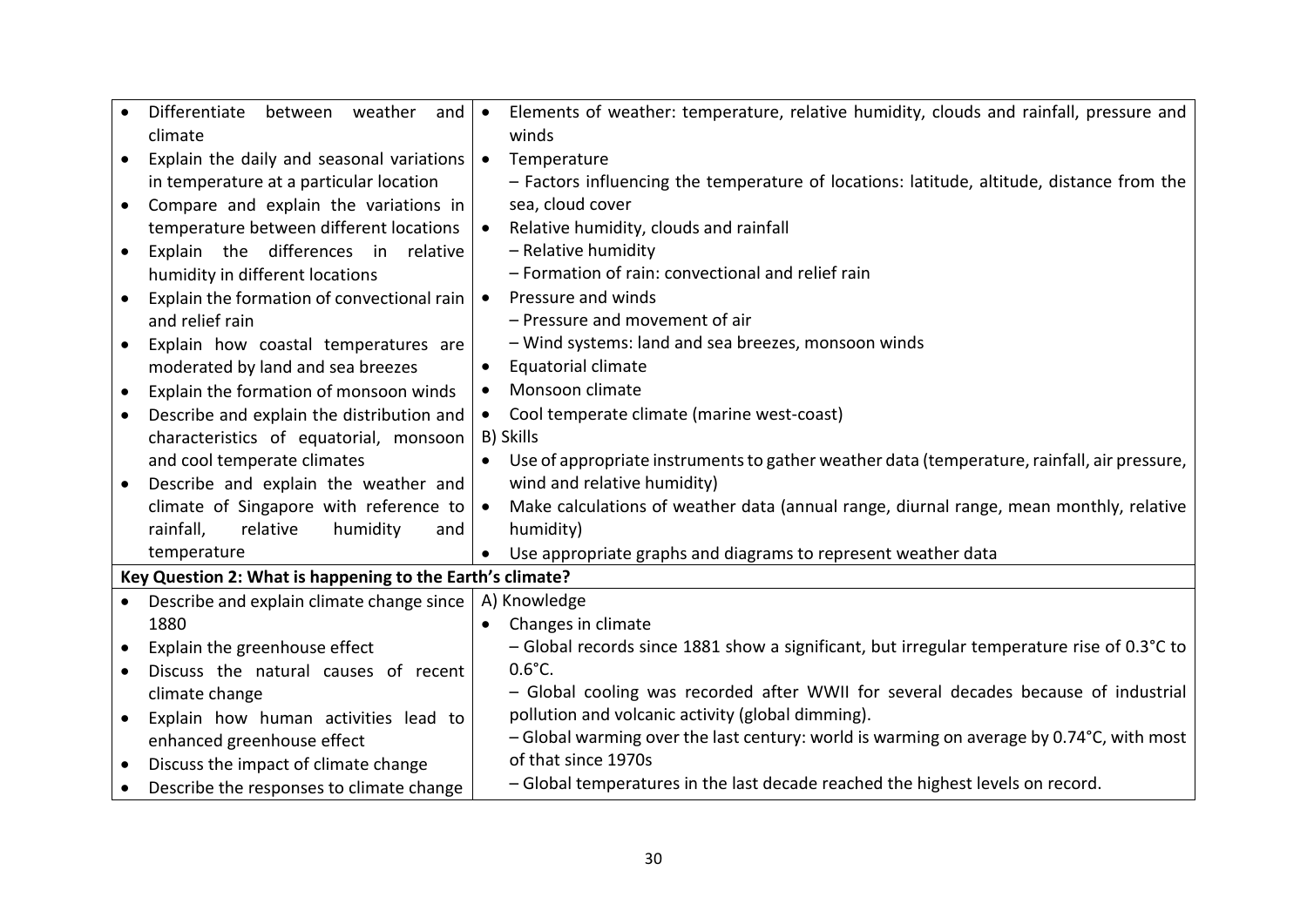|                                                                            | Greenhouse effect is a natural process by which greenhouse gases trap heat in the<br>atmosphere<br>Natural causes of recent climatic change: variations in solar output, volcanic eruptions<br>$\bullet$<br>Anthropogenic factors leading to enhanced greenhouse effect<br>- Deforestation and associated increase in atmospheric carbon dioxide<br>- Changing land use and associated increase in greenhouse gases<br>Impacts of climate change<br>- Sea level rise<br>- More frequent extreme weather events<br>- Spread of some infectious insect-borne diseases<br>- Lengthen the growing season in certain regions<br>Responses and challenges to climate change<br>- International community (Kyoto Protocol)<br>- Nations (Singapore) |  |
|----------------------------------------------------------------------------|----------------------------------------------------------------------------------------------------------------------------------------------------------------------------------------------------------------------------------------------------------------------------------------------------------------------------------------------------------------------------------------------------------------------------------------------------------------------------------------------------------------------------------------------------------------------------------------------------------------------------------------------------------------------------------------------------------------------------------------------|--|
|                                                                            | B) Skills<br>Extract information, describe trends and draw conclusions from graphs on temperature                                                                                                                                                                                                                                                                                                                                                                                                                                                                                                                                                                                                                                            |  |
|                                                                            | and greenhouse gases                                                                                                                                                                                                                                                                                                                                                                                                                                                                                                                                                                                                                                                                                                                         |  |
| Topic 3: Global Tourism – Is tourism the way to go?                        |                                                                                                                                                                                                                                                                                                                                                                                                                                                                                                                                                                                                                                                                                                                                              |  |
| Key Question 1: How does the nature of tourism vary from place to place?   |                                                                                                                                                                                                                                                                                                                                                                                                                                                                                                                                                                                                                                                                                                                                              |  |
| <b>Learning Outcomes</b>                                                   | Content                                                                                                                                                                                                                                                                                                                                                                                                                                                                                                                                                                                                                                                                                                                                      |  |
| Students will be able to:                                                  | A) Knowledge                                                                                                                                                                                                                                                                                                                                                                                                                                                                                                                                                                                                                                                                                                                                 |  |
| Describe and give examples of different                                    | Tourists are people who travel and stay away from their normal place of residence for                                                                                                                                                                                                                                                                                                                                                                                                                                                                                                                                                                                                                                                        |  |
| types of tourism                                                           | more than 24 hours                                                                                                                                                                                                                                                                                                                                                                                                                                                                                                                                                                                                                                                                                                                           |  |
| Explain why tourist activities are different                               | Tourism may be categorised according to types of attractions offered to tourists. Different<br>$\bullet$                                                                                                                                                                                                                                                                                                                                                                                                                                                                                                                                                                                                                                     |  |
| at different places                                                        | places and environments provide different opportunities for tourist activities: places of<br>scenic beauty, places with good facilities, places with rich culture, places of conflicts                                                                                                                                                                                                                                                                                                                                                                                                                                                                                                                                                       |  |
| Discuss the roles of different groups in<br>$\bullet$<br>promoting tourism | Role of different groups in tourism: government, media and international organizations                                                                                                                                                                                                                                                                                                                                                                                                                                                                                                                                                                                                                                                       |  |
|                                                                            | B) Skills                                                                                                                                                                                                                                                                                                                                                                                                                                                                                                                                                                                                                                                                                                                                    |  |
|                                                                            | Classify key global tourist attractions by type<br>$\bullet$                                                                                                                                                                                                                                                                                                                                                                                                                                                                                                                                                                                                                                                                                 |  |
|                                                                            | With reference to a map, describe distribution of key global tourist attractions by type                                                                                                                                                                                                                                                                                                                                                                                                                                                                                                                                                                                                                                                     |  |
|                                                                            | Identify key features of specific tourist sites and associated tourist activities                                                                                                                                                                                                                                                                                                                                                                                                                                                                                                                                                                                                                                                            |  |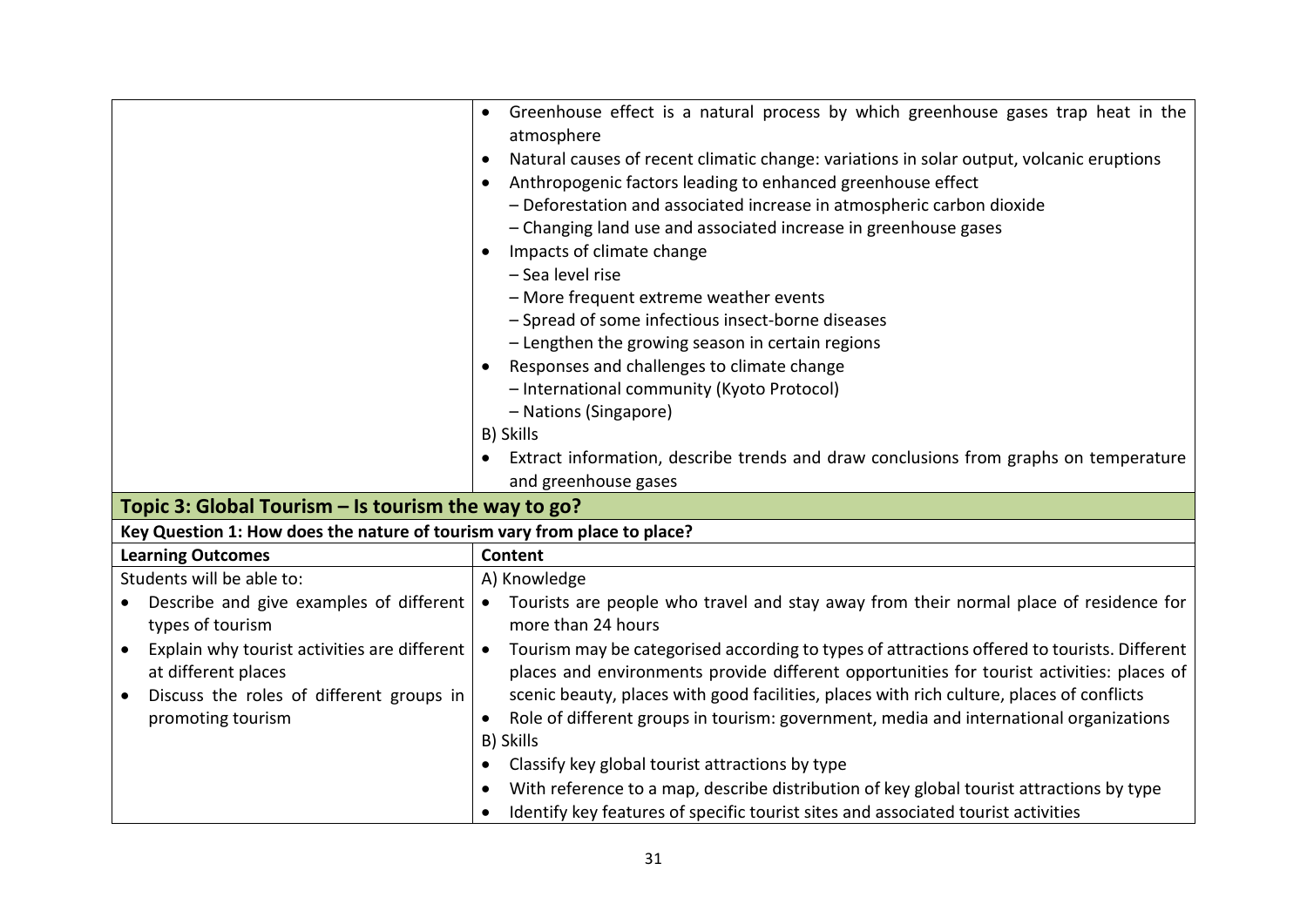|           | Key Question 2: Why has tourism become a global phenomenon?                 |                                                                                                                                                       |  |  |  |
|-----------|-----------------------------------------------------------------------------|-------------------------------------------------------------------------------------------------------------------------------------------------------|--|--|--|
|           | Describe the trends of both domestic                                        | A) Knowledge                                                                                                                                          |  |  |  |
| $\bullet$ | tourism and international tourism<br>Describe the changing nature of global | Trends in the global tourism industry in terms of destinations, country of origin and tourist<br>dollars for: domestic tourism, international tourism |  |  |  |
|           | tourism                                                                     | Evolution of mass tourism in the form of the package holiday to niche tourism<br>$\bullet$                                                            |  |  |  |
|           | Explain the growth of global tourism                                        | Development of short haul destinations and the growth of long-haul tourism                                                                            |  |  |  |
| $\bullet$ |                                                                             |                                                                                                                                                       |  |  |  |
|           | Explain why tourism is subject to $\bullet$                                 | Reasons for the growth of global tourism                                                                                                              |  |  |  |
|           | fluctuations                                                                | - Developments in technology                                                                                                                          |  |  |  |
|           |                                                                             | - Demand factors arising from changing profile of tourists                                                                                            |  |  |  |
|           |                                                                             | - Destination factors                                                                                                                                 |  |  |  |
|           |                                                                             | Impact of events that hinder the growth of tourism: disasters, recessions, political                                                                  |  |  |  |
|           |                                                                             | situations and diseases                                                                                                                               |  |  |  |
|           |                                                                             | B) Skills                                                                                                                                             |  |  |  |
|           |                                                                             | Extract information on trends in global tourist industry from graphs or tables                                                                        |  |  |  |
|           |                                                                             | Extract information on factors affecting growth of the global tourist industry from maps,                                                             |  |  |  |
|           |                                                                             | graphs or tables                                                                                                                                      |  |  |  |
|           |                                                                             | Analyse tourist revenues using diagrams such as bar graph and pie chart                                                                               |  |  |  |
|           |                                                                             | Analyse top tourist destinations and tourist origins for a selected country using flow maps                                                           |  |  |  |
|           |                                                                             | and pie charts                                                                                                                                        |  |  |  |
|           | Key Question 3: Developing tourism at what cost?                            |                                                                                                                                                       |  |  |  |
|           | Assess the impact of tourism on a country                                   | A) Knowledge                                                                                                                                          |  |  |  |
|           | Explain how tourism can be made                                             | Impact of the growth of tourism on a country<br>$\bullet$                                                                                             |  |  |  |
|           | sustainable                                                                 | - Economic: advantages and disadvantages                                                                                                              |  |  |  |
| $\bullet$ | Discuss the roles of various groups in                                      | - Socio-cultural: advantages and disadvantages                                                                                                        |  |  |  |
|           | taking care of the tourist areas                                            | - Environmental: advantages and disadvantages                                                                                                         |  |  |  |
|           |                                                                             | Managing the impact of tourism<br>$\bullet$                                                                                                           |  |  |  |
|           |                                                                             | - Conserve fragile environments                                                                                                                       |  |  |  |
|           |                                                                             | - Promote sustainable tourism through laws and regulation and support from local                                                                      |  |  |  |
|           |                                                                             | population                                                                                                                                            |  |  |  |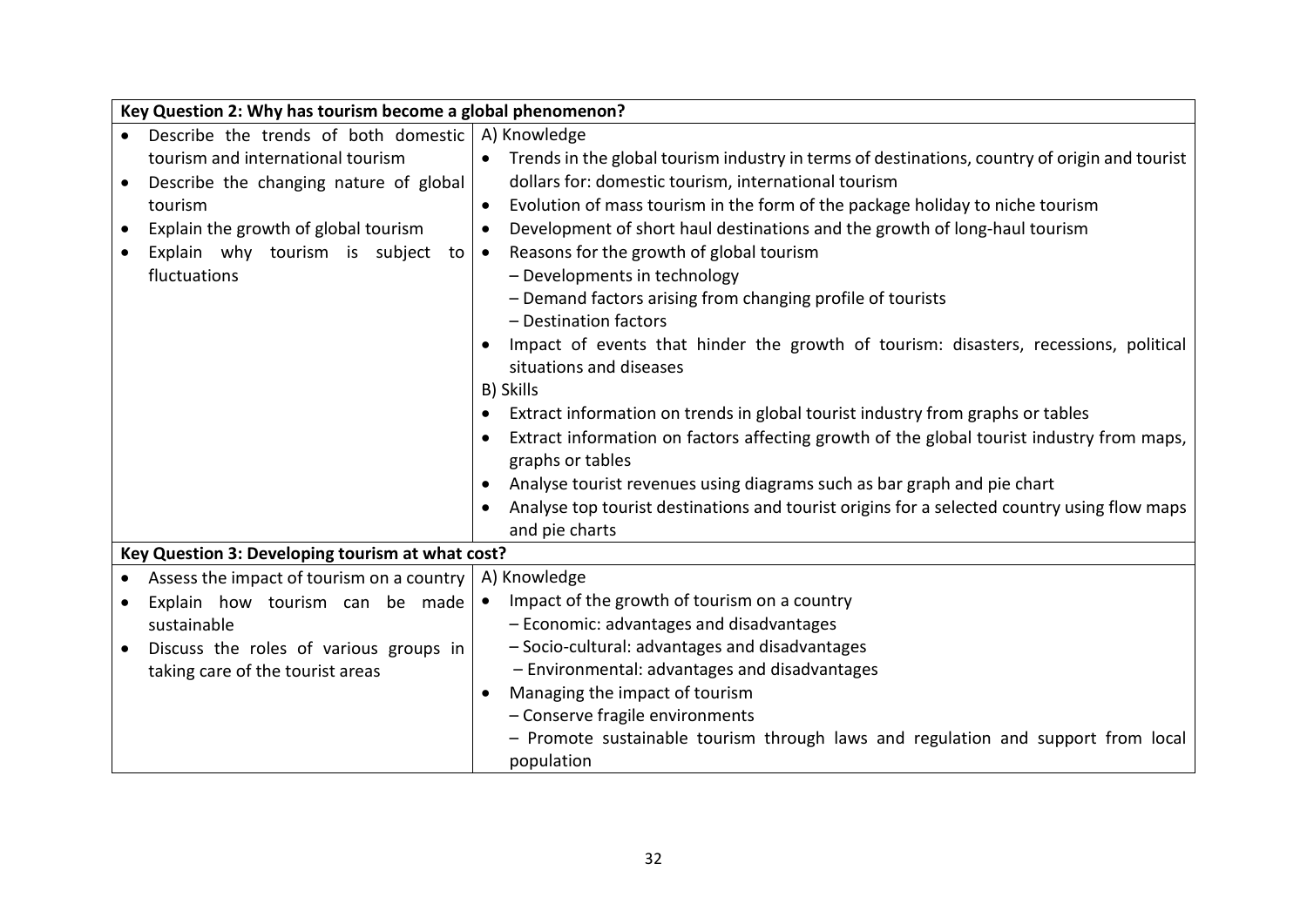|                                                                                 | - Responsibilities of various groups in conserving and protecting tourist areas: local<br>communities, visitors, tour operators, planning authorities, non-governmental<br>organisations<br>B) Skills |  |  |  |
|---------------------------------------------------------------------------------|-------------------------------------------------------------------------------------------------------------------------------------------------------------------------------------------------------|--|--|--|
|                                                                                 | Extract information from sources regarding tourism in a selected country                                                                                                                              |  |  |  |
|                                                                                 | Design questionnaires                                                                                                                                                                                 |  |  |  |
| Topic 4: Food Resources - Is technology a panacea for food shortage?            |                                                                                                                                                                                                       |  |  |  |
| Key Question 1: How and why has food consumption patterns changed since 1960s?  |                                                                                                                                                                                                       |  |  |  |
| <b>Learning Outcomes</b>                                                        | Content                                                                                                                                                                                               |  |  |  |
| Students will be able to:                                                       | A) Knowledge                                                                                                                                                                                          |  |  |  |
| Describe variations                                                             | in global food $\bullet$ Variations in global food consumption patterns between DCs and LDCs over time, in terms                                                                                      |  |  |  |
| consumption patterns between DCs and                                            | of: indicators of food consumption, changing food preferences                                                                                                                                         |  |  |  |
| LDCs over time                                                                  | Reasons for the growth and variations in food consumption: economic, socio-cultural,                                                                                                                  |  |  |  |
| Describe the changing food preferences in                                       | political                                                                                                                                                                                             |  |  |  |
| DCs and LDCs                                                                    | Impact of inadequate food consumption on individuals and countries: health, economic,                                                                                                                 |  |  |  |
| Explain why variations exist and persist in<br>$\bullet$                        | political, social                                                                                                                                                                                     |  |  |  |
| food consumption between DCs and LDCs                                           | Impact of excess food consumption on individuals and countries: health, economic, social                                                                                                              |  |  |  |
|                                                                                 | B) Skills                                                                                                                                                                                             |  |  |  |
|                                                                                 | Compare food consumption levels between DCs and LDCs shown in maps or graphs                                                                                                                          |  |  |  |
|                                                                                 | Compare how food consumption patterns are influenced by changes in income                                                                                                                             |  |  |  |
| Key Question 2: What are the trends and challenges in production of food crops? |                                                                                                                                                                                                       |  |  |  |
| Describe and explain the trends in<br>$\bullet$                                 | A) Knowledge                                                                                                                                                                                          |  |  |  |
| production of food crops since 1960s                                            | Trends in production of food crop[s like rice and wheat from 1960s: increased intensity of                                                                                                            |  |  |  |
| Discuss the factors affecting the intensity<br>$\bullet$                        | production of food crops                                                                                                                                                                              |  |  |  |
| of food production                                                              | Factors affecting the intensity of food production: physical, economic, political,                                                                                                                    |  |  |  |
| Discuss the effects of intensification of<br>$\bullet$                          | technological advances                                                                                                                                                                                |  |  |  |
| food production activities on water and<br>soil quality                         | Challenges associated with intensification of production of crops from 1960s: effects of<br>use of irrigation and chemicals on water and soil quality                                                 |  |  |  |
| Discuss the causes of food shortage                                             | Causes of food shortage: physical, political, economic, social                                                                                                                                        |  |  |  |
|                                                                                 | B) Skills                                                                                                                                                                                             |  |  |  |
|                                                                                 | Identify areas on maps where major crops (rice and wheat) are grown                                                                                                                                   |  |  |  |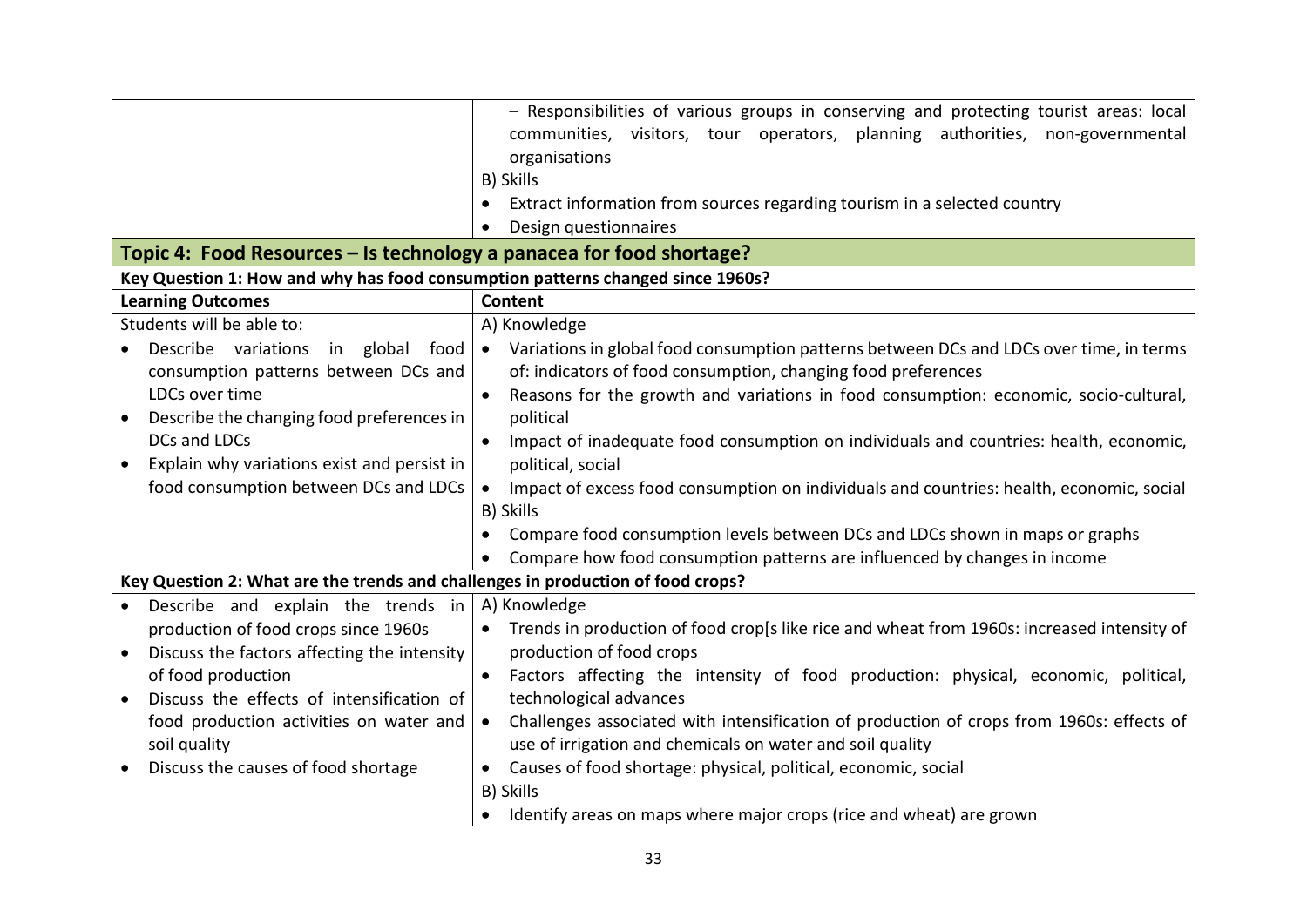|  | Describe how interaction between physical and human environments affects food           |
|--|-----------------------------------------------------------------------------------------|
|  | production from maps and photographs                                                    |
|  | With reference to a given resource, describe the range of products produced by an agri- |
|  | business and its spatial network                                                        |

| 3.5 CONTENT FOR SYLLABUS 2120 GCE N(A)-LEVEL GEOGRAPHY ELECTIVE SYLLABUS                                                                                                                                                                                                              |                                                                                                                                                                                                                                                                                                                                                                                                                                                                                                                                                                                                                                                                                                                                              |  |  |  |
|---------------------------------------------------------------------------------------------------------------------------------------------------------------------------------------------------------------------------------------------------------------------------------------|----------------------------------------------------------------------------------------------------------------------------------------------------------------------------------------------------------------------------------------------------------------------------------------------------------------------------------------------------------------------------------------------------------------------------------------------------------------------------------------------------------------------------------------------------------------------------------------------------------------------------------------------------------------------------------------------------------------------------------------------|--|--|--|
| Topic 1: Living With Tectonic Hazards - Risk or opportunity?                                                                                                                                                                                                                          |                                                                                                                                                                                                                                                                                                                                                                                                                                                                                                                                                                                                                                                                                                                                              |  |  |  |
| Key Question 1: Why are some areas more prone to tectonic hazards?                                                                                                                                                                                                                    |                                                                                                                                                                                                                                                                                                                                                                                                                                                                                                                                                                                                                                                                                                                                              |  |  |  |
| <b>Learning Outcomes</b>                                                                                                                                                                                                                                                              | Content                                                                                                                                                                                                                                                                                                                                                                                                                                                                                                                                                                                                                                                                                                                                      |  |  |  |
| Students will be able to:<br>Outline the main types of natural hazards  <br>Describe the internal structure of the<br>Earth<br>Explain the movement of plates<br>$\bullet$<br>Describe the global distribution<br>_of l<br>tectonic plates and types of plate $\bullet$<br>boundaries | A) Knowledge<br>Definition of natural hazards and the main ways they may be classified: climate-related,<br>$\bullet$<br>tectonic hazards<br>Internal structure of the Earth<br>- Layered structure: core, mantle, continental crust and oceanic crust<br>- Characteristics of each layer: thickness, solid or liquid state<br>Movement of crustal plates driven by the pull of subducting plates and convection currents<br>circulating within the mantle<br>Names, types and locations of major plates and plate boundaries in the world<br>Types of plate boundaries and examples:<br>- Divergent: oceanic-oceanic, continental-continental<br>- Convergent: oceanic-oceanic, continental-continental, oceanic-continental<br>- Transform |  |  |  |
|                                                                                                                                                                                                                                                                                       | B) Skills<br>Draw and annotate a diagram showing the internal structure of the Earth<br>Identify and label major plates and the boundary types on maps<br>Draw labelled diagrams showing the different types of movements taking place at plate<br>boundaries                                                                                                                                                                                                                                                                                                                                                                                                                                                                                |  |  |  |
| Key Question 2: What landforms and associated tectonic phenomena are found at plate boundaries?                                                                                                                                                                                       |                                                                                                                                                                                                                                                                                                                                                                                                                                                                                                                                                                                                                                                                                                                                              |  |  |  |
| Discuss how plate movements influence<br>$\bullet$<br>the general distribution of landforms and<br>associated phenomena                                                                                                                                                               | A) Knowledge<br>• Plate movements and associated landforms<br>- Divergent: Rift valleys and block mountains                                                                                                                                                                                                                                                                                                                                                                                                                                                                                                                                                                                                                                  |  |  |  |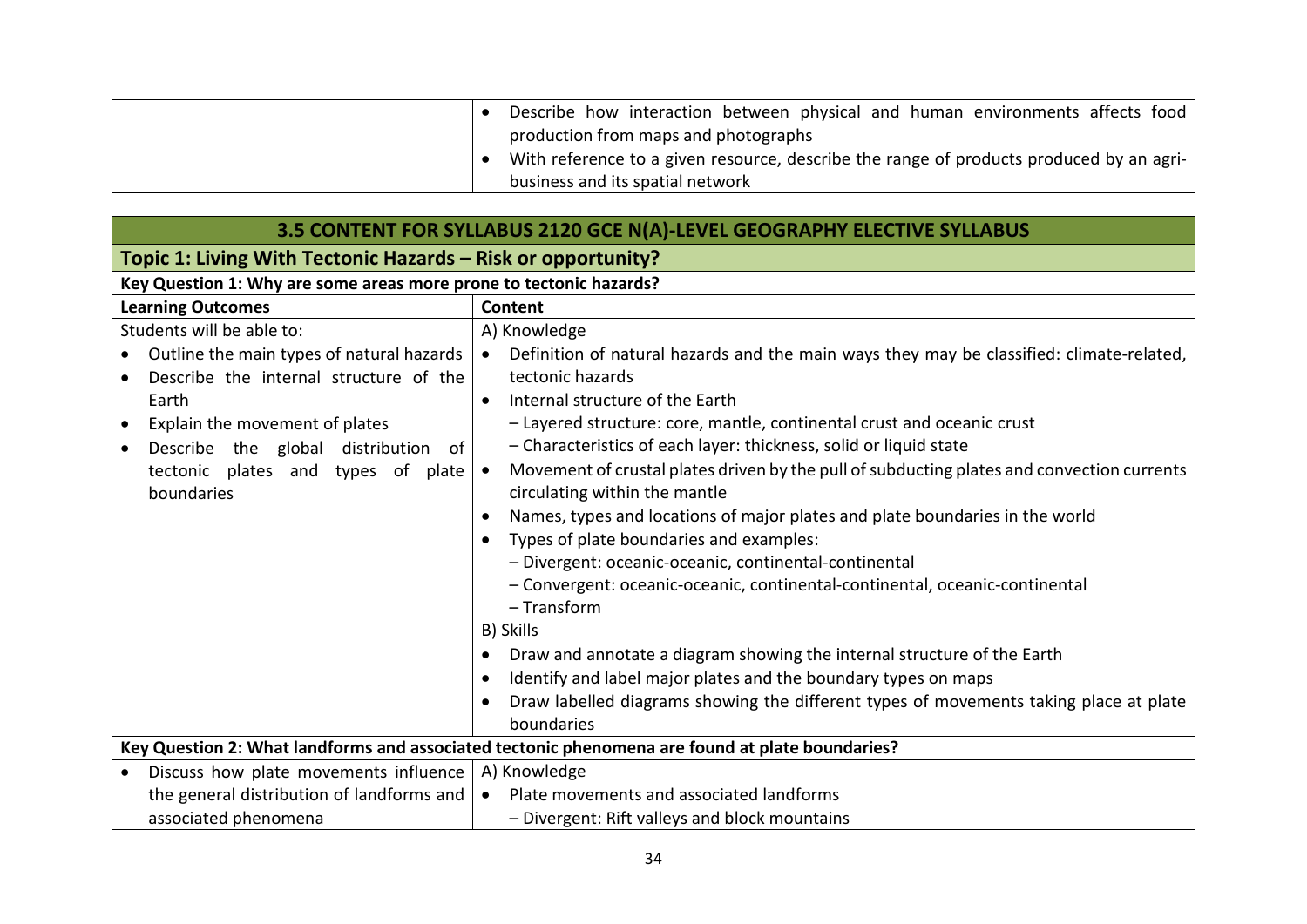| Describe the landforms and phenomena                                              | - Convergent: Fold mountains                                                                              |  |  |
|-----------------------------------------------------------------------------------|-----------------------------------------------------------------------------------------------------------|--|--|
| associated with plate movements                                                   | - Divergent and Convergent: Volcanoes                                                                     |  |  |
| Explain the causes of landforms and<br>$\bullet$                                  | Phenomena and their causes: earthquakes, tsunamis, volcanic eruptions<br>$\bullet$                        |  |  |
| phenomena<br>associated<br>with<br>plate                                          | Structure of volcanoes: crater, caldera, vent, magma chamber<br>$\bullet$                                 |  |  |
| movements                                                                         | Characteristics and formation of volcanoes: shield volcano, stratovolcano, viscosity of lava<br>$\bullet$ |  |  |
| Describe the structure of volcanoes<br>$\bullet$                                  | Benefits of living in volcanic areas: fertile soil, precious stones and minerals, tourism and             |  |  |
| Explain the characteristics of volcanoes<br>$\bullet$                             | geothermal energy                                                                                         |  |  |
| Explain the formation of volcanoes<br>$\bullet$                                   | Risks of living in volcanic areas: massive destruction by volcanic materials, pollution                   |  |  |
| Discuss the benefits and risks of living in<br>$\bullet$                          | Risks associated with living in earthquake zones: disruption of services, landslides,<br>$\bullet$        |  |  |
| volcanic areas                                                                    | destruction of properties and infrastructure, loss of lives, tsunami                                      |  |  |
| Discuss the impact of earthquakes on<br>$\bullet$                                 | B) Skills                                                                                                 |  |  |
| people living in areas prone to this natural                                      | Analyse maps and photographs of major tectonic landforms and phenomena to derive the<br>$\bullet$         |  |  |
| hazard                                                                            | relationship between their distribution patterns and plate boundaries                                     |  |  |
|                                                                                   | Draw an annotated cross-section of a volcano<br>$\bullet$                                                 |  |  |
|                                                                                   | Draw labelled diagrams to show the formation of a fold mountain, a rift valley, a block                   |  |  |
|                                                                                   | mountain and a volcano                                                                                    |  |  |
|                                                                                   |                                                                                                           |  |  |
| Topic 2: Variable Weather and Changing Climate - A continuing challenge?          |                                                                                                           |  |  |
| Key Question 1: Why do different places experience different weather and climate? |                                                                                                           |  |  |
| <b>Learning Outcomes</b>                                                          | Content                                                                                                   |  |  |
| Students will be able to:                                                         | A) Knowledge                                                                                              |  |  |
| Differentiate<br>between weather<br>and                                           | Definition of weather and climate<br>$\bullet$                                                            |  |  |
| climate                                                                           | Elements of weather: temperature, relative humidity, clouds and rainfall, pressure and                    |  |  |
| Explain the daily and seasonal variations<br>$\bullet$                            | winds                                                                                                     |  |  |
| in temperature at a particular location                                           | Temperature<br>$\bullet$                                                                                  |  |  |
| Compare and explain the variations in<br>$\bullet$                                | - Factors influencing the temperature of locations: latitude, altitude, distance from the                 |  |  |
| temperature between different locations                                           | sea, cloud cover                                                                                          |  |  |
| Explain the differences in relative<br>$\bullet$                                  | Relative humidity, clouds and rainfall<br>$\bullet$                                                       |  |  |
| humidity in different locations                                                   | - Relative humidity                                                                                       |  |  |
| Explain the formation of convectional rain<br>$\bullet$                           | - Formation of rain: convectional and relief rain                                                         |  |  |
| and relief rain                                                                   | Pressure and winds                                                                                        |  |  |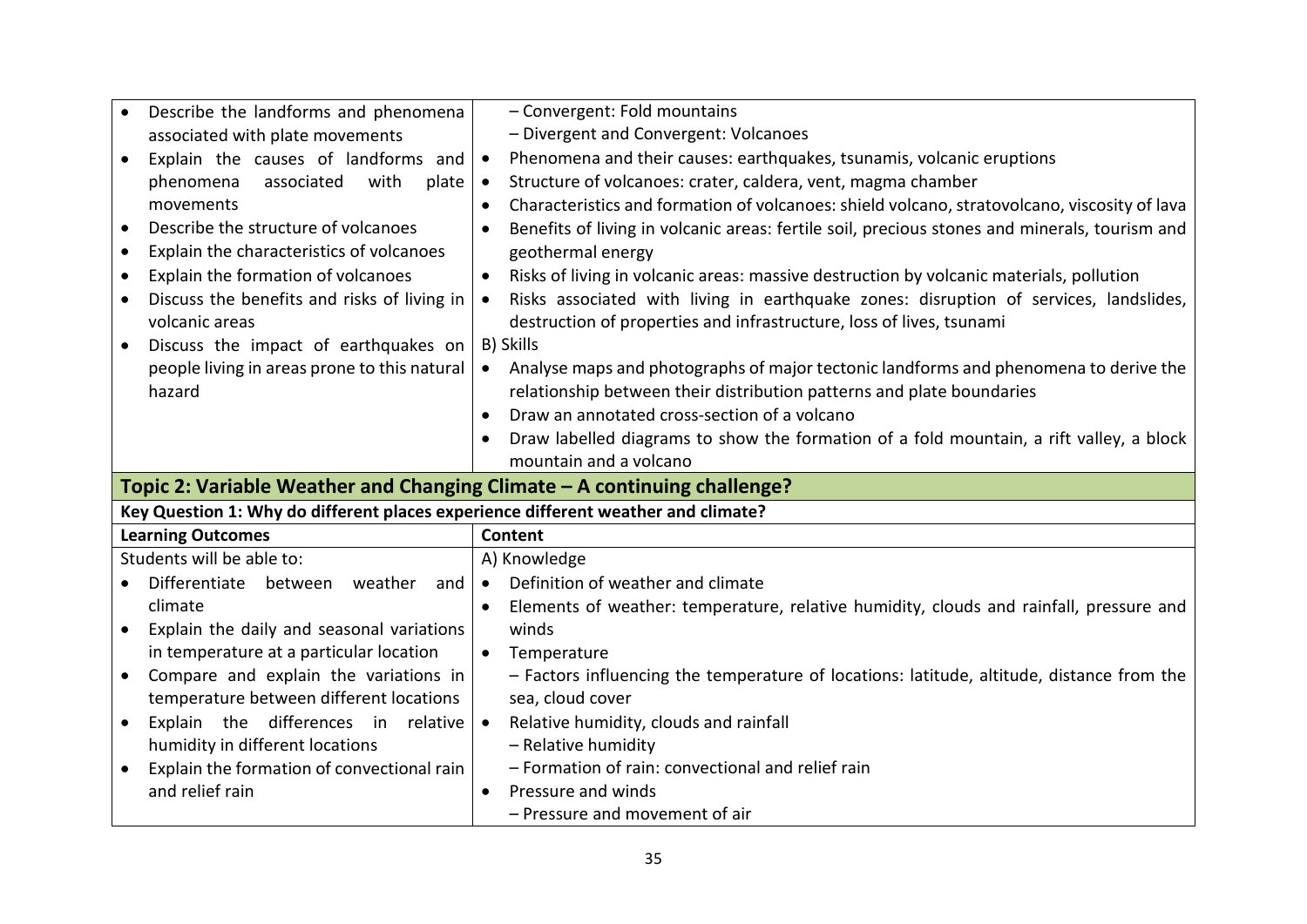|           | Explain how coastal temperatures are                      |           | - Wind systems: land and sea breezes, monsoon winds                                                   |
|-----------|-----------------------------------------------------------|-----------|-------------------------------------------------------------------------------------------------------|
|           | moderated by land and sea breezes                         | $\bullet$ | Equatorial climate                                                                                    |
| $\bullet$ | Explain the formation of monsoon winds                    |           | Monsoon climate                                                                                       |
| $\bullet$ | Describe and explain the distribution and                 |           | Cool temperate climate (marine west-coast)                                                            |
|           | characteristics of equatorial, monsoon                    |           | B) Skills                                                                                             |
|           | and cool temperate climates                               |           | Use of appropriate instruments to gather weather data (temperature, rainfall, air pressure,           |
| $\bullet$ | Describe and explain the weather and                      |           | wind and relative humidity)                                                                           |
|           | climate of Singapore with reference to                    |           | Make calculations of weather data (annual range, diurnal range, mean monthly, relative                |
|           | rainfall,<br>relative<br>humidity<br>and                  |           | humidity)                                                                                             |
|           | temperature                                               |           | Use appropriate graphs and diagrams to represent weather data                                         |
|           | Key Question 2: What is happening to the Earth's climate? |           |                                                                                                       |
|           | Describe and explain climate change since                 |           | A) Knowledge                                                                                          |
|           | 1880                                                      |           | Changes in climate                                                                                    |
| $\bullet$ | Explain the greenhouse effect                             |           | - Global records since 1881 show a significant, but irregular temperature rise of 0.3 $^{\circ}$ C to |
| $\bullet$ | Discuss the natural causes of recent                      |           | $0.6^{\circ}$ C.                                                                                      |
|           | climate change                                            |           | - Global cooling was recorded after WWII for several decades because of industrial                    |
| $\bullet$ | Explain how human activities lead to                      |           | pollution and volcanic activity (global dimming).                                                     |
|           | enhanced greenhouse effect                                |           | - Global warming over the last century: world is warming on average by 0.74°C, with most              |
| $\bullet$ | Discuss the impact of climate change                      |           | of that since 1970s                                                                                   |
| $\bullet$ | Describe the responses to climate change                  |           | - Global temperatures in the last decade reached the highest levels on record.                        |
|           |                                                           | $\bullet$ | Greenhouse effect is a natural process by which greenhouse gases trap heat in the                     |
|           |                                                           |           | atmosphere                                                                                            |
|           |                                                           |           | Natural causes of recent climatic change: variations in solar output, volcanic eruptions              |
|           |                                                           |           | Anthropogenic factors leading to enhanced greenhouse effect                                           |
|           |                                                           |           | - Deforestation and associated increase in atmospheric carbon dioxide                                 |
|           |                                                           |           | - Changing land use and associated increase in greenhouse gases                                       |
|           |                                                           |           | Impacts of climate change                                                                             |
|           |                                                           |           | - Sea level rise                                                                                      |
|           |                                                           |           | - More frequent extreme weather events                                                                |
|           |                                                           |           | - Spread of some infectious insect-borne diseases                                                     |
|           |                                                           |           | - Lengthen the growing season in certain regions                                                      |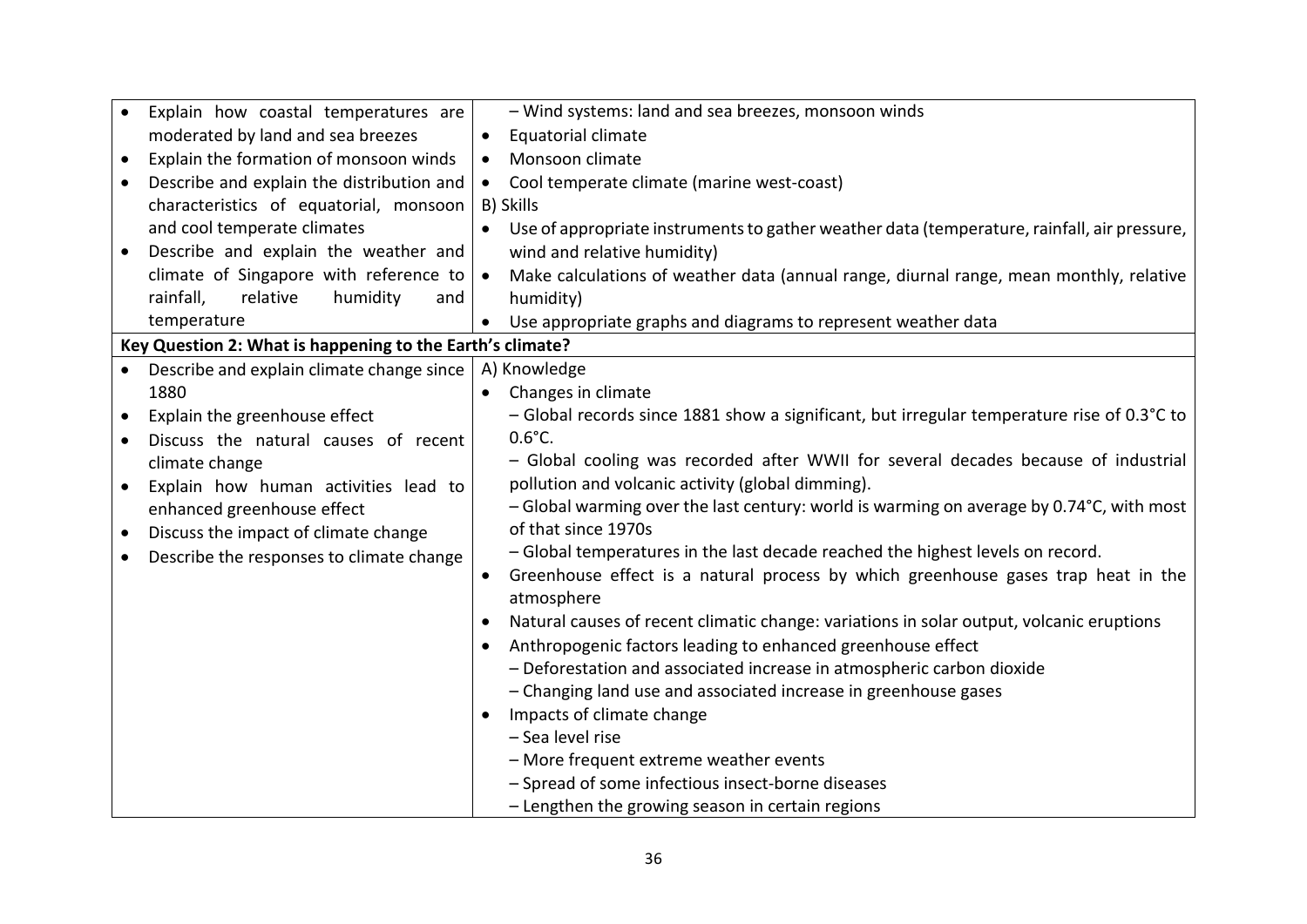|                                                                          | Responses and challenges to climate change<br>$\bullet$                                                  |  |  |  |
|--------------------------------------------------------------------------|----------------------------------------------------------------------------------------------------------|--|--|--|
|                                                                          | - International community (Kyoto Protocol)                                                               |  |  |  |
|                                                                          | - Nations (Singapore)                                                                                    |  |  |  |
|                                                                          | B) Skills                                                                                                |  |  |  |
|                                                                          | Extract information, describe trends and draw conclusions from graphs on temperature                     |  |  |  |
|                                                                          | and greenhouse gases                                                                                     |  |  |  |
| Topic 3: Global Tourism - Is tourism the way to go?                      |                                                                                                          |  |  |  |
| Key Question 1: How does the nature of tourism vary from place to place? |                                                                                                          |  |  |  |
| <b>Learning Outcomes</b>                                                 | Content                                                                                                  |  |  |  |
| Students will be able to:                                                | A) Knowledge                                                                                             |  |  |  |
| Describe and give examples of different                                  | Tourists are people who travel and stay away from their normal place of residence for<br>$\bullet$       |  |  |  |
| types of tourism                                                         | more than 24 hours                                                                                       |  |  |  |
| Explain why tourist activities are different<br>$\bullet$                | Tourism may be categorised according to types of attractions offered to tourists. Different<br>$\bullet$ |  |  |  |
| at different places                                                      | places and environments provide different opportunities for tourist activities: places of                |  |  |  |
| Discuss the roles of different groups in                                 | scenic beauty, places with good facilities, places with rich culture, places of conflicts                |  |  |  |
| promoting tourism                                                        | Role of different groups in tourism: government, media and international organizations                   |  |  |  |
|                                                                          | B) Skills                                                                                                |  |  |  |
|                                                                          | Classify key global tourist attractions by type                                                          |  |  |  |
|                                                                          | With reference to a map, describe distribution of key global tourist attractions by type                 |  |  |  |
|                                                                          | Identify key features of specific tourist sites and associated tourist activities                        |  |  |  |
| Key Question 2: Why has tourism become a global phenomenon?              |                                                                                                          |  |  |  |
| Describe the trends of both domestic                                     | A) Knowledge                                                                                             |  |  |  |
| tourism and international tourism                                        | Trends in the global tourism industry in terms of destinations, country of origin and tourist            |  |  |  |
| Describe the changing nature of global<br>$\bullet$                      | dollars for: domestic tourism, international tourism                                                     |  |  |  |
| tourism                                                                  | Evolution of mass tourism in the form of the package holiday to niche tourism<br>$\bullet$               |  |  |  |
| Explain the growth of global tourism<br>$\bullet$                        | Development of short haul destinations and the growth of long-haul tourism                               |  |  |  |
| Explain why tourism is subject to<br>$\bullet$                           | Reasons for the growth of global tourism<br>$\bullet$                                                    |  |  |  |
| fluctuations                                                             | - Developments in technology                                                                             |  |  |  |
|                                                                          | - Demand factors arising from changing profile of tourists                                               |  |  |  |
|                                                                          | - Destination factors                                                                                    |  |  |  |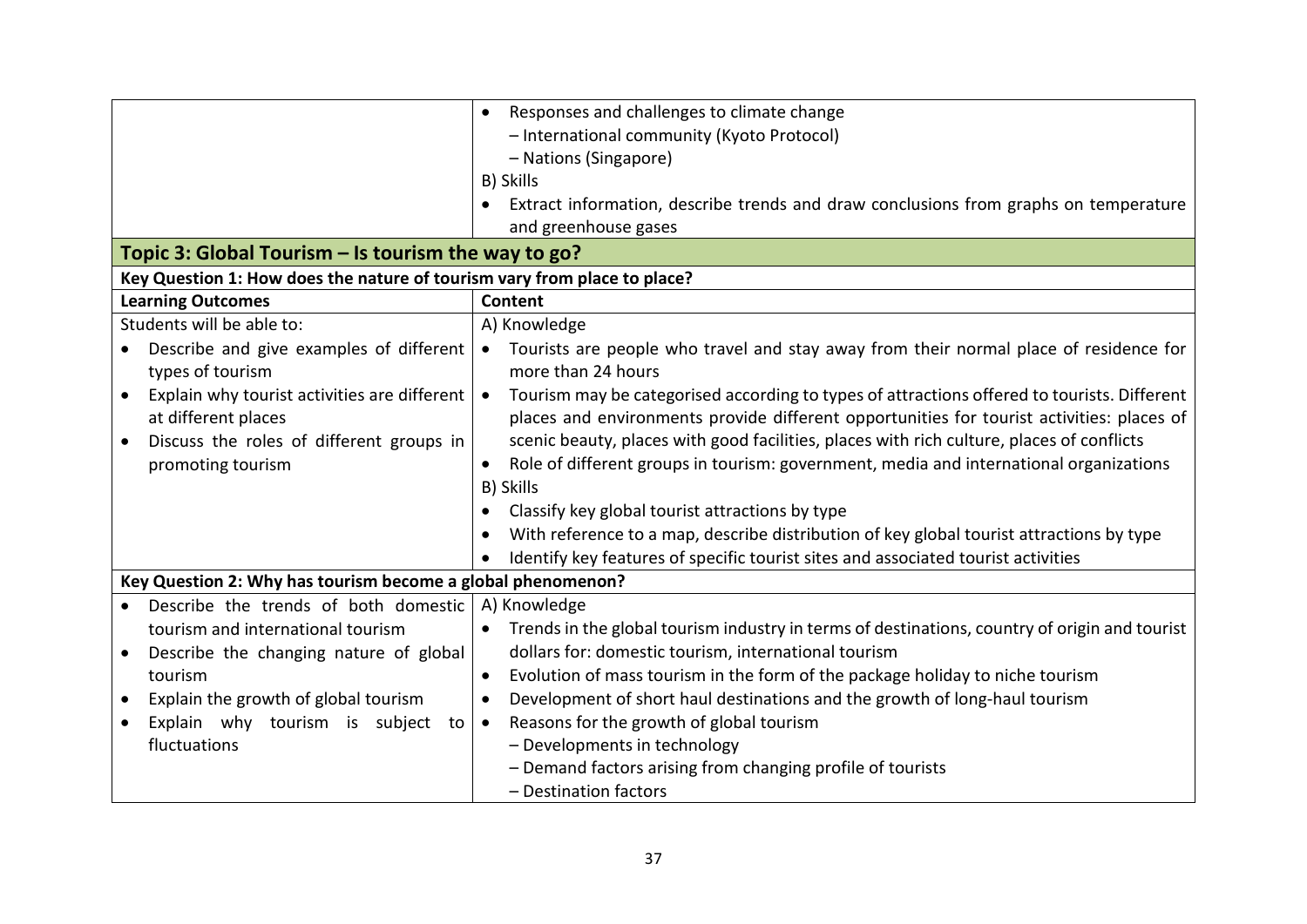|                                                        | Impact of events that hinder the growth of tourism: disasters, recessions, political<br>situations and diseases |  |  |  |
|--------------------------------------------------------|-----------------------------------------------------------------------------------------------------------------|--|--|--|
|                                                        | B) Skills                                                                                                       |  |  |  |
|                                                        |                                                                                                                 |  |  |  |
|                                                        | Extract information on trends in global tourist industry from graphs or tables                                  |  |  |  |
|                                                        | Extract information on factors affecting growth of the global tourist industry from maps,<br>graphs or tables   |  |  |  |
|                                                        | Analyse tourist revenues using diagrams such as bar graph and pie chart                                         |  |  |  |
|                                                        | Analyse top tourist destinations and tourist origins for a selected country using flow maps                     |  |  |  |
|                                                        | and pie charts                                                                                                  |  |  |  |
| Key Question 3: Developing tourism at what cost?       |                                                                                                                 |  |  |  |
| Assess the impact of tourism on a country<br>$\bullet$ | A) Knowledge                                                                                                    |  |  |  |
| Explain how tourism can be made                        | Impact of the growth of tourism on a country                                                                    |  |  |  |
| sustainable                                            | - Economic: advantages and disadvantages                                                                        |  |  |  |
| Discuss the roles of various groups in<br>$\bullet$    | - Socio-cultural: advantages and disadvantages                                                                  |  |  |  |
| taking care of the tourist areas                       | - Environmental: advantages and disadvantages                                                                   |  |  |  |
|                                                        | Managing the impact of tourism                                                                                  |  |  |  |
|                                                        | - Conserve fragile environments                                                                                 |  |  |  |
|                                                        | - Promote sustainable tourism through laws and regulation and support from local                                |  |  |  |
|                                                        | population                                                                                                      |  |  |  |
|                                                        | - Responsibilities of various groups in conserving and protecting tourist areas: local                          |  |  |  |
|                                                        | communities, visitors, tour operators, planning authorities, non-governmental                                   |  |  |  |
|                                                        | organisations                                                                                                   |  |  |  |
|                                                        |                                                                                                                 |  |  |  |
|                                                        | B) Skills                                                                                                       |  |  |  |
|                                                        | Extract information from sources regarding tourism in a selected country                                        |  |  |  |
|                                                        | Design questionnaires                                                                                           |  |  |  |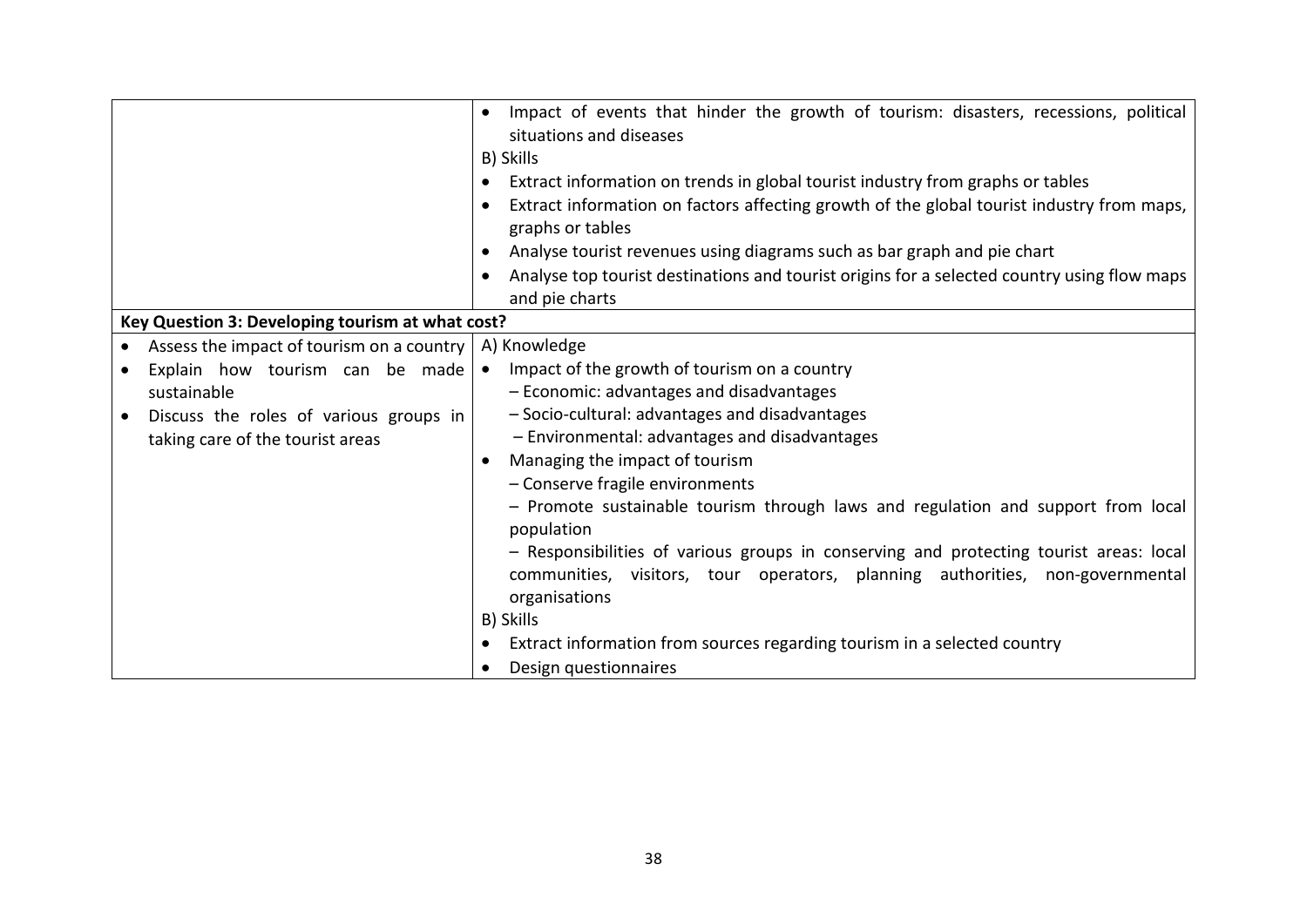#### **3.6 GEOGRAPHICAL INVESTIGATIONS**

In the Geography and Geography Elective syllabuses, geographical investigation (GI, for short) is a vital and core component in a meaningful geographical inquiry process where students are presented with opportunities to investigate geographical phenomena in authentic contexts.

Physical geographers almost always use the scientific process involving the formulation and testing of hypotheses. While some human geographers use similar approaches, others may employ more qualitative approaches such as interviews and non-participant observation. In the Geography and Geography Elective syllabuses, students would have the chance to draw on the approaches of both physical and human geography by employing different data collection methods suited to the nature of their investigations.

GI provides students with opportunities to:

- carry out a more student-directed geographical inquiry, and participate in fieldwork, as students are required to go beyond the classroom to actively look for and gather data to address the inquiry;
- apply and transfer what they have learnt from their geography lessons to a real world context;
- be assessed more holistically in terms of a wider range of geographical skills; and
- develop the skills and attitudes to work individually and collaboratively in groups as students are required to complete both individual and group components.

In the Geography and Geography Elective syllabuses, students undertake one GI a year.

| <b>Topics</b>         | O-Level<br>Geography | N(A)-Level<br>Geography | <b>O-Level</b><br>Geography<br><b>Elective</b> | N(A)-Level<br>Geography<br><b>Elective</b> |
|-----------------------|----------------------|-------------------------|------------------------------------------------|--------------------------------------------|
| Coasts                | ✔                    | ✔                       |                                                |                                            |
| Variable              |                      |                         | ✔                                              | ✔                                          |
| Weather &             |                      |                         |                                                |                                            |
| Changing              |                      |                         |                                                |                                            |
| Climate               |                      |                         |                                                |                                            |
| <b>Global Tourism</b> | ✔                    | ✔                       | ✔                                              | ✔                                          |

#### **Figure 7: Geographical Investigations in Geography and Geography Elective Syllabuses**

The inquiry process is mirrored in the course of undertaking a geographical investigation (see Figure 8). This process would involve students identifying a geographical issue or problem as a result of their studies or observations; they formulate a hypothesis or guiding question and work out ways to collect and record the required data. Next, students 'exercise reasoning' by analysing the data and selecting appropriate methods to represent their findings. They then draw conclusions that result in the acceptance or rejection of the original hypothesis or answer their question. Finally, students would carry out 'reflective thinking' in order to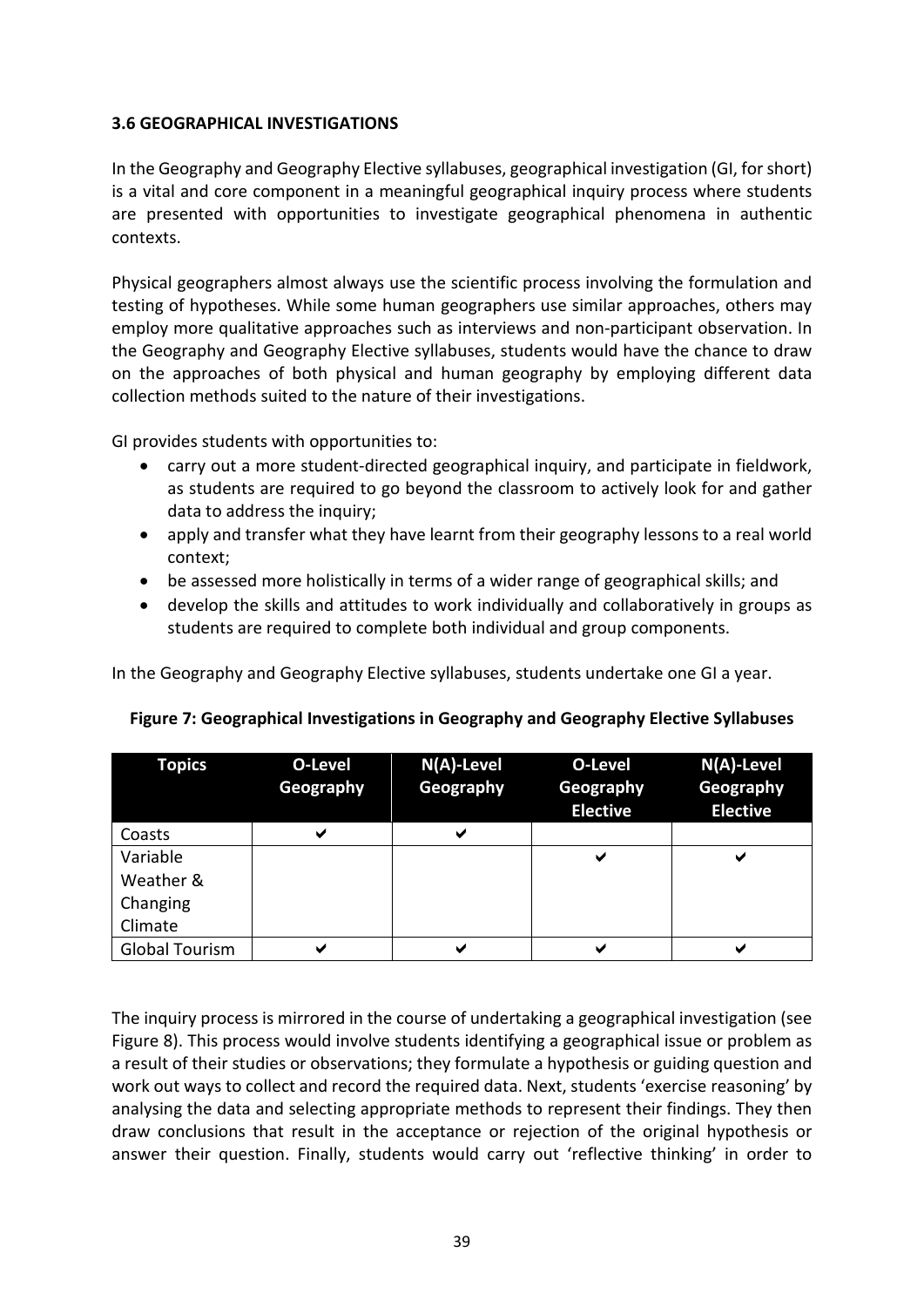consolidate what they have (and what they have not) learned from their investigation. They also identify the limitations of their study and suggest possible ways to improve it.

It is possible for the entire process to be carried out by students working in groups or to split certain tasks in the process into parts that are done cooperatively and parts that are done individually, thereby facilitating the development of collaborative skills.



**Figure 8: Geographical Inquiry Process in Geographical Investigations**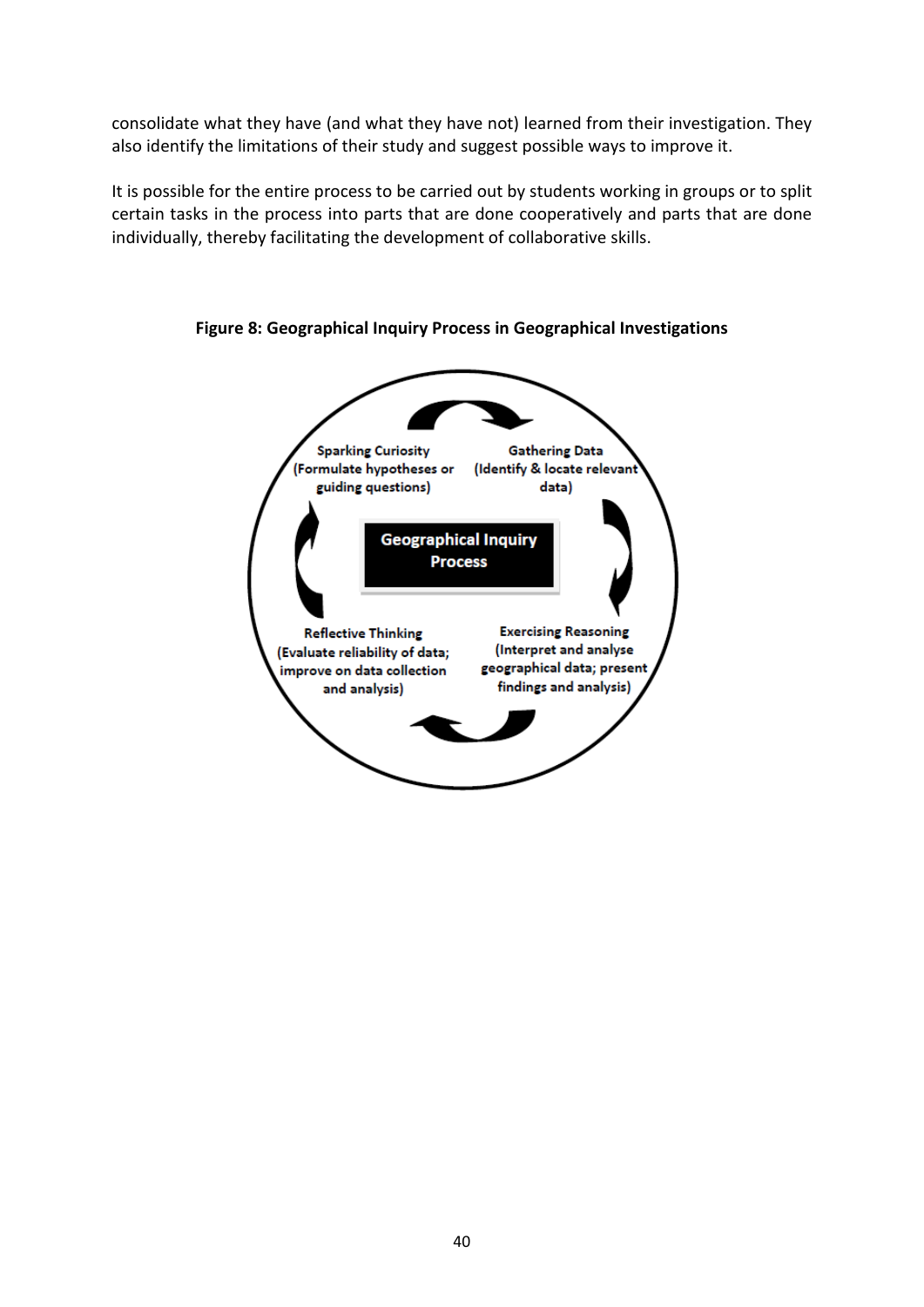### **4. ASSESSMENT**

#### **4.1 PURPOSE OF ASSESSMENT**

The Geography and Geography Elective syllabuses prepare students towards the O and N(A)- Level examinations which certify end-of-course performance and for placement purposes. However, it is not an end in itself. The assessment in Geography is aligned to the MOE Assessment Philosophy which comprises three key messages:

- Assessment is integral to the learning process.
- Assessment begins with clarity of purpose.
- Assessment should gather information to inform future practices.

As such, assessment in Geography will comprise both Assessment for Learning and Assessment of Learning. In the former, assessment activities are designed to provide information to be used as feedback to modify practices by teachers and input to help students improve on their learning. In the latter, assessment activities are designed to provide judgement about students' attainment of the intended learning outcomes in the syllabuses.

#### **4.2 ASSESSMENT OBJECTIVES (AO)**

In the Geography and Geography Elective syllabuses, the geographical knowledge and skills to be assessed are defined in the Assessment Objectives (AOs). These AOs are shown below.

#### **AO1: Knowledge**

#### *Students should be able to:*

- demonstrate relevant factual knowledge geographical facts, concepts, processes, interactions and trends; and
- demonstrate knowledge of relevant fieldwork techniques identification of geographical question, sequence of fieldwork enquiry, primary and secondary data collection methods.

#### **AO2: Critical Understanding and Constructing Explanation**

*Students should be able to:*

- select, organise and apply concepts, terms and facts learnt;
- make judgements, recommendations and decisions; and
- evaluate data collection methods and suggest improvements.

#### **AO3: Interpreting and Evaluating Geographical Data**

*Students should be able to:*

- comprehend and extract relevant information from geographical data (numerical, diagrammatic, pictorial and graphical forms);
- use and apply geographical knowledge and understanding to interpret geographical data:
	- o recognise patterns in geographical data and deduce relationships;
	- o compare and contrast different views;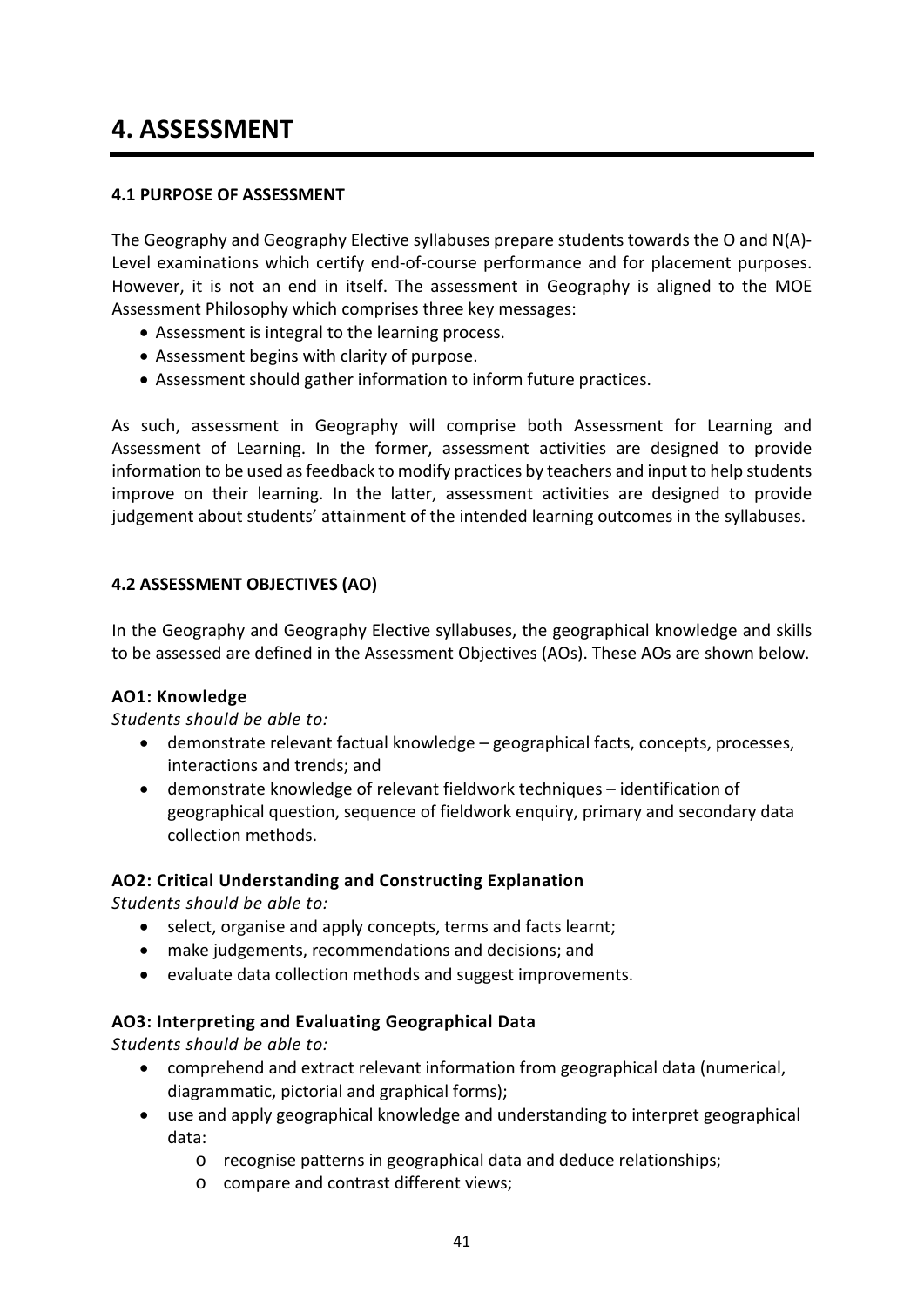- o present geographical data in an appropriate form and an effective manner;
- o draw conclusions based on a reasoned consideration of evidence; and
- evaluate the validity and limitations of fieldwork evidence and of the conclusions reached.

#### **4.3 SCHEME OF ASSESSMENT FOR O AND N(A)-LEVEL GEOGRAPHY SYLLABUSES**

#### **Assessment Specification Grid**

The table below shows the approximate weighting of the Assessment Objectives in the syllabuses.

| <b>Assessment Objectives</b>    | <b>Weighting</b> |
|---------------------------------|------------------|
| Paper 1                         |                  |
| $AO1+2$                         | 25%              |
| $AO1+3$                         | 25%              |
| <b>Total for Paper 1</b>        | 50%              |
| Paper 2                         |                  |
| $AO1+2$                         | 25%              |
| $AO1+3$                         | 25%              |
| <b>Total for Paper 2</b>        | 50%              |
| <b>Total for Papers 1 and 2</b> | 100%             |

#### **O-Level Geography Syllabuses**

The examination consists of **two** papers – Paper 1 and Paper 2, taken at separate sittings. The duration of Paper 1 is **1 hour 40 minutes** and Paper 2 is **1 hour 30 minutes**. Candidates will answer a total of four questions and each question carries equal weighting (25% each).

The question in Section A of Paper 1 consists of **no more than 10 parts**, including sub-division of parts. Each question in Section B of Paper 1 and in Paper 2 consists of **no more than five parts**, including sub-division of parts. This includes an open-ended question, which will be marked according to level descriptors and capped at a maximum of 8 marks. Each open-ended question will be marked based on 3 levels. The question in Section A of Paper 1 and the remaining part-questions in Section B of Paper 1 and in Paper 2 will be marked using point marking.

#### **N(A)-Level Geography Syllabuses**

The examination consists of **two** papers – Paper 1 and Paper 2, taken at separate sittings. The duration of Paper 1 is **1 hour 40 minutes** while the duration of Paper 2 is **1 hour 30 minutes**. Candidates will answer a total of two questions in each paper and each question carries equal weighting (25% each).

The question in Section A of Paper 1 consists of **no more than 11 parts**, including sub-division of parts. Each question in Section B of Paper 1 and in Paper 2 consists of **no more than six parts**, including sub-division of parts. This includes an open-ended question which will be marked according to level descriptors and capped at a maximum of 6 marks. Each open-ended